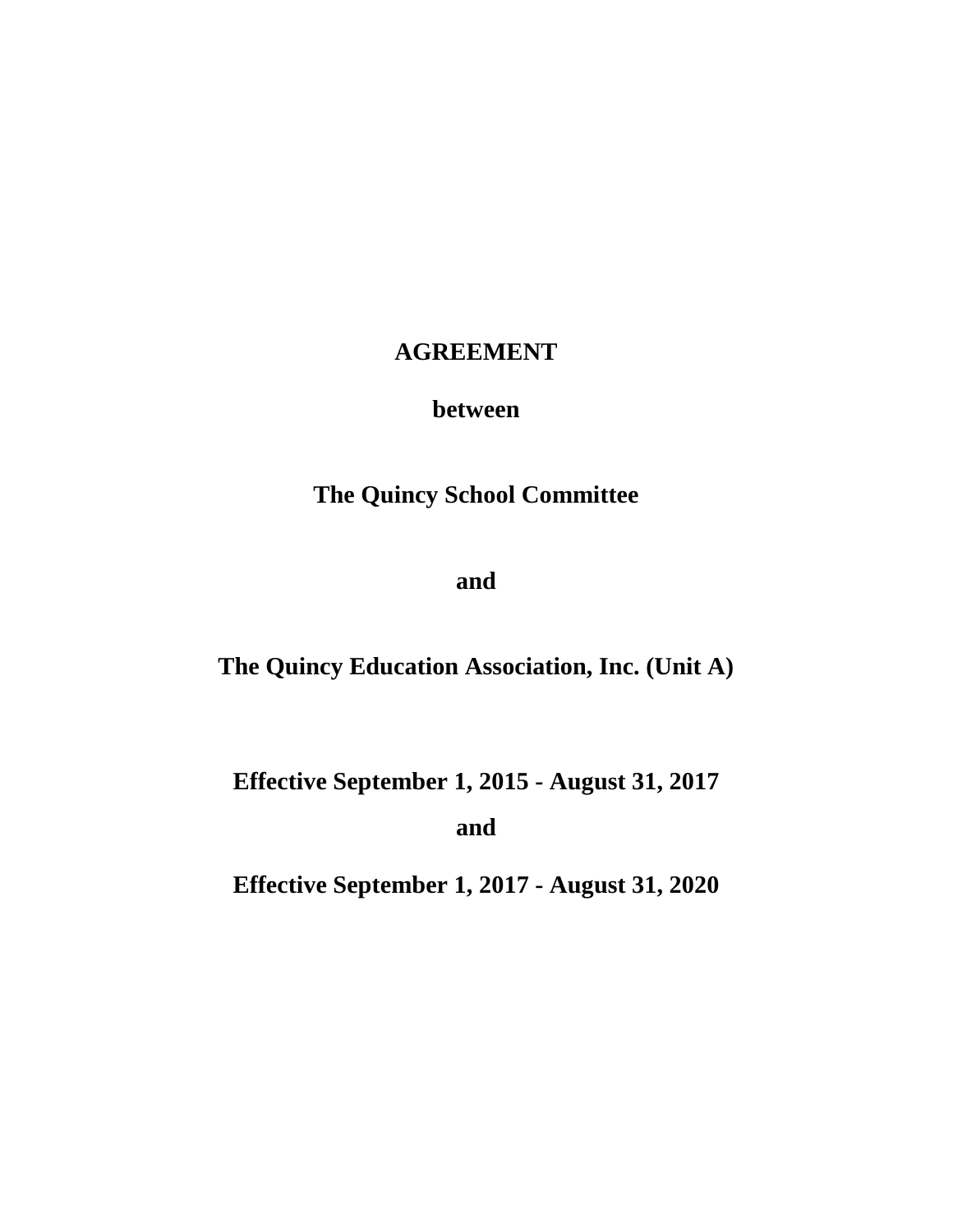# **TABLE OF CONTENTS**

# **PAGE NO.**

|                      | <b>PREAMBLE</b>                                                                                        | $\mathbf{1}$   |
|----------------------|--------------------------------------------------------------------------------------------------------|----------------|
| <b>ARTICLE I</b>     | <b>GENERAL</b>                                                                                         | $\mathbf{1}$   |
| <b>ARTICLE II</b>    | <b>RECOGNITION</b>                                                                                     | $\overline{2}$ |
| <b>ARTICLE III</b>   | PAYROLL DEDUCTION DUES AUTHORIZATION<br><b>CARD</b>                                                    | 3              |
| <b>ARTICLE IV</b>    | <b>GRIEVANCE AND ARBITRATION PROCEDURE</b>                                                             | 4              |
| <b>ARTICLE V</b>     | DEVELOPMENT AND IMPLEMENTATION OF<br><b>CURRICULUM AND RELATED EDUCATIONAL</b><br>PROGRAMS, TEXT BOOKS | 7              |
| <b>ARTICLE VI</b>    | <b>CONDITIONS OF PROFESSIONAL SERVICE</b>                                                              | 8              |
| <b>ARTICLE VI A</b>  | <b>GENERAL CONDITIONS</b>                                                                              | 9              |
| <b>ARTICLE VII</b>   | <b>SCHOOL HOURS AND YEAR</b>                                                                           | 11             |
| <b>ARTICLE VIII</b>  | PHYSICAL FACILITIES FOR MEMBERS                                                                        | 15             |
| <b>ARTICLE IX</b>    | PROFESSIONAL DEVELOPMENT                                                                               | 15             |
| <b>ARTICLE X</b>     | <b>SICK LEAVE</b>                                                                                      | $16-17$        |
| <b>ARTICLE XI</b>    | <b>TEMPORARY LEAVE OF ABSENCE</b>                                                                      | 17             |
| <b>ARTICLE XII</b>   | PERSONAL LEAVE                                                                                         | 19             |
| <b>ARTICLE XIII</b>  | <b>SABBATICAL LEAVE</b>                                                                                | 19             |
| <b>ARTICLE XIV</b>   | EXTENDED LEAVE OF ABSENCE WITHOUT PAY                                                                  | 20             |
| <b>ARTICLE XV</b>    | <b>GROUP INSURANCE PLAN</b>                                                                            | 22             |
| <b>ARTICLE XVI</b>   | TAX SHELTERED ANNUITY                                                                                  | 23             |
| <b>ARTICLE XVII</b>  | <b>WORKERS' COMPENSATION BENEFITS</b>                                                                  | 23             |
| <b>ARTICLE XVIII</b> | DISCIPLINE AND DISMISSAL                                                                               | 23             |
| <b>ARTICLE XIX</b>   | MEMBERS' ASSIGNMENTS, TRANSFERS AND<br><b>RETIREMENTS</b>                                              | 24             |
| <b>ARTICLE XX</b>    | <b>PROMOTIONS</b>                                                                                      | 25             |
| ARTICLE XXI          | POSITIONS IN SUMMER AND EVENING SCHOOLS<br>AND UNDER FEDERAL PROGRAMS                                  | 26             |
| <b>ARTICLE XXII</b>  | <b>MEMBER EVALUATIONS</b>                                                                              | 27             |
| <b>ARTICLE XXIII</b> | <b>SALARY SCHEDULES AND STIPENDS</b>                                                                   | 28             |
| <b>ARTICLE XXIV</b>  | ADMINISTRATION OF SALARY SCHEDULES                                                                     | 28             |
| <b>ARTICLE XXV</b>   | LUNCH PERIOD: EXTRA CURRICULAR<br><b>ACTIVITIES</b>                                                    | 32             |
| ARTICLE XXV A        | NON-PROFESSIONAL DUTIES                                                                                | 32             |
| <b>ARTICLE XXVI</b>  | <b>OBSERVANCE OF DUTIES</b>                                                                            | 33             |
| <b>ARTICLE XXVII</b> | <b>PROTECTION</b>                                                                                      | 33             |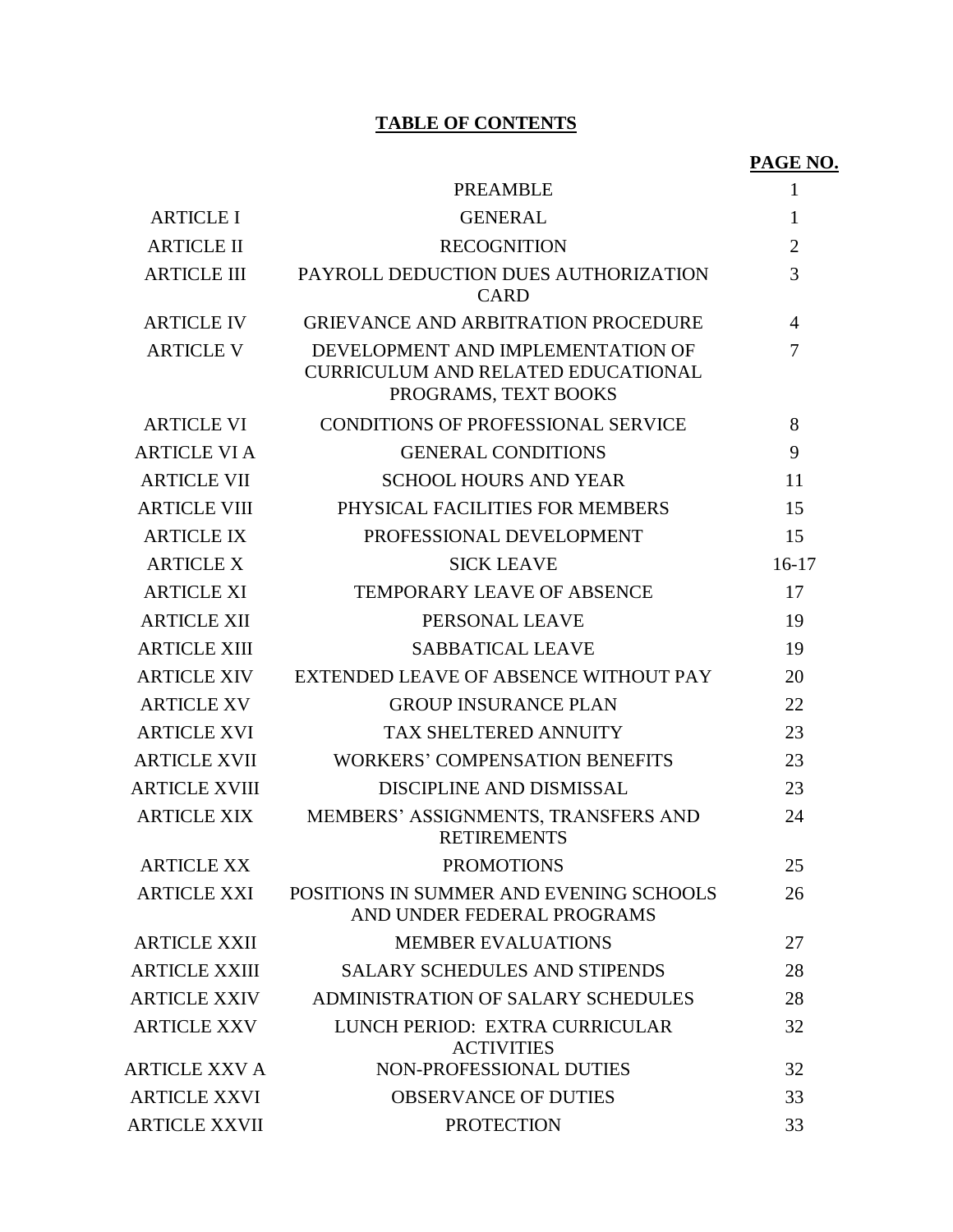| <b>ARTICLE XXVIII</b> | <b>REDUCTION IN FORCE</b>                                                  | 33    |  |
|-----------------------|----------------------------------------------------------------------------|-------|--|
| <b>ARTICLE XXIX</b>   | <b>MIDDLE SCHOOL</b>                                                       | 38    |  |
| <b>ARTICLE XXX</b>    | <b>LONGEVITY</b>                                                           | 38    |  |
| <b>ARTICLE XXXI</b>   | <b>EDUCATION REFORM</b>                                                    | 41    |  |
| <b>ARTICLE XXXII</b>  | PROFESSIONAL DISCRETIONARY FUND                                            | 42    |  |
| <b>ARTICLE XXXIII</b> | <b>DURATION</b>                                                            | 43    |  |
| <b>EXHIBIT A</b>      | MASSACHUSETTS GENERAL LAW CHAPTER 71,<br>SECTIONS 41, 41A, 42, 42D, 43     | 44    |  |
| <b>EXHIBIT B-1</b>    | TEACHER SALARY SCHEDULE, August 31, 2015<br>(FROM 2015-2015 2020 CONTRACT) | 49    |  |
| <b>EXHIBIT B-2</b>    | TEACHER SALARY SCHEDULE, September 1, 2015<br>(FROM 2015-2020 CONTRACT)    | 50    |  |
| <b>EXHIBIT B-3</b>    | TEACHER SALARY SCHEDULE, September 1, 2016<br>(FROM 2015-2020 CONTRACT)    | 51    |  |
| <b>EXHIBIT B-4</b>    | TEACHER SALARY SCHEDULE, August 31, 2017<br>(FROM 2015-2020 CONTRACT)      | 52    |  |
| <b>EXHIBIT B-5</b>    | TEACHER SALARY SCHEDULE, August 31, 2018<br>(FROM 2015-2020 CONTRACT)      | 53    |  |
| <b>EXHIBIT B-6</b>    | TEACHER SALARY SCHEDULE, August 31, 2019<br>(FROM 2015-2020 CONTRACT)      | 54    |  |
| <b>EXHIBIT C</b>      | MASSACHUSETTS GENERAL LAW CHAPTER 258,<br><b>SECTION 9</b>                 | 55    |  |
| <b>EXHIBIT D</b>      | <b>SCHEDULE OF DIFFERENTIALS AND STIPENDS</b>                              | 56    |  |
| <b>EXHIBIT E</b>      | <b>SIDE LETTER OF AGREEMENT</b>                                            | 64    |  |
| <b>EXHIBIT F</b>      | PROFESSIONAL DISC REIMBURSEMENT FORM                                       | 66-67 |  |
| <b>EXHIBIT G</b>      | LONGEVITY PLAN B APPLICATION FORM                                          | 68    |  |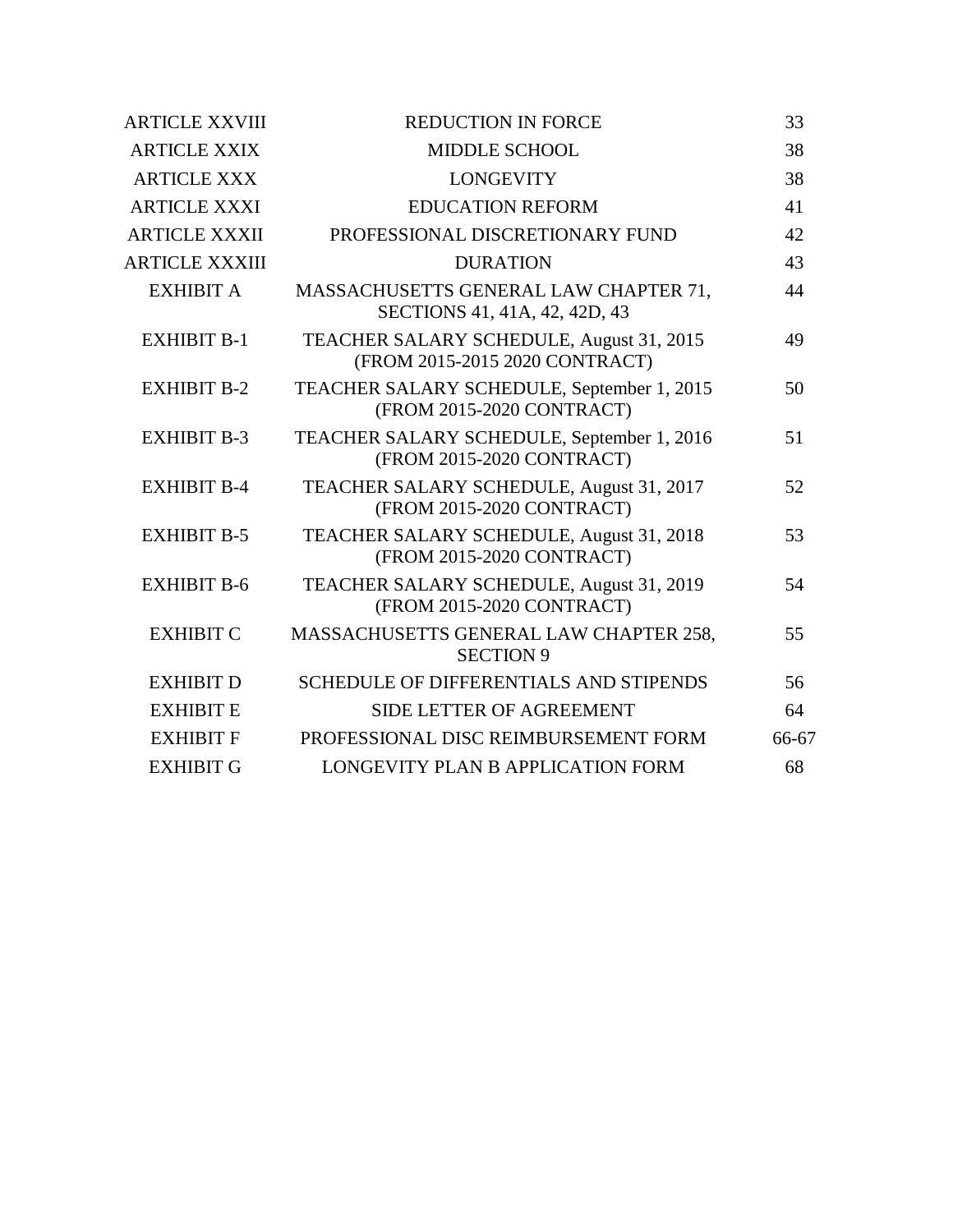This Agreement made and entered into on this 6th day of January, 2016, between the SCHOOL COMMITTEE OF THE CITY OF QUINCY, (hereinafter sometimes referred to as the "COMMITTEE"), and the QUINCY EDUCATION ASSOCIATION, INC., (hereinafter sometimes referred to as the "Association").

### **PREAMBLE**

WHEREAS, the Committee and its designated representatives have met with representatives of the Association pursuant to provisions of Chapter 150E of the General Laws and the parties have fully considered and discussed all proposals made by either party as to salaries, hours, and other conditions of employment; and

WHEREAS, the School Committee of the City of Quincy and the Quincy Education Association, Inc., executed a contract under the provisions of Massachusetts General Laws Chapter 150E and said contract having a duration clause effective September 1, 2012, and remaining in full force and effect through August 31, 2015 ; and

WHEREAS, the negotiating representatives of both the Committee and the Association have negotiated a successor agreements to be effective September 1, 2015, the Agreement effective as of September 1, 2012, shall continue in all its provisions except as hereinafter modified, and shall continue in full force and effect along with said modifications from September 1, 2015, to and including August 31, 2017 and said modification from September 1, 2017 to and including August 31, 2020.

### **ARTICLE I GENERAL**

- A. Recognizing that the prime purpose of the Quincy School System is to provide education of the highest possible quality for the children of Quincy, we, the undersigned parties to this Contract, agree to the following principles:
	- 1. The Committee, elected by the citizens of Quincy, is a public body established under and with duties, powers, responsibilities and rights provided by the laws of Massachusetts and applicable rules and regulations of administrative agencies issued under such laws.
	- 2. The Superintendent of Schools of Quincy, (hereinafter referred to as the "Superintendent") is the executive officer of the Committee and, as such, administers and directs the operation of the public schools of Quincy in accordance with the policies of the Committee.
	- 3. The professional staff of the Quincy School System shares with the Committee and the Superintendent responsibility for providing for pupils of the Quincy Public Schools, education of the highest possible quality consistent with the policies of the committee, and the professional staff has the major role in direct contacts with pupils.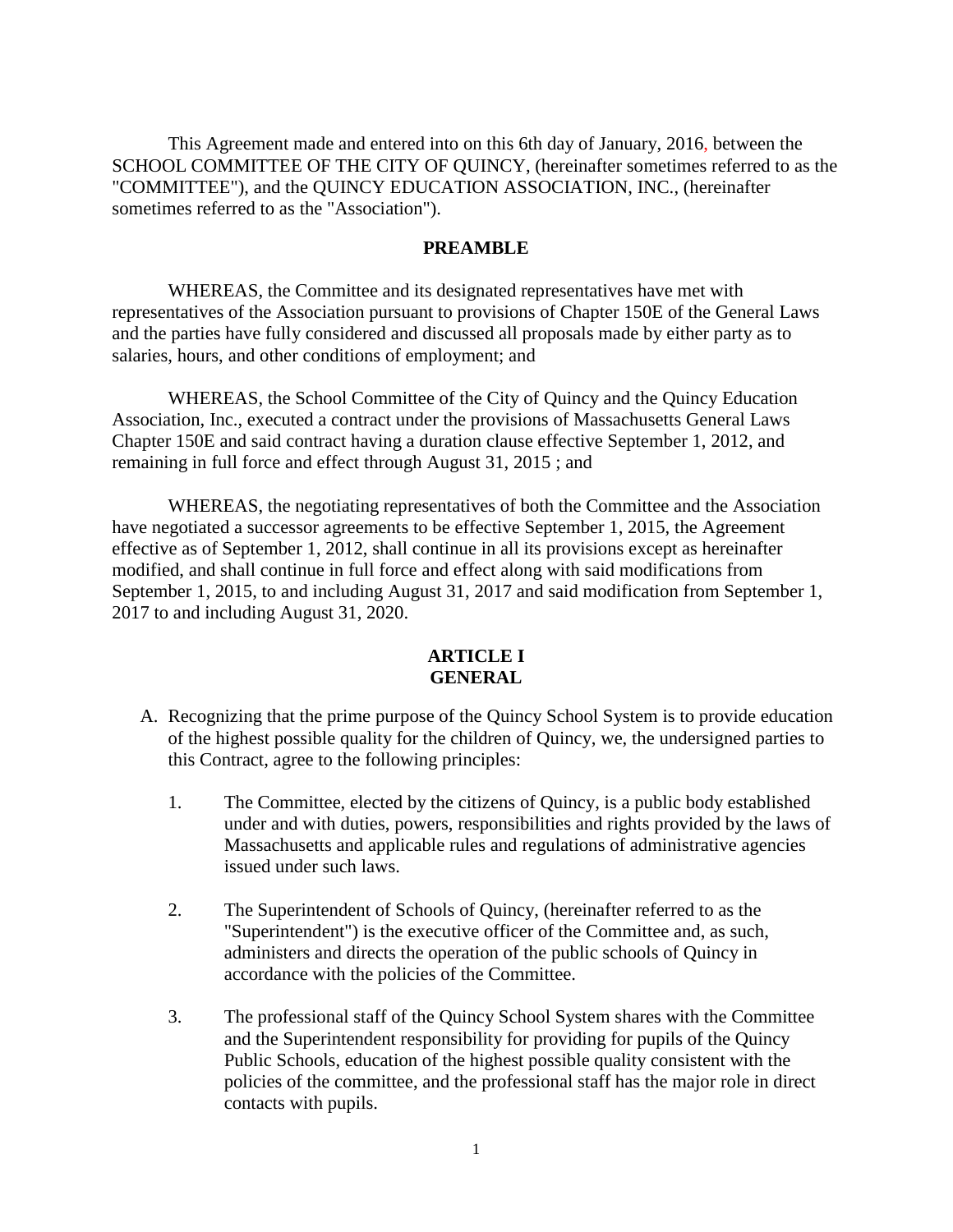- 4. The Committee and the Association recognize the value of free exchanges of views and information towards fulfilling the aforementioned responsibilities as applying or relating to wages, hours and other conditions of employment of the professionals.
- 5. The Association recognizes that the basic duty of each professional employee is to use his/her skill and expertise in the most effective and proper manner to improve the quality of education offered by the Quincy Public Schools.
- B. 1. As to all matters covered by this Contract, the express provisions hereof shall control in any case where a conflict may exist between such express provisions and any policy, practice, procedure, custom or writing not incorporated in this Contract.
	- 2. Nothing in this Agreement shall be construed in any way to alter, modify, change, or limit the authority and/or the jurisdiction of the School Committee as provided by the Massachusetts Constitution, the General Laws of Massachusetts, decisions of the Supreme Judicial Court of Massachusetts, laws of the United States, or any statute or ordinance.
	- 3. The parties agree that each has exercised its rights to bargain for any provision it wished to be included in this Contract; that if either has made a proposal not included herein, such proposal has been withdrawn in consideration of the making of this Contract; and that this Contract constitutes a complete agreement as to all matters upon which the parties have or might have bargained. Accordingly, each expressly waives any right to seek to negotiate any further demand or proposal so long as this Contract shall continue in effect, except as Article XXVIII hereof expressly otherwise provides. The Committee has, and will continue to retain, whether exercised or not, all of the rights, powers and authority delegated to it in the future by any statute, by-law, legal decision or ordinance. The Committee shall have the sole right, responsibility and prerogative to manage, supervise and control the affairs of the Quincy School System and to direct the working forces and to exercise its duties and responsibilities.

## **ARTICLE II RECOGNITION**

For the purposes of collective bargaining with respect to wages, hours and other conditions of employment, the negotiation of agreements and any questions arising hereunder, the Committee recognizes the Association as the exclusive representative of all professional employees, (as such employees are defined in Section 1 of Chapter 150E of the General Laws of Massachusetts) of the Committee, including Air Force Junior R.O.T.C. Instructors ("ROTC" Instructors) excepting however, the Superintendent, the Assistant Superintendents, the Assistant to the Superintendent,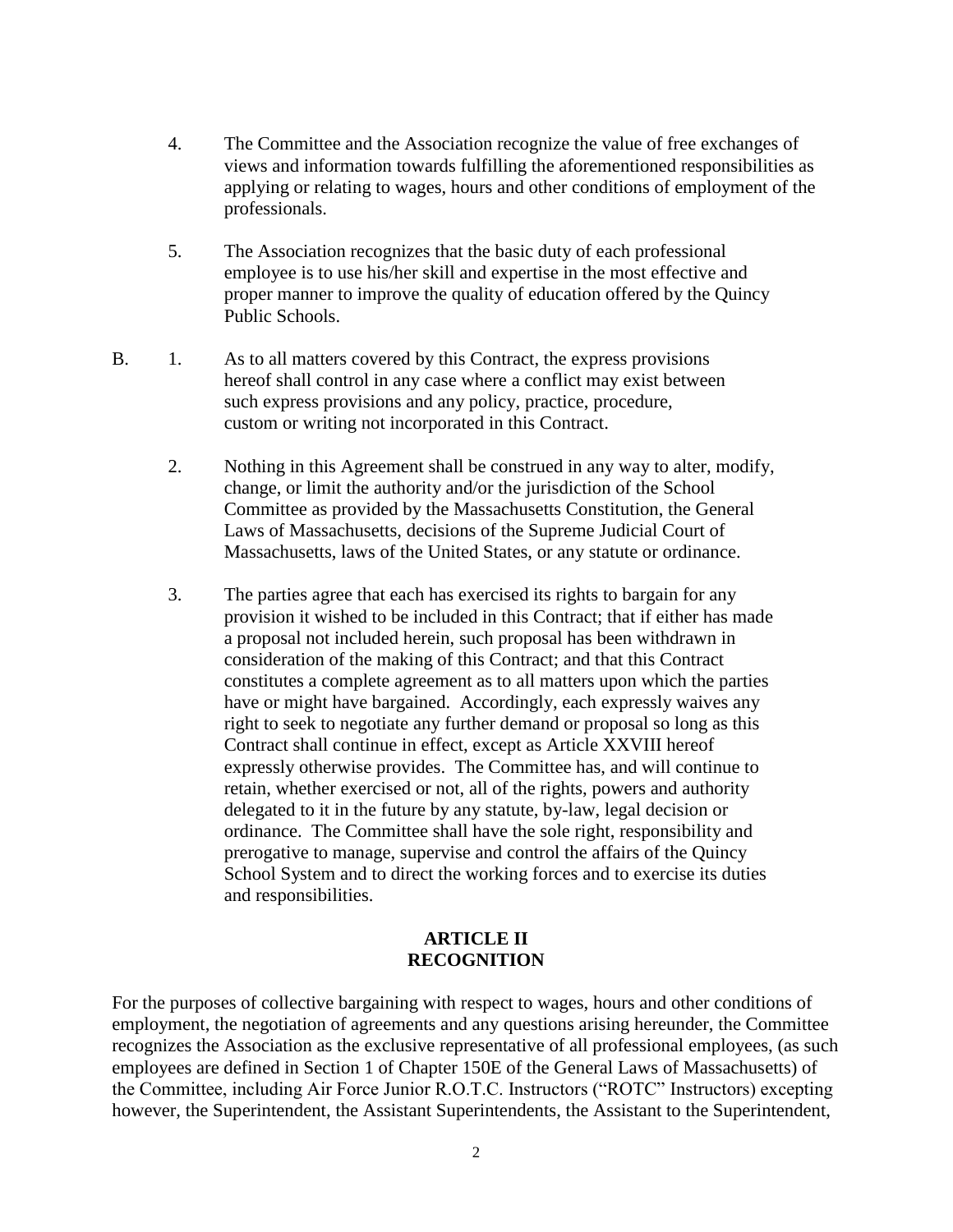nurses and doctors, Director of Personnel, Director of Business Affairs, Director of Elementary Schools, Director of Secondary Schools, Director of Pupil Personnel Services, Director of Staff Development, Assistant Director of Personnel, Director of Data Processing, (provided he/she has no teaching responsibilities), Coordinator of Language Arts-Social Studies, Assistant Coordinator of Language Arts-Social Studies, Coordinator of Special Education, Director of Music Education, Coordinator of Library Services, Assistant Coordinator of Library Services, Coordinator of Athletics, Director of Arts and Humanities, Assistant Director of Arts and Humanities, Coordinator of Physical Education and Health, Coordinator of Science, Coordinator of Foreign Languages, Coordinator of Mathematics, Coordinator of Cafeterias, Coordinator of Adult Education, Social Health Coordinator, Pool Director, Principals, Elementary Assistant Principals, Middle School Assistant Principals, High School Assistant Principals, Director and Assistant Director of Quincy Vocational-Technical School, President of Quincy College and all employees of Quincy College, and every other such employee who on the effective date of this Contract is, or thereafter shall be, designated by the Committee as a representative of it for the purpose of such bargaining. The professional employees represented by the Association as aforesaid are the members of the professional staff covered by this Contract, and are hereinafter referred to as "members".

## **ARTICLE III PAYROLL DEDUCTIONS**

A. The Committee hereby accepts the provisions of Section 12 of Chapter 150E of the General Laws of Massachusetts and, in accordance therewith, shall certify to the Treasurer of the City of Quincy all payroll deductions for the payment of dues to the Association duly authorized by members. Such authorization shall be given in writing in the following form:

## **DUES AUTHORIZATION CARD**

Name Address

I hereby request and authorize the Quincy School Committee to direct the Quincy City Treasurer to deduct from my earnings and transmit to the Quincy Education Association, Inc., the Massachusetts Teachers Association, and the National Education Association, as indicated by a check mark or check marks in the appropriate box or boxes below an amount sufficient to provide for regular payment of the membership dues as certified to the City Treasurer by such Association or Associations respective in equal payments during the months of October, November, December, January, February and March in each school year, such deductions to be made in each payroll period. I understand that I may withdraw this authorization at any time by giving notice in writing to the Quincy School Committee at least 60 days prior to the withdrawal date. I hereby waive all rights and claims for said monies so deducted and transmitted in accordance with this authorization and relieve the Committee and the City and all their respective officers from any liability thereof.

Signature **Date**  $\Box$ 

WHEREAS, pursuant to the Agreement there was an agreement on December 23, 1974 to negotiate on the terms of the agency service fee;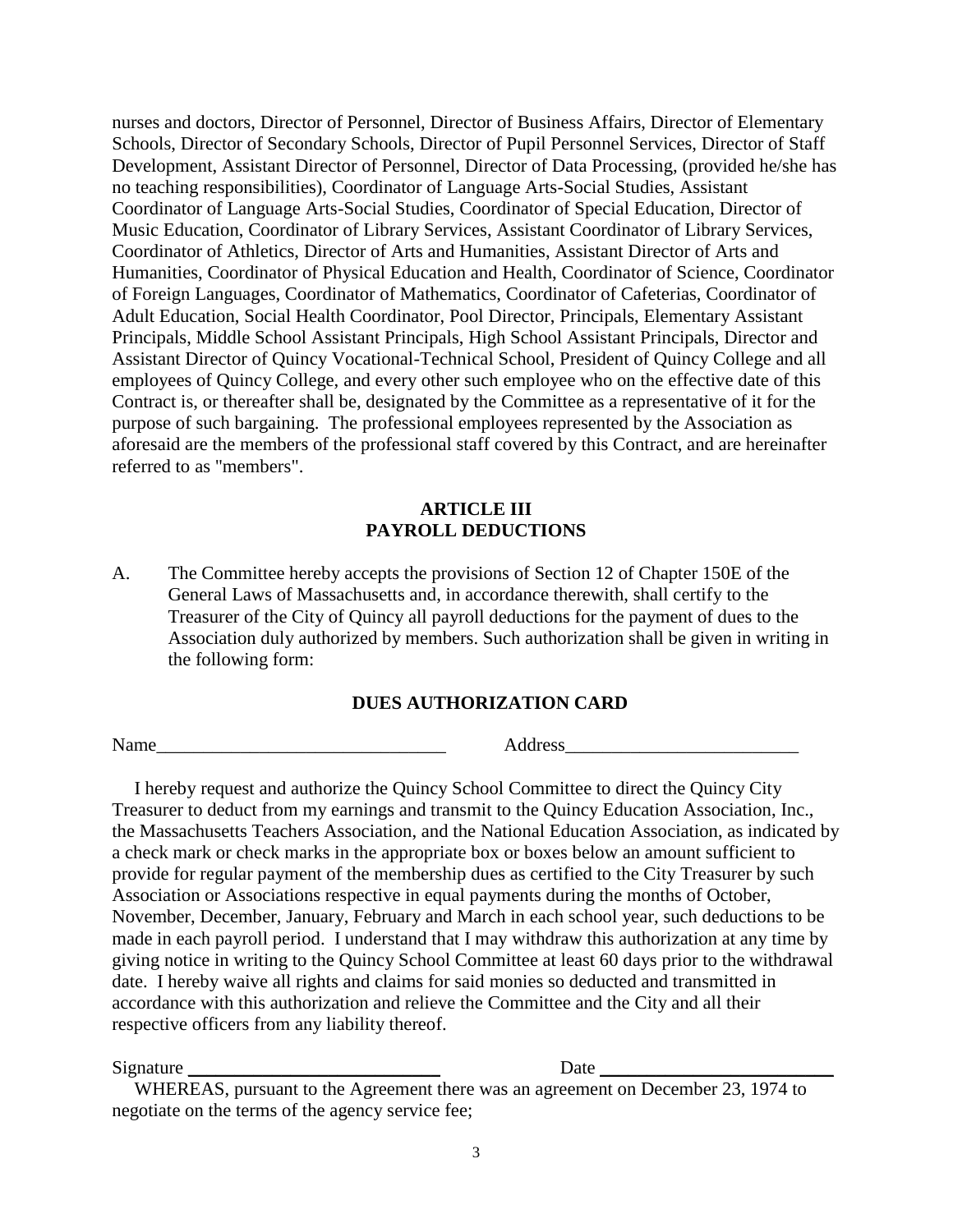NOW, THEREFORE, the Association and the Committee agree as follows:

- 1. For any member of the bargaining unit who is not a member of the Association, it shall be a condition of his/her continued employment during the life of this Agreement that said teacher pay to the Association, on or after the thirtieth day following the beginning of his/her employment, a service fee which shall be proportionately commensurate with the cost of collective bargaining and contract administration. The agency fee shall be deducted from the salary of any employee who signs a written authorization to that effect in accordance with the provisions of Chapter 180, Section 17G of the General Laws and transmitted directly to the Treasurer of the Association.
- 2. The Association agrees to indemnify, defend and save the City harmless against any and all claims, demands, suits or other forms of liability that shall arise out of or by reason of any action taken by the City in reliance upon the aforesaid payroll deduction or authorization card submitted to the City under the provisions of Chapter 180, Section 17G or for any action taken by the City to enforce the so-called Agency Service Fee.

This Article shall be effective on January 1, 1975, and subject to ratification by both parties in accordance with Chapter 150E, Section 12 of the General Laws of Massachusetts.

- B. The Committee agrees to deduct from the salaries of members voluntary contributions to Quincy Voice of Teachers in Education (Q-VOTE) and/or the Massachusetts Teachers Association Voice of Teachers in Education (MTA-VOTE). Members shall designate the amount of said deduction(s), if any, in September of each year and such voluntary contribution(s) to Q-VOTE and/or MTA-VOTE shall be deducted from the member's salary along with the dues deduction in Section A (above) as a combined amount. The Quincy City Treasurer shall transmit deducted amounts to the Association immediately upon receipt and it shall be the exclusive responsibility of the Association to separate deducted amounts into designated dues, agency service fee, Q-VOTE and/or MTA-VOTE accounts.
- C. The Committee agrees to deduct from the salary of members, deductions for health insurance on a pre-tax basis, commonly referred to as a "Cafeteria Plan". Effective July 1, 2009, the Committee agrees to deduct from the salary of members, deductions for a Dependent Care Account Plan (DCAP) and a Medical Care Account Plan (MedCAP), commonly referred to as "Section 125" Plans.

# **ARTICLE IV GRIEVANCE AND ARBITRATION PROCEDURE**

## A. GENERAL STATEMENT

1. The purpose of the procedure set forth hereinafter is to produce prompt and equitable solutions to those grievances which, from time to time, may arise and affect wages, hours, and conditions of employment covered by this Agreement.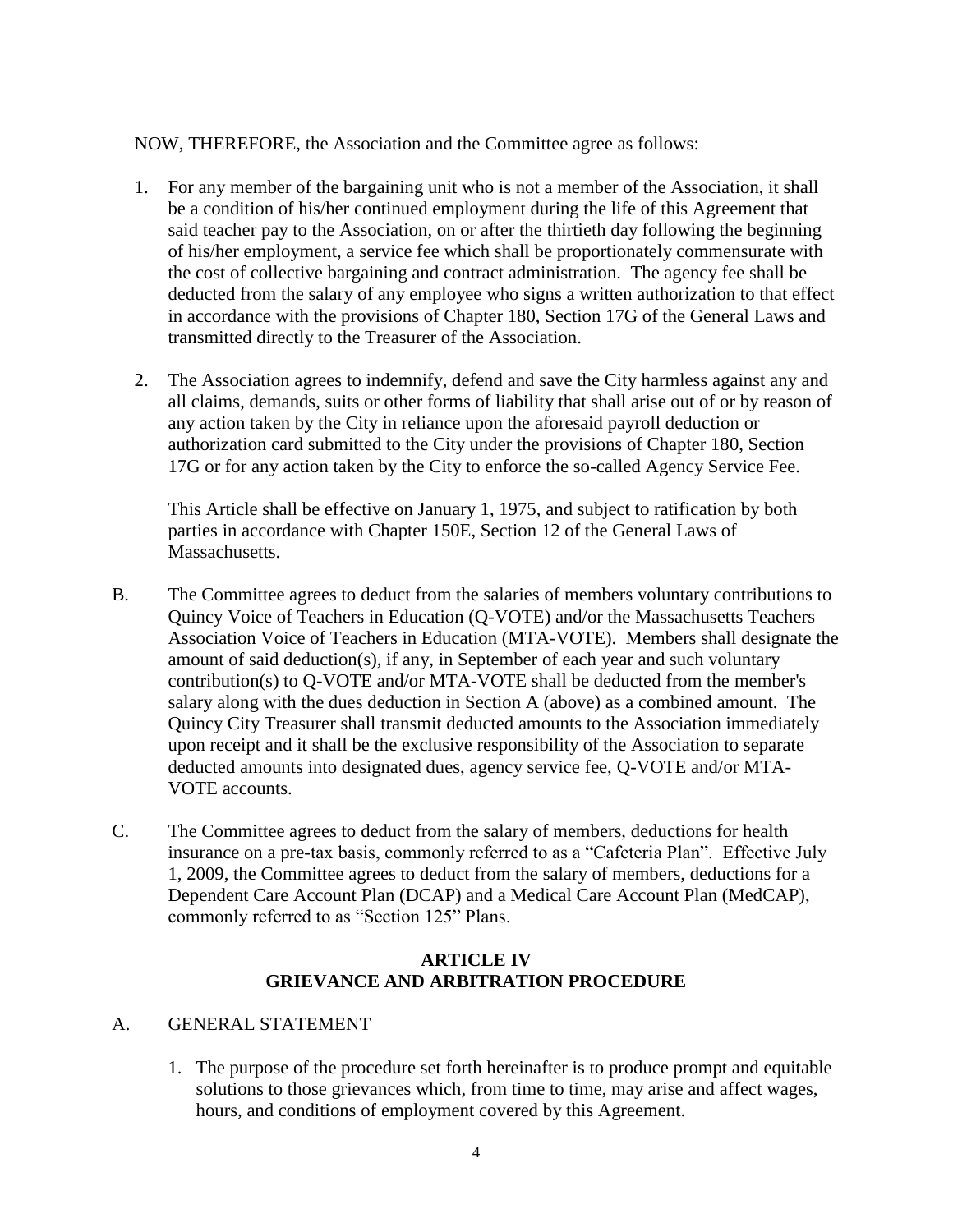2. The Timelines set forth herein may be extended by the mutual agreement of the parties in writing.

# B. DEFINITION OF A GRIEVANCE

A grievance is a violation or misinterpretation or misapplication of any of the express provisions of this Agreement. A grievance may be brought by a member or group of members. Hereafter, all references to person, teacher, or employee shall be considered to mean member or group of members.

# C. GRIEVANCE AND ARBITRATION PROCEDURE:

# 1. LEVEL 1

The aggrieved member shall first discuss the grievance with his/her appropriate immediate supervisor, and the Chairperson of the Professional Rights and Responsibilities Committee, with the objective of resolving the matter informally. The appropriate immediate supervisor of any member regularly assigned to a particular school building shall be the principal of that building; for any member not so assigned, it shall be the director or coordinator who supervises such member.

# 2. LEVEL 2

- a. Within thirty (30) calendar days of when the member reasonably knew or should have known of an alleged violation of this Agreement, the grievance may be filed in writing with the Superintendent. The Superintendent or his/her designee will represent the Committee at this level of the grievance procedure. If filed with the Superintendent of Schools, said grievance shall be in writing. Each written statement of grievance shall include (1) a concise statement of the facts constituting the grievance, (2) a reference to the applicable provisions of this Contract, (3) the date upon which the act or omission giving rise to the grievance occurred, and (4) the dates of all prior written presentations, if any.
- b. Within ten (10) school days after receipt of the written grievance by the Superintendent, the Superintendent, or his or her designee, will meet with the aggrieved member and the Association's Chairperson of the Professional Rights and Responsibilities (PR&R) Committee, or his or her designee, in an effort to resolve it.
- c. If the written grievance is not filed with the Superintendent within thirty (30) calendar days after the member learned or should have learned of the act or condition on which the grievance is based; then the grievance will be considered as waived. If a grievance occurs during the period commencing on the fifth (5th) school day next prior to closing of schools in June and ending on the day before school opens in September, then the aforementioned time limit shall not apply and said grievance shall not be considered waived so long as the grievance is signed on or before the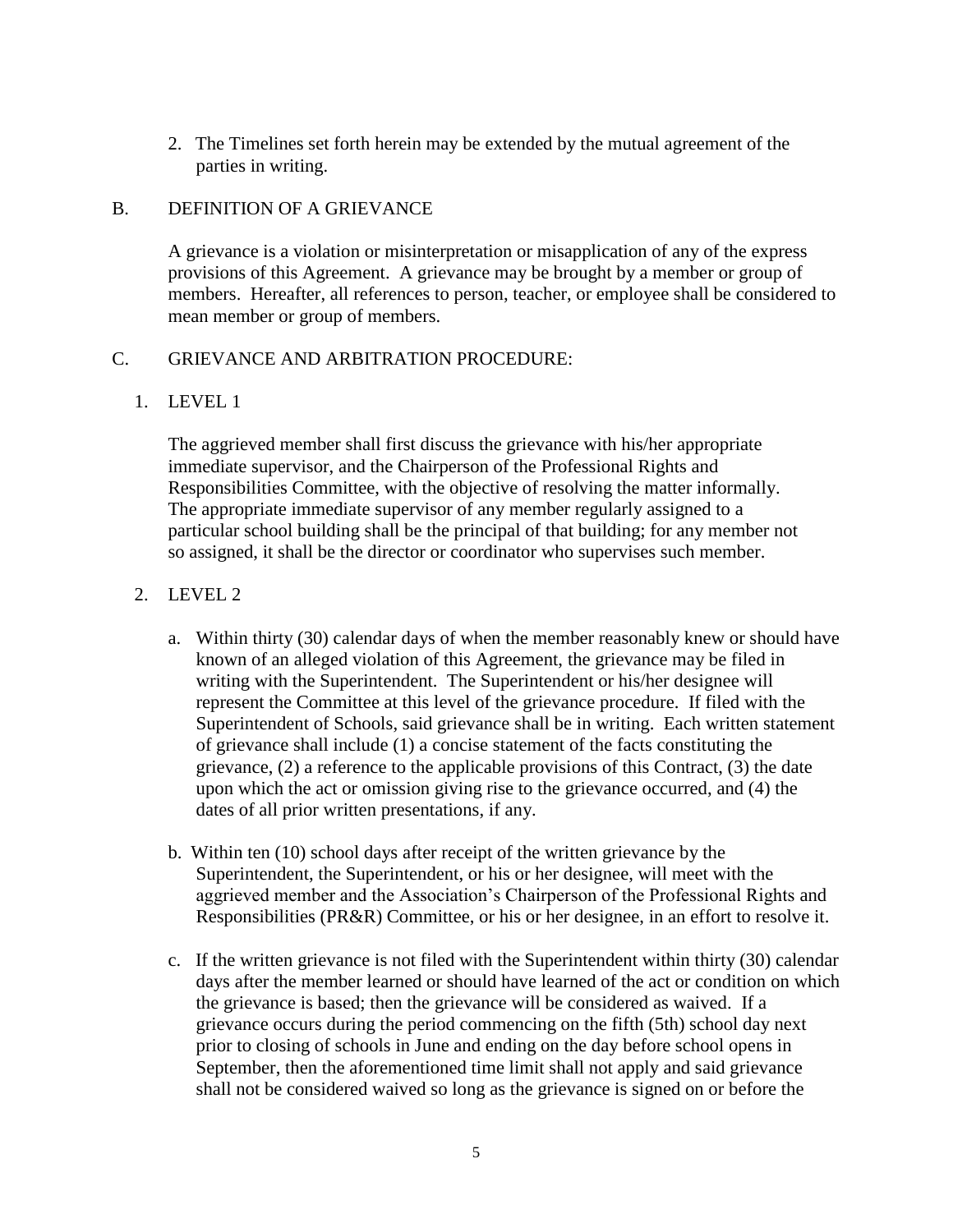close of business on the fifteenth (15th) school day of the term beginning in September.

# 3. LEVEL 3

If the aggrieved member is not satisfied with the disposition of his/her grievance at Level 2, or if no decision has been rendered within twenty (20) school days after he/she has first met with the Superintendent, then the grievance may be filed in writing with the School Committee. The grievance at Level 3 must be filed within fifteen (15) school days from the date of the Superintendent's response at Level 2 or the date the Level 2 response was due, whichever is sooner, otherwise the grievance shall be waived.

# 4. LEVEL 4

- a. Within twenty (20) school days after receipt of the written grievance by the School Committee, the School Committee will meet with the aggrieved member and the Association's representative(s) to hear the grievance. If the aggrieved member is not satisfied with the disposition of his/her grievance at Level 3, or if no decision has been rendered within twenty (20) school days after he/she has first met with the School Committee, the Association may submit the grievance to the American Arbitration Association within twenty (20) school days after the School Committee's response was received by the aggrieved party or the Association, or after it was due, whichever comes first. A copy of the arbitration request shall be sent simultaneously to the Superintendent. If the arbitration request is not submitted by the Association within the twenty (20) day period, then the grievance shall be waived. The parties will be bound by the rules and procedures of the American Arbitration Association in the selection of an arbitrator and the arbitrator shall proceed under such rules.
- b. The arbitrator shall have the authority to settle only a grievance which concerns misinterpretation or misapplication or violation of the express terms of this Agreement. The arbitrator shall have no power to add to, subtract from, or modify this Agreement. The arbitrator shall be without power or authority to make any decisions which require the commission of an act prohibited by law or which is in violation of the terms of this Agreement. The arbitrator's decision will be in writing and will set forth his/her findings of fact, reasoning, and conclusions on issues submitted. The decision of the arbitrator will be submitted to the School Committee and to the Association and will be final and binding.
- c. The costs for the services of the arbitrators, including per diem expenses, if any, and actual necessary traveling and subsistence expenses will be borne equally by the School Committee and the Association. Each party shall bear its own expenses for the presentation of its case.
- D. All documents, communications and records dealing with the processing of a grievance will be filed apart from the personnel files of the participants, except as may be required to implement the disposition thereof.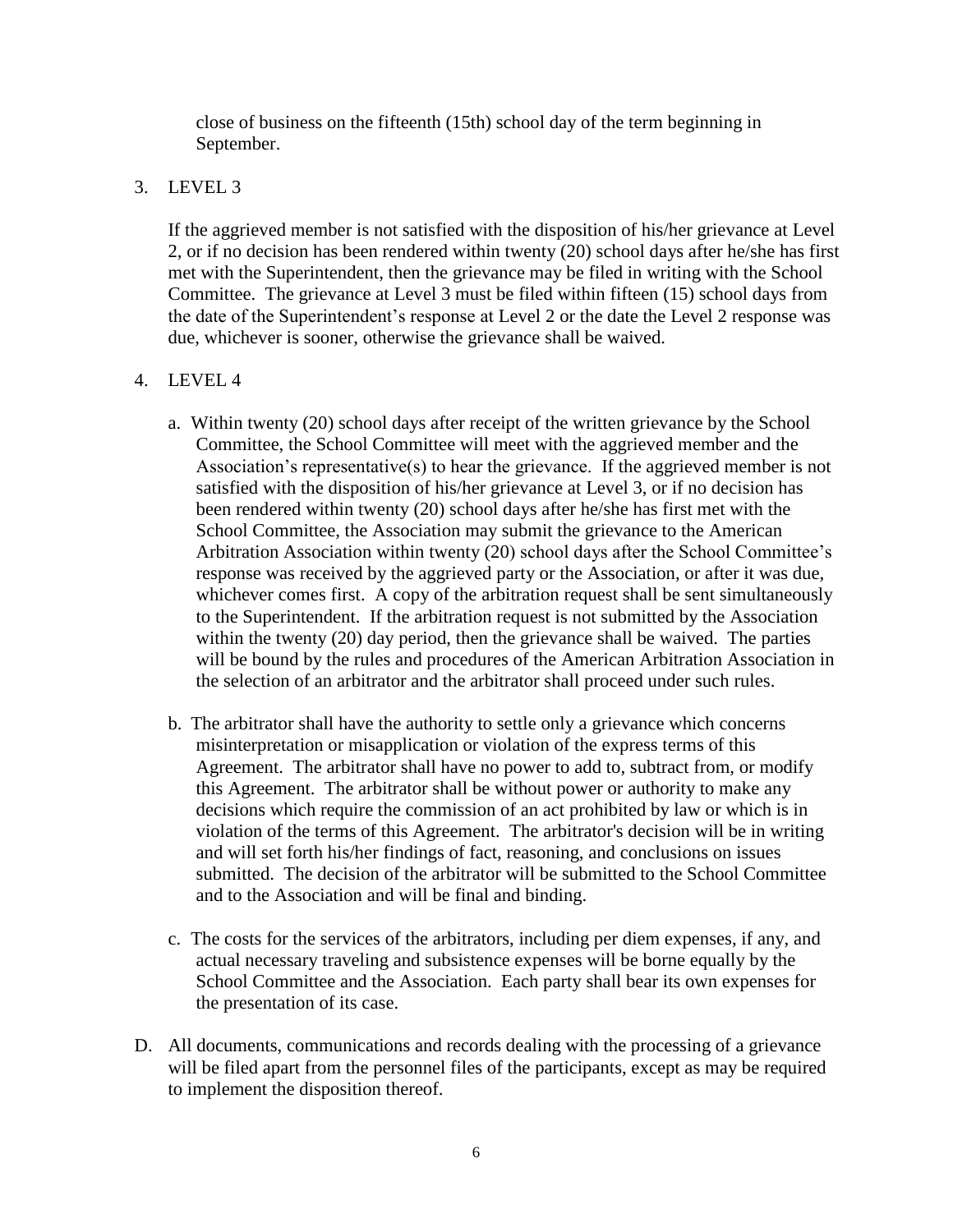- E. No reprisal of any kind shall be taken by any party hereto against any member who participates in any way in any grievance proceeding by reason of such participation.
- F. A written record shall be made of the disposition of any grievance at Level 2, Level 3, or Level 4. If such disposition becomes final by acceptance by the Association, such disposition shall apply to all future grievances based on the same or similar facts.
- G. Arbitration, pursuant to this Article, shall be the exclusive remedy available to members of the Association in the event that the grievance is not disposed of under Levels 1, 2, 3.
- H. Times for meetings to discuss grievances shall be scheduled outside of school hours unless, in the judgment of the Superintendent, in the case of a Level 2 proceeding, or of the Committee, in the case of a Level 4 proceeding, a meeting during school hours is desirable to facilitate the production of appropriate information. Attendance by members and by the Association representatives shall constitute authorized absence without loss of pay. The Association agrees that absences during school hours shall be avoided whenever they would interfere with the conduct of the educational program and that the right to take such absences shall not be abused.

## **ARTICLE V DEVELOPMENT AND IMPLEMENTATION OF CURRICULUM AND RELATED EDUCATIONAL PROGRAMS, TEXT BOOKS**

The Committee and the Association agree that the professional staff is and should continue to be a major source of developments and innovations in improving the education programs carried on in the Quincy Public Schools. The parties agree further that it is important for the professional staff to participate in the over-all coordination of studies, projects and other activities directed toward the development, improvement, and implementation of such programs, toward the evaluation of existing programs, toward the devising, testing and introduction of new programs, and toward research in pertinent educational and related areas. The parties recognize that there are other institutional and community resources capable of great contributions toward these ends and that the utilization of such resources should be coordinated with the efforts of the schools' administration and the professional staff.

Accordingly, the Committee and the Association agree that an Educational Development Committee (EDC) shall be established to consist of twelve (12) members, of whom six (6) shall be designated by the Association and six (6) by the Committee. The EDC shall establish its own times of meeting and rules of procedure and shall have the right to meet with the Committee at reasonable times, not more often than once every two months unless by mutual agreement. The EDC may consider proposals from any source respecting curriculum, teaching methods, aids and material, educational facilities, design and equipment of new and remodeled school construction and any other matters pertaining to the improvement of the educational programs carried on or proposed to be carried on in the Quincy Public Schools. Where a proposal is made that a specific subject be studied by a particular person or group of persons, the EDC will receive and review the results of such study and will endeavor to avoid duplication or repetition of effort.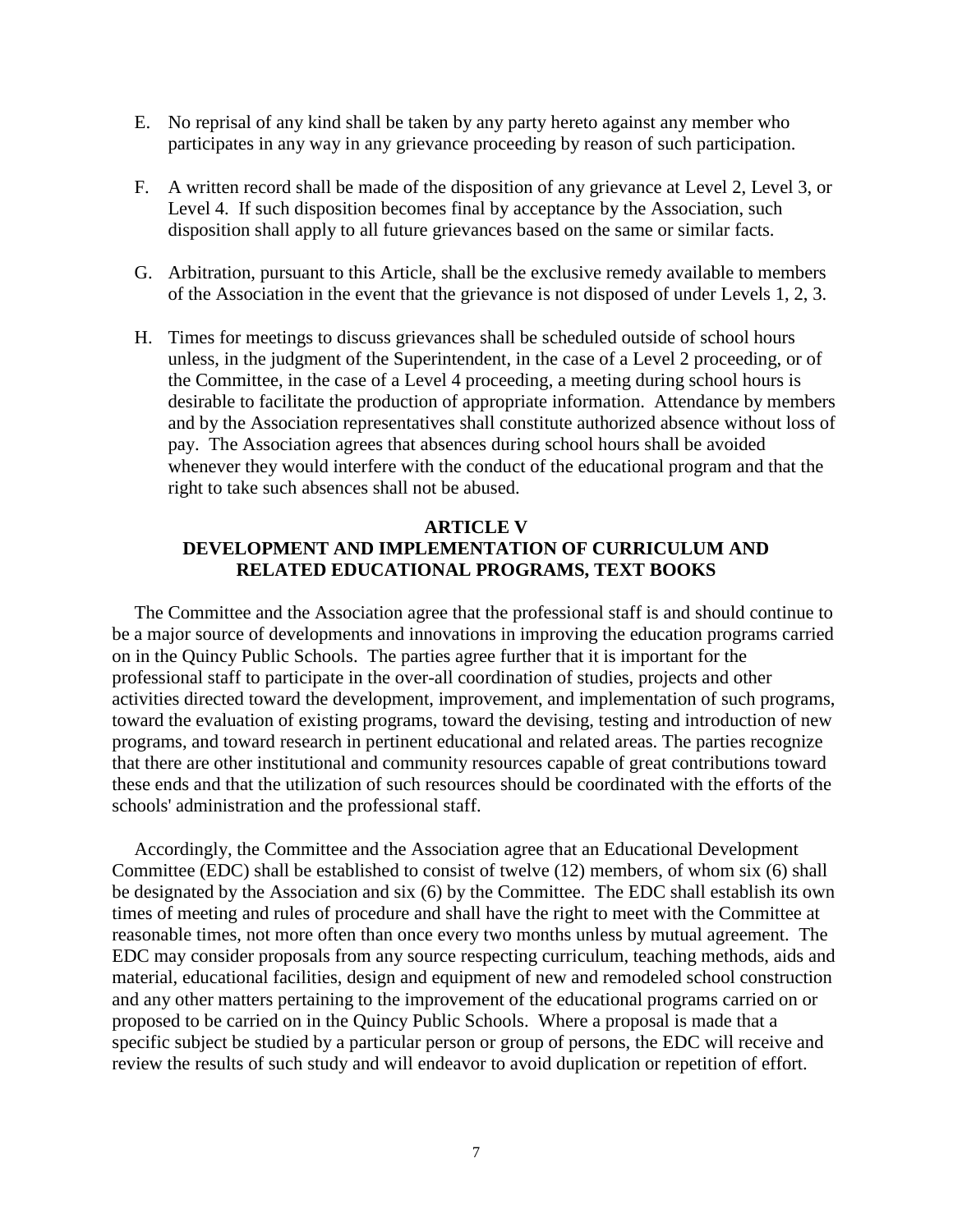The EDC shall regularly report to the Committee and the Association the matters it is considering and its recommendations respecting the same. The Committee and the Association shall give serious consideration to such recommendations. If the Committee shall receive, other than from the EDC, a proposal for a study or program of development or research in any matter within the jurisdiction of the EDC, the Committee shall notify the EDC of such proposal. If the EDC shall respond within thirty (30) days of the giving of such notice that it has considered, or desires to consider, the subject matter of the proposal, the Committee will not, except in case of emergency, authorize the proposed study or program until either the EDC shall have reported thereon or forty-five (45) days, or such other period as the Committee and EDC shall agree, shall have elapsed from the date such notice was given without any report by the EDC.

The Committee expects that all proposals for discontinuing the use of textbooks and for adoption of new textbooks will issue from the EDC as representing the considered opinion of the professional staff in consultation with the school administration, the Committee recognizing that the professional staff should have a responsible voice in textbook selection, provided, however, that the EDC need not consider any textbook which is not used or proposed to be used by more than one member. Except in emergency situations, the Committee shall not adopt new textbooks nor discontinue the use of textbooks unless the EDC has been notified of said contemplated action; and has had the opportunity to make a recommendation respecting such action.

#### **ARTICLE VI CONDITIONS OF PROFESSIONAL SERVICE**

The Committee and the Association have deliberately agreed not to include provisions in this Contract respecting some of the conditions affecting the performance by members of their professional duties. Such omitted matters include, by way of illustration and not of limitation, the teaching loads of individual members and the basis upon which parent-member conferences, professional workshops and curriculum planning sessions may be held in light of regulations promulgated by the State Board of Education regarding the length of the school day. Such matters are omitted not because the parties regard them as unimportant, but because the parties believe that they require further careful joint study since they are affected by the rapid pace of change in educational technology and theory, and in part, are subject to rules and regulations promulgated by agencies of the Commonwealth. In addition to such conditions, the Committee and the Association consider that there are a number of areas affecting the performance by members of their professional duties as to which practices not now in effect in the Quincy School System and practices not yet developed by any public school system may make great contributions toward improving not only the quality but also the efficiency of the educational process in the Quincy Public School System. Such areas include, by way of illustration and not of limitation, the use of non-professionally trained personnel to perform pupil supervision tasks outside the classroom clerical tasks, the reproduction of instructional materials, and the like. They also include the possibility of measuring the obligatory portion of a member's work day in terms of the time required to perform professional functions rather than a stated number of hours, the possibility of a separate contract year and separate compensation arrangements different from the academic year and compensation related thereto for volunteer professionals who might undertake special professional leadership and development assignments, the possibility of so reorganizing the classroom teaching functions so as to permit more effective use of superior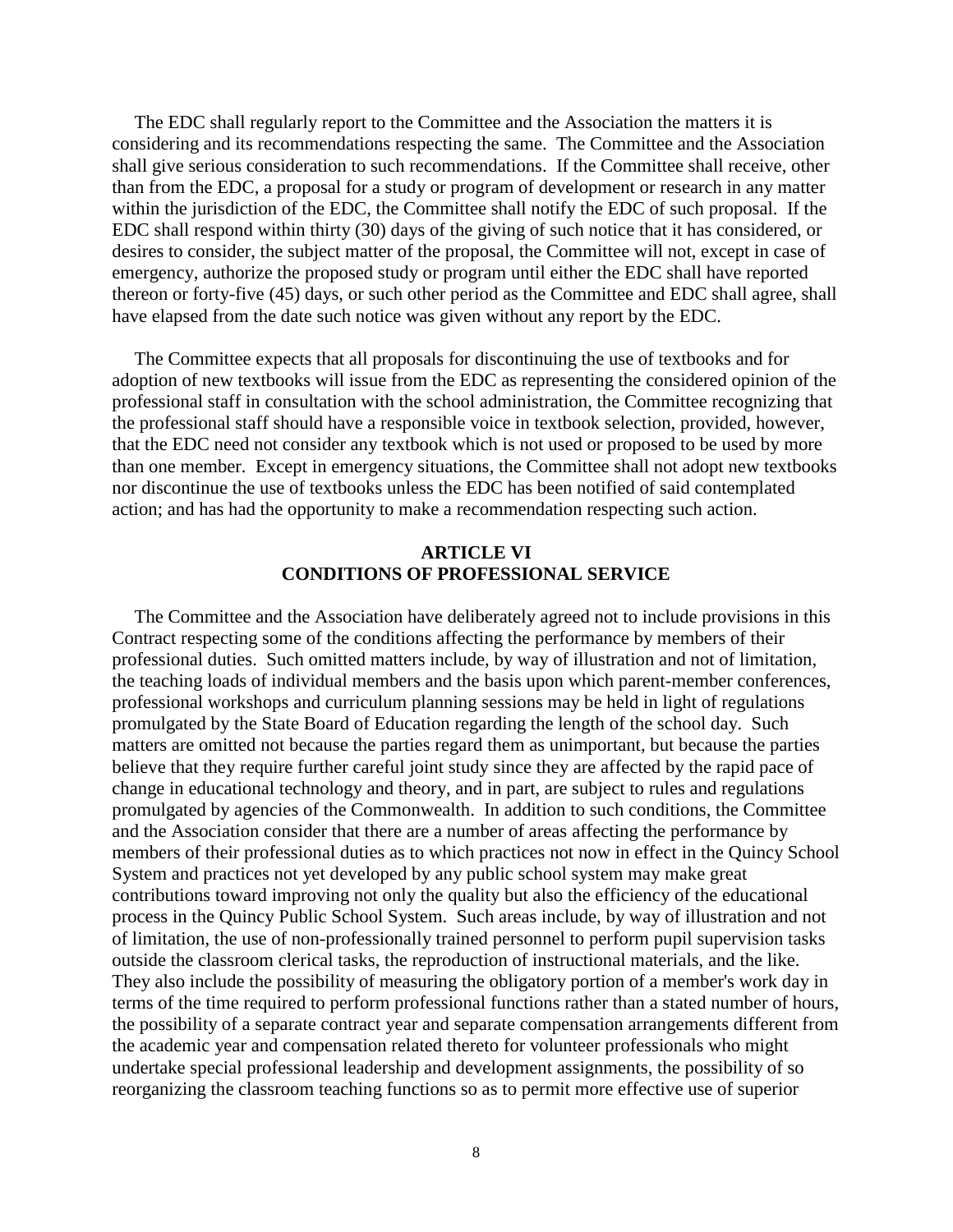classroom members and the possibility of identifying and describing characteristics of professional performance so as to permit more meaningful evaluation thereof.

Accordingly, the parties agree that a Professional Conditions Committee (PCC) shall be established to consist of twelve (12) members of whom six (6) shall be designated by the Association and six (6) by the Committee and of which there shall be co-chairpersons, one (1) chosen by the Association designees and the other by the Committee designees. The PCC shall establish its own times of meeting and rules and procedure and shall have the right to meet with the Committee at reasonable times, not more often than once every two months unless by mutual agreement. The PCC may establish subcommittees to consider particular matters and particular matters within the jurisdiction of the PCC may be considered by others, but all proposals respecting such matters shall come to the PCC for consideration and presentation to the Committee and the Association. The PCC shall consider as priorities the matters cited above. The Committee and the Association shall give serious consideration to the recommendations of the PCC and shall discuss the same as they mutually find appropriate.

Except in case of emergency or order from superior authority or as permitted by Article VII, the Committee shall not make any change in the length of the school day, method of payment, or matters relating to the conditions of employment coming under this Contract, unless the same shall first have been referred to the PCC with a reasonable time for consideration and report thereon by said Committee of PCC.

#### **ARTICLE VI A GENERAL CONDITIONS**

- A. Under ordinary circumstances, members at the Senior high and Middle school level (except school nurses) shall have at least five (5) preparation periods scheduled in each week. Exceptions may be made to this provision when voluntarily agreed to by the individual member, or in situations where the Administration has reasonable cause to believe that such scheduling would result in an undue burden to the system, or to a particular school or would require additional funds.
- B. Members at the Elementary School level (except school nurses) shall be provided some time each week during school hours for preparation and planning. The use of preparation and planning time shall be determined by the individual teacher. Periods of instruction in Physical Education, Music, Media and Art shall be considered as planning periods for elementary members. In the event an elementary specialist in art, music, physical education or media is absent, every reasonable effort shall be made by the administration to hire a substitute teacher. Members at the Elementary level will be allowed the first, third and fifth Tuesday afternoons each month for preparation and planning and will not be required to attend other meetings on those afternoons. Members at the Elementary School level shall have guaranteed minimum preparation time of six hundred ninety (690) minutes on average in a normal 4 week period. Such preparation time shall be inclusive of the first, third, and fifth Tuesday afternoons each month for preparation and planning, the approximately thirty (30) minutes transition time for kindergarten teachers and the aforementioned periods of instruction in special program areas.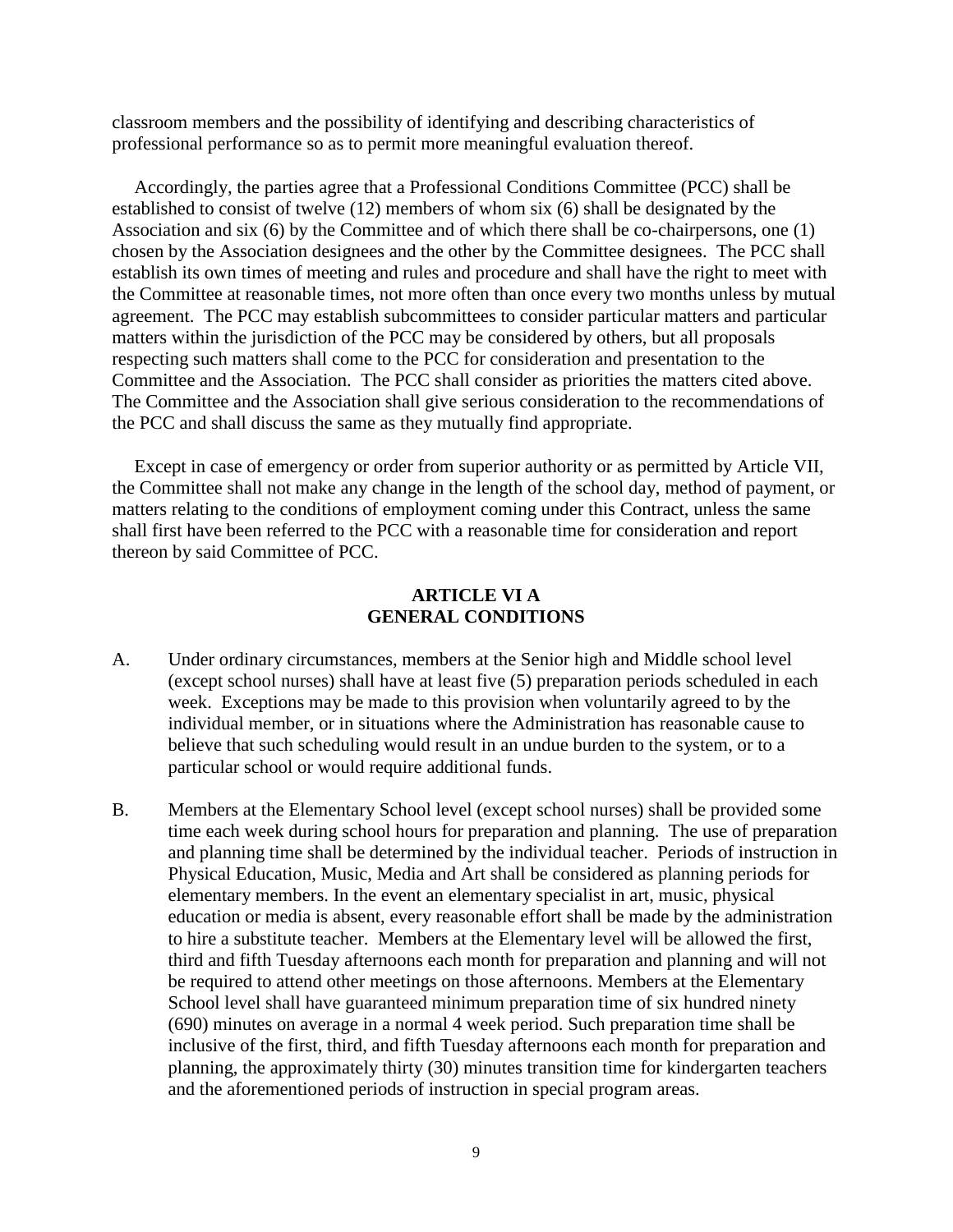- C. In such instances when a member who has reported to school at the beginning of the school day must leave due to illness or other emergency the principal shall be authorized to assign any member including an assistant principal if necessary who may have an unassigned period to substitute for the absent member. In such emergencies, and when possible, available qualified members shall be selected from a rotating list to insure equitable distribution of such assignments.
- D. Senior High or Middle School members assigned to special curriculum projects as designated by the Superintendent shall for the pilot period have teaching periods reduced by one period and be provided with one period each day to be used for preparation, evaluation and/or revision of teaching materials, or for workshop meetings. This special period shall be in addition to any contract provision for the usual preparation or unassigned periods.
- E. Elementary school teachers assigned to special curriculum projects as designated by the Superintendent shall be allowed, for preparation, evaluation and/or revision of teaching materials, or for workshop meetings, the two-hour period set aside each week, provided that the right of the principal to call a monthly meeting will not be abrogated.
- F. Effective School Year 2013-2014, on any Monday, Wednesday, Thursday, or Friday during which an Elementary teacher has no regularly scheduled preparation and planning time, as described in Section B, that teacher shall receive a minimum of 20 minutes of supplemental planning time to be provided by a substitute teacher. Such supplemental planning time shall be scheduled in September for the school year; and such 20-minute supplemental planning period is in addition to any regularly-scheduled preparation and planning period and shall neither establish 20 minutes as a precedent length for the length of a regularly scheduled preparation and planning period, nor substitute for any regularlyscheduled preparation and planning period.

Effective School Year 2016-2017, on any Monday, Wednesday, Thursday, or Friday during which an Elementary teacher has no regularly scheduled preparation and planning time, as described in Section B, that teacher shall receive a minimum of 30 minutes of supplemental planning time to be provided by a substitute teacher. Such supplemental planning time shall be scheduled in September for the school year; and such 30-minute supplemental planning period is included as part of any regularly-scheduled preparation and planning period as described in Section B of this Article and shall neither establish 30 minutes as a precedent length of a regularly scheduled preparation and planning period, nor substitute for any regularly-scheduled preparation and planning period.

Effective September 1, 2016, it is agreed that the Committee will grant middle school members additional preparation time by converting one (1) early release day designated for member professional development into one (1) early release day designated for middle school member's in-building preparation time. It is agreed that the Committee reserves the right to determine which early release day during the school year shall be converted for this purpose.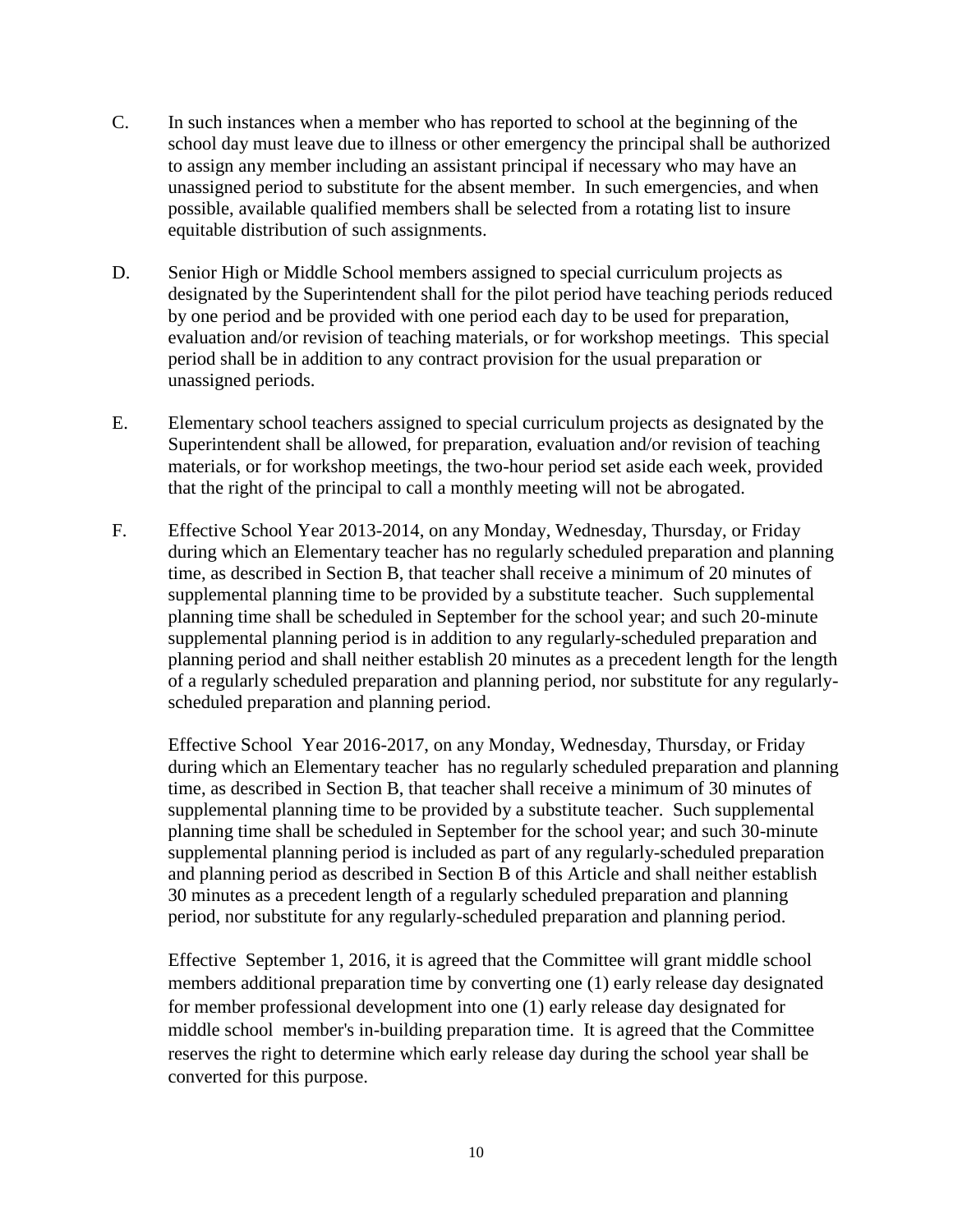Effective September 1, 2018, it is agreed that the Committee will grant middle school members additional preparation time by converting one (1) early release day designated for member professional development into one (1) early release day designated for middle school member's in-building preparation time. This preparation period will be in addition to the aforementioned preparation time period added on September 1, 2016. It is agreed that the Committee reserves the right to determine which early release day during the school year shall be converted for this purpose.

Effective September 1, 2016, it is agreed that the Committee will grant high school members additional preparation time by converting one (1) full-day Tuesday to an early release day Tuesday. This early release day Tuesday shall be for the purpose of inbuilding preparation time for high school members. It is agreed that the Committee reserves the right to determine which Tuesday during the school year shall be changed to an early release Tuesday for this purpose.

Effective September 1, 2018, it is agreed that the Committee will grant high school members additional preparation time by converting one (1) full-day Tuesday to an early release day Tuesday. This early release day Tuesday shall be for the purpose of inbuilding preparation time for high school members. This early release day preparation period will be in addition to the aforementioned preparation time period added on September 1, 2016. It is agreed that the Committee reserves the right to determine which early release day during the school year shall be converted for this purpose.

# **ARTICLE VII SCHOOL HOURS AND YEAR**

- A. The Committee determines, subject to law and to applicable regulation of superior authority, the school attendance required of pupils both as to the number of hours per day and the number of days per year. The Committee also determines, subject to as aforesaid, the opening and closing times of the school year. As soon as reasonably possible and, if practicable, not later than June 15, the Committee shall fix the school calendar for the next following school year and the opening and closing time of each school for required pupil attendance and shall advise the Association and the members of such calendar and times. The calendar shall be posted in each school as shall the opening and closing times for such school. It is understood that the calendar and the opening and closing times may be changed by the Committee after consultation with the Association if necessary to meet unanticipated circumstances or emergencies.
- B. Members who are classroom teachers shall not, however, be scheduled for required attendance in a school for more than the respective number of hours per week which follow, namely:

| <b>Elementary School Teachers</b> | 26 hours | 40 minutes |
|-----------------------------------|----------|------------|
| <b>Middle School Teachers</b>     | 28 hours | 45 minutes |
| Senior High Teachers              | 31 hours | 15 minutes |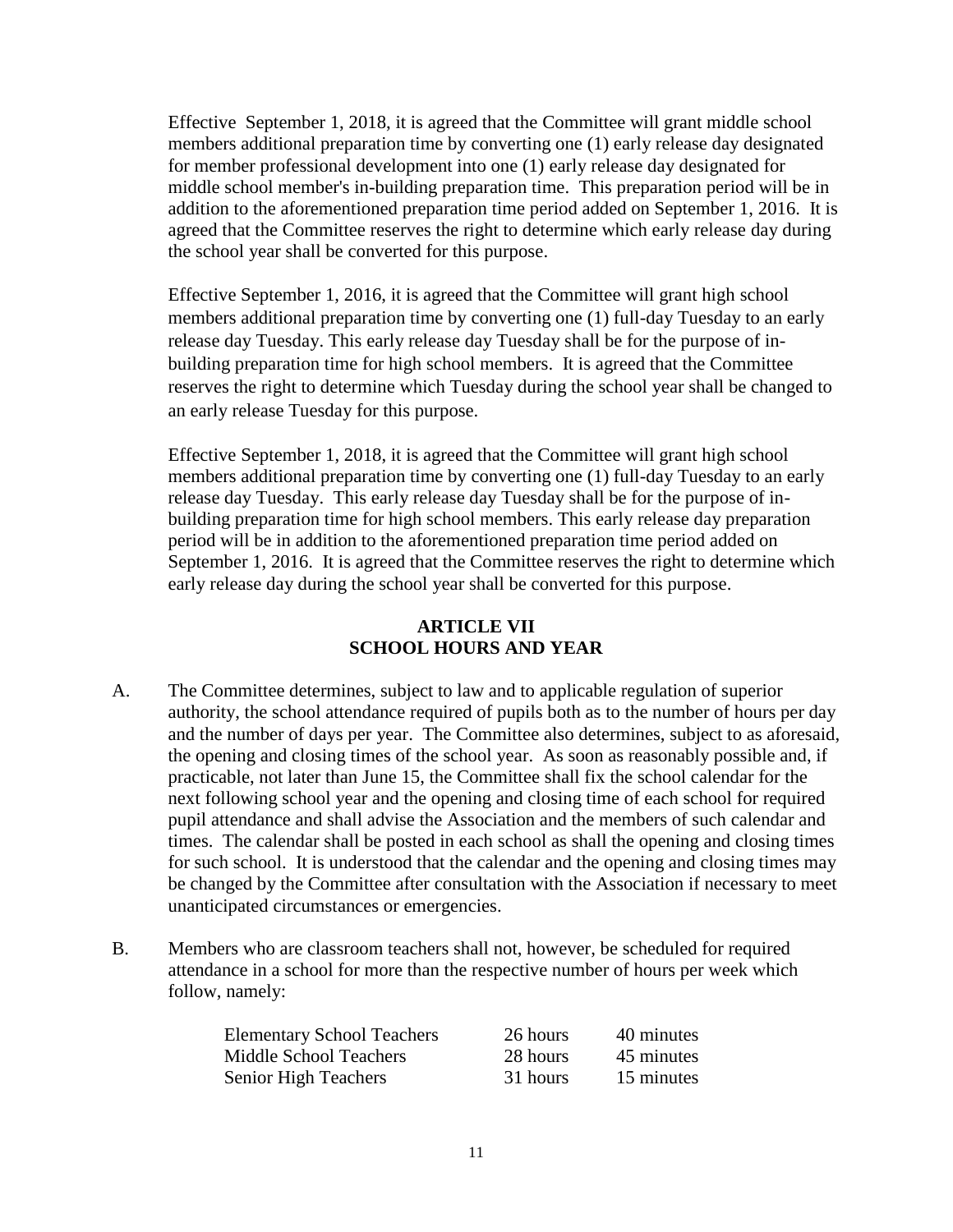- C. A member's thirty (30) minute duty-free lunch period will not be included in the computation of hours set forth in paragraph B above.
- D. It is understood that passing time immediately before and/or after the scheduled lunch period is included in said thirty (30) minute duty-free lunch period.
- E. Members at the Middle School level shall be allowed two (2) Tuesday afternoons each month without students to be used for the development of the Middle School concept and interdisciplinary team planning. Such release Tuesdays shall be suspended at the commencement of each school year to insure compliance with the minimum number of hours of school attendance. On or before April 1 of each school year representatives of the parties shall meet to determine the schedule of release Tuesdays for the remainder of the school year. Such days shall be rescheduled to provide for as many release Tuesdays as are possible while still meeting the minimum number of hours of school attendance as required by Massachusetts Board of Education Regulation 603:29.00, Inc.
- F. All other members shall be in attendance in their school for such periods of time as may be required for the discharge of their responsibilities which shall normally include, in the case of members who are counselors, the hours of required pupils attendance, and members who are librarians or in charge of other special facilities, the hours during which such facilities are open for pupil use.
- G. Members who are elementary school teachers agree to be present for professional development purposes for one (1) hour and thirty (30) minutes on a specified afternoon each week on which classes will not be scheduled. Such purposes may include staff meetings on a building, grade, or subject matter basis, and other purposes, all as accepted and scheduled by the Superintendent, after consultation with the Association, as contributing to educational improvement of the Quincy School System.
- H. The Committee and the Association further agree that to aid in the implementation of innovative programs and to insure a commitment for quality education for all students, eight (8) afternoons per year, from 1:00 P.M. to 3:00 P.M., will be provided for secondary staff to attend workshops approved by the Superintendent, said workshops to be held on the second Tuesday of each month commencing in October 1973; in those instances where a holiday falls on the second Tuesday, the workshop will be held on the third Tuesday of that month. Any other variation of this date must have the approval of the Superintendent of Schools after consultation with the President of the Association.
- I. The Committee and the Association further agree that subject to any further order of any State agency having jurisdiction, the school year of required attendance by members shall, except as otherwise specifically provided below be one hundred eighty-two (182) days, of which one (1) day, the day before the opening of classes, is provided for a general meeting of the professional staff and one hundred eighty (180) days are provided for classes. The one hundred eighty-second (182) day shall be scheduled at the discretion of the Superintendent as either a professional development day midyear or the day immediately following the close of the one hundred eighty (180) day school year. Effective for the 2013-2014 School Year, school nurses may opt to use their  $182<sup>nd</sup>$  day at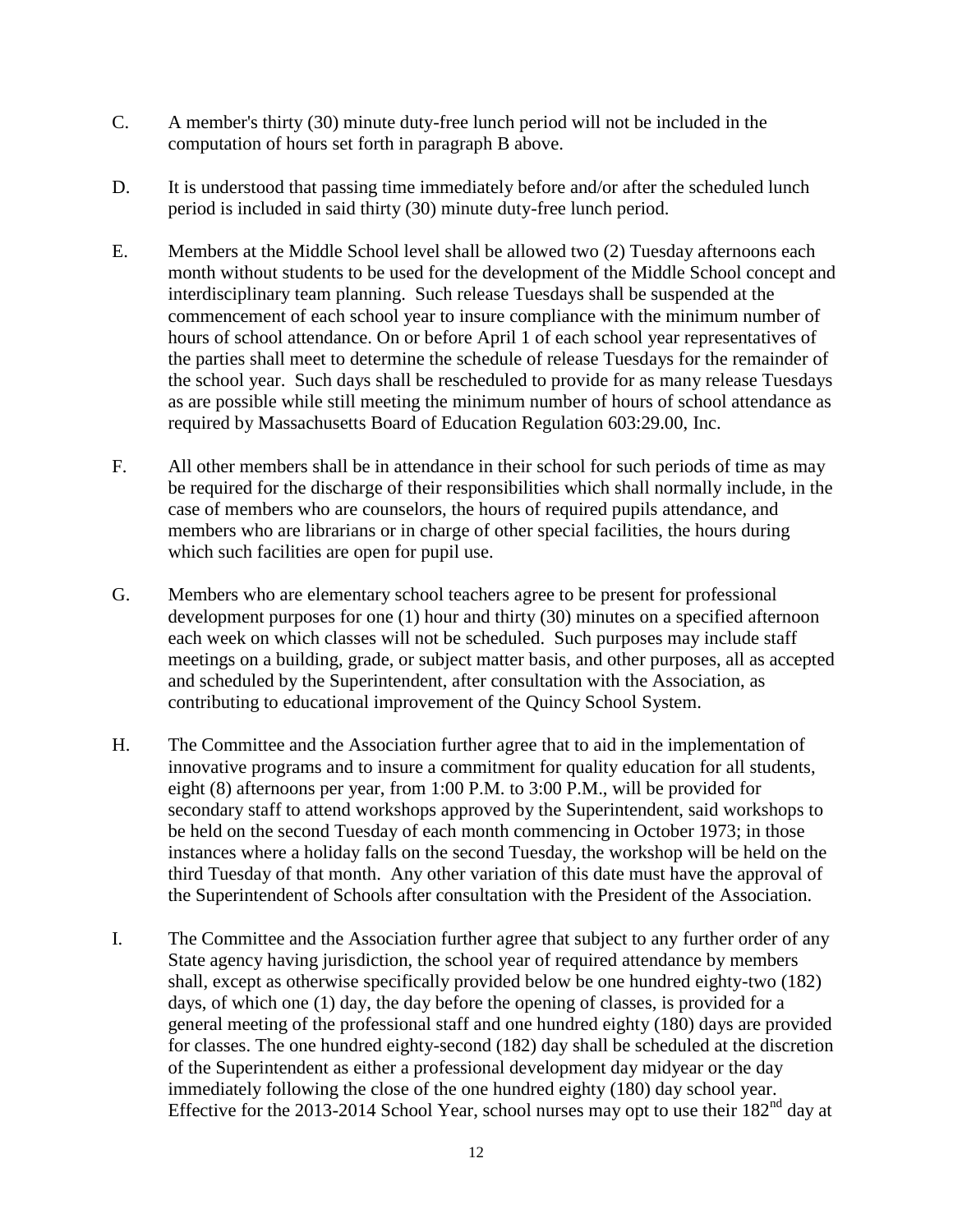the beginning of the school year when there are no students present in order to prepare for the start of the new school year. Effective for the 2013-2014 School Year, each high school will be granted a maximum of 8 paid hours to be paid to school nurses who are responsible for administering fit for activity exams for student athletics.

- J. The work year for ROTC Instructors shall be the teacher work year plus additional time necessary to perform those functions unique to the ROTC program. Such additional time shall include requirements established by the Air Force.
- K. Newly appointed members shall also be present for orientation and training sessions on the three (3) days before the day of the General Meeting.
- L. High School Head Guidance Counselors shall also be present for three (3) weeks in addition to the generally applicable one hundred eighty-two (182) days. Said three (3) weeks shall consist of one (1) or two (2) weeks after the close of school in June and before school opens in September. In addition, the work year for High School Head Guidance Counselors may be extended beyond the aforementioned one hundred eightytwo (182) days plus three (3) weeks if, in the judgment of the Superintendent or his/her designee, additional workdays are required. Such additional workdays shall not exceed twenty (20) days, to be scheduled by mutual agreement between the High School Head Guidance Counselor and the Superintendent or his/her designee. Secondary High School Special Education Department Chairs, System-wide Special Education Team Administrators, and School to Career Facilitators shall also be present for two (2) weeks in addition to the generally applicable one hundred eighty-two (182) days. Additional days described in this section shall be compensated at the individual's per diem rate of pay.
- M. Citywide Department Heads shall also be present for one (1) week in addition to the generally applicable 182 days. Said week shall be compensated at the individual department head's per diem rate of pay.
- N. It is agreed by the Committee that if at least one (1) day as set forth in this Article is available after April, it shall be designated as "Quincy Schools/Quincy Education Association Institute Day". On this day, school shall not be in session in order that a full day of activities may be conducted designed:
	- 1. toward fostering the learning process goals of Quincy's Design for Learning
	- 2. toward the sharing of innovative ideas and practices within the system

3. toward the familiarization of school personnel with media and methods of on-going projects.

The planning and implementation shall be carried on through a joint effort of the Association and the office of the Superintendent, through the appointment of a committee by them, respectively.

O. Members may be required to attend one (1) evening meeting per school year for the purpose of parent conferences / meetings. Effective September 1, 2003, one (1)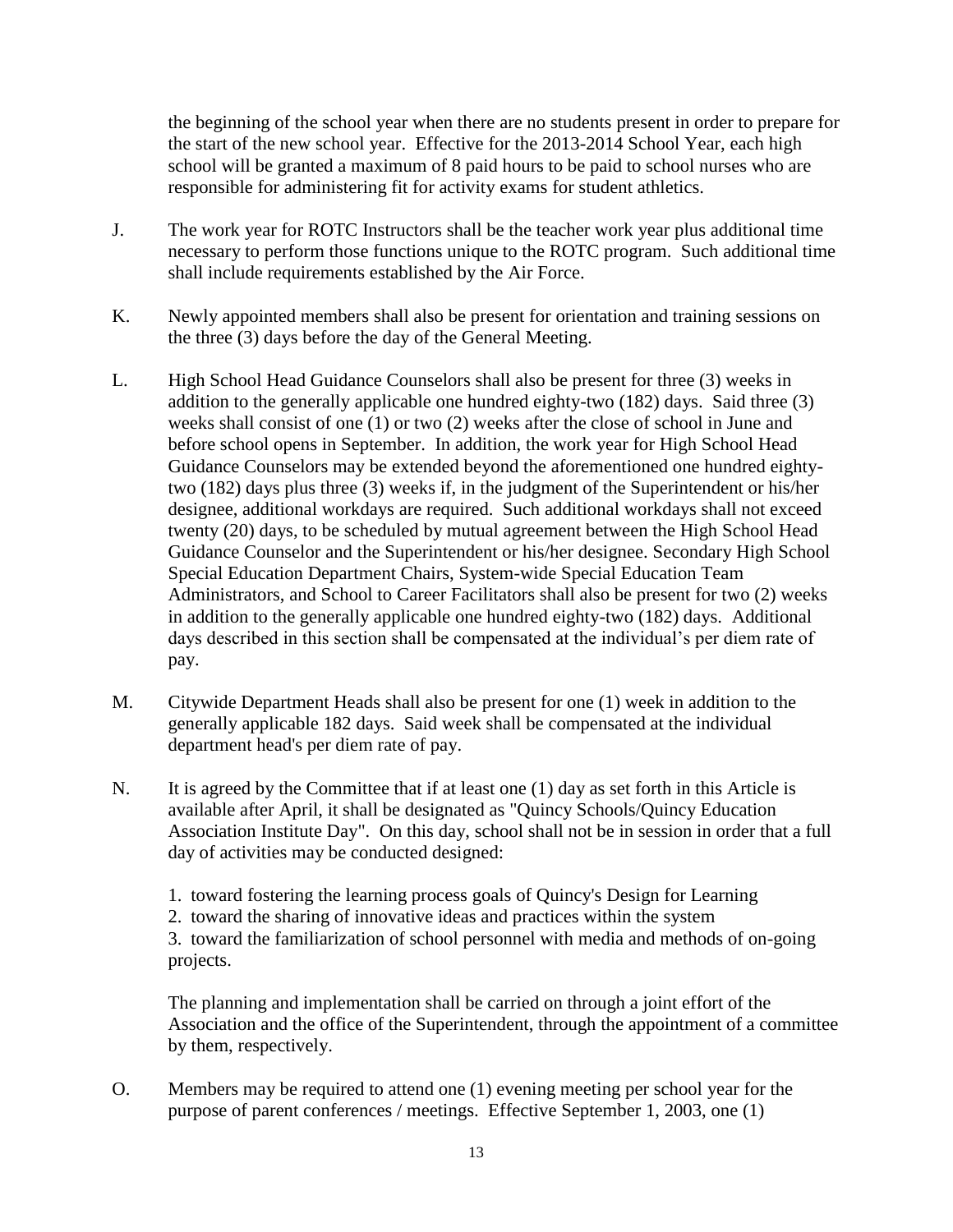additional evening meeting per school year shall be added for the purpose of open house. Effective September 1, 2004, one (1) additional evening meeting per school year shall be added for the purpose of an additional parent conference. Such meetings shall be scheduled at least one month in advance, shall be of a maximum of two (2) hours duration and members shall receive compensatory time during the second or fourth release Tuesday afternoon during the month.

# P. PROFESSIONAL DEVELOPMENT / CURRICULUM DEVELOPMENT PROGRAM

Members may be required to attend up to five (5) Professional Development / Curriculum Development Sessions during the school year at the discretion of the Superintendent. The purpose of the Sessions shall be for professional development and/or curriculum development, shall not involve student instruction or supervision and shall be subject to the following:

- 1. The schedule of Sessions for the school year shall be developed by the Superintendent after consultation with the President of the Association. The schedule for the first half of the school year shall be provided to members no later than the Friday after Labor Day and the schedule for the second half of the school year shall be provided to members no later than December  $15<sup>th</sup>$  of the school year. It is understood that changes in the schedule due to unforeseen circumstances may occur. In such cases, members who have personal or professional obligations made prior to the schedule change shall be accommodated.
- 2. Each Session shall be of no greater than two (2) hours in duration and shall commence immediately at the close of the school day.
- 3. Members who participate on planning committees for the Program shall serve on a voluntary basis and, if not during the regular school hours, shall be compensated at the hourly rate. Planning Committee participants who meet during school hours shall not be compensated for said hours at the hourly rate; however, such hours shall be credited towards meeting the Professional Development requirements of this Section on an hour to hour basis. Planning Committee members will establish and monitor a workshop evaluation instrument and schedule a series of workshops to improve/train facilitators. The Association representatives shall consist of members of the following: one (1) early childhood, two (2) elementary, two (2) middle school and two (2) high school. The remaining members will be appointed by the Superintendent of Schools.
- 4. It is understood by the parties that additional research, reading and writing specifically related to the goals of the Program will be required of each member for the Program to be successful. The time to be spent on additional reading, research and writing will be scheduled by each individual member or group of members at his/her discretion and no greater than a total of ten (10) hours per school year will be required. It is further understood that the Quincy Public Schools may facilitate these activities by providing relevant reading and/or research materials.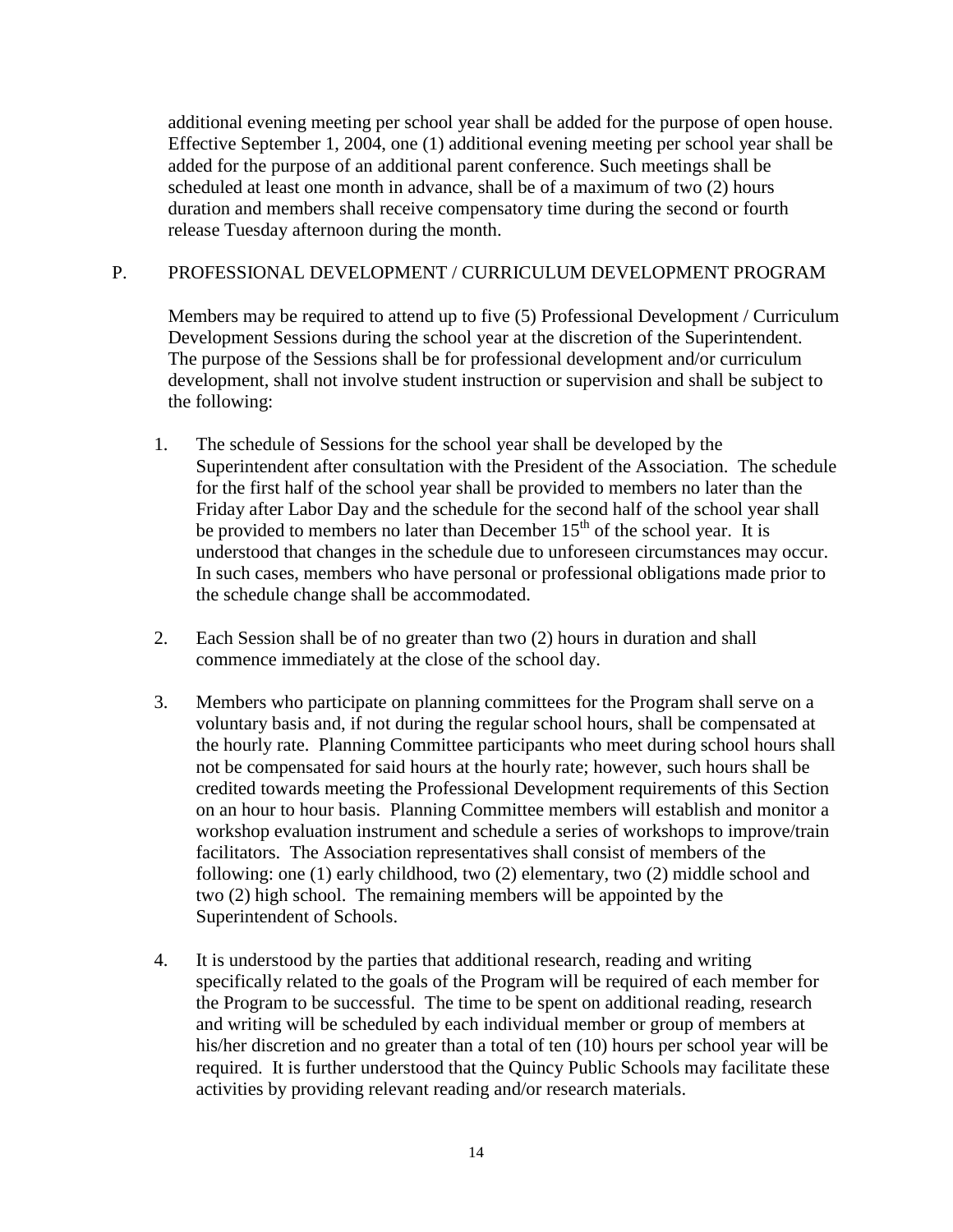5. Members who prepare and present a Professional Development Session shall be deemed to have completed two (2) Professional Development Sessions for purposes of this Section.

# **ARTICLE VIII PHYSICAL FACILITIES FOR MEMBERS**

The Committee and the Association agree that all new school construction should include the following facilities and that, where practicable without substantial expenditure, they should be provided in existing school structures, namely:

- A. a separate workroom in each building with adequate equipment and supplies to aid in the preparation of instructional materials.
- B. an appropriately furnished room to be reserved for the use of members as a faculty lounge. A pay telephone may be installed in each room.
- C. a system whereby members can effectively and expeditiously communicate with the principal's office from their classrooms.

The Committee and the Association agree that all schools shall include, within two (2) years from September 1, 1971, space in each classroom in which members may safely store instructional materials and supplies.

# **ARTICLE IX PROFESSIONAL DEVELOPMENT**

The Committee and the Association agree that if members are to maintain their competence as educators and to continue to contribute effectively to the educational goals of the Quincy School System, members should undertake professional development on a continuing basis. This professional development shall be consistent with the requirements of M.G.L. Ch.71, S.38Q. The Committee may establish formal requirements as to courses to be taken, conferences to be attended, or other means of professional improvement to be undertaken by members as a condition of employment or of advancement on the salary schedule, but no such requirements not in effect at the effective date of this Contract shall be adopted or any requirement then in effect be changed by the Committee unless the Association shall have assented to the same. The Committee may also authorize or approve the taking of a course, the attendance at a conference or the undertaking of other means of professional improvement by a member whether or not the same be required. Any such approval or authorization shall be given in advance in writing signed by the Superintendent or Assistant Superintendent.

To the extent that such payments are permitted by law, the Committee shall pay, or reimburse members for, the tuition and fees incurred by members for courses required, authorized or approved as provided above or for expenses of attendance at conferences or of undertaking other means of professional improvement so required, authorized or approved, provided, however that no payment or reimbursement shall be made in respect of any course taken for the purpose of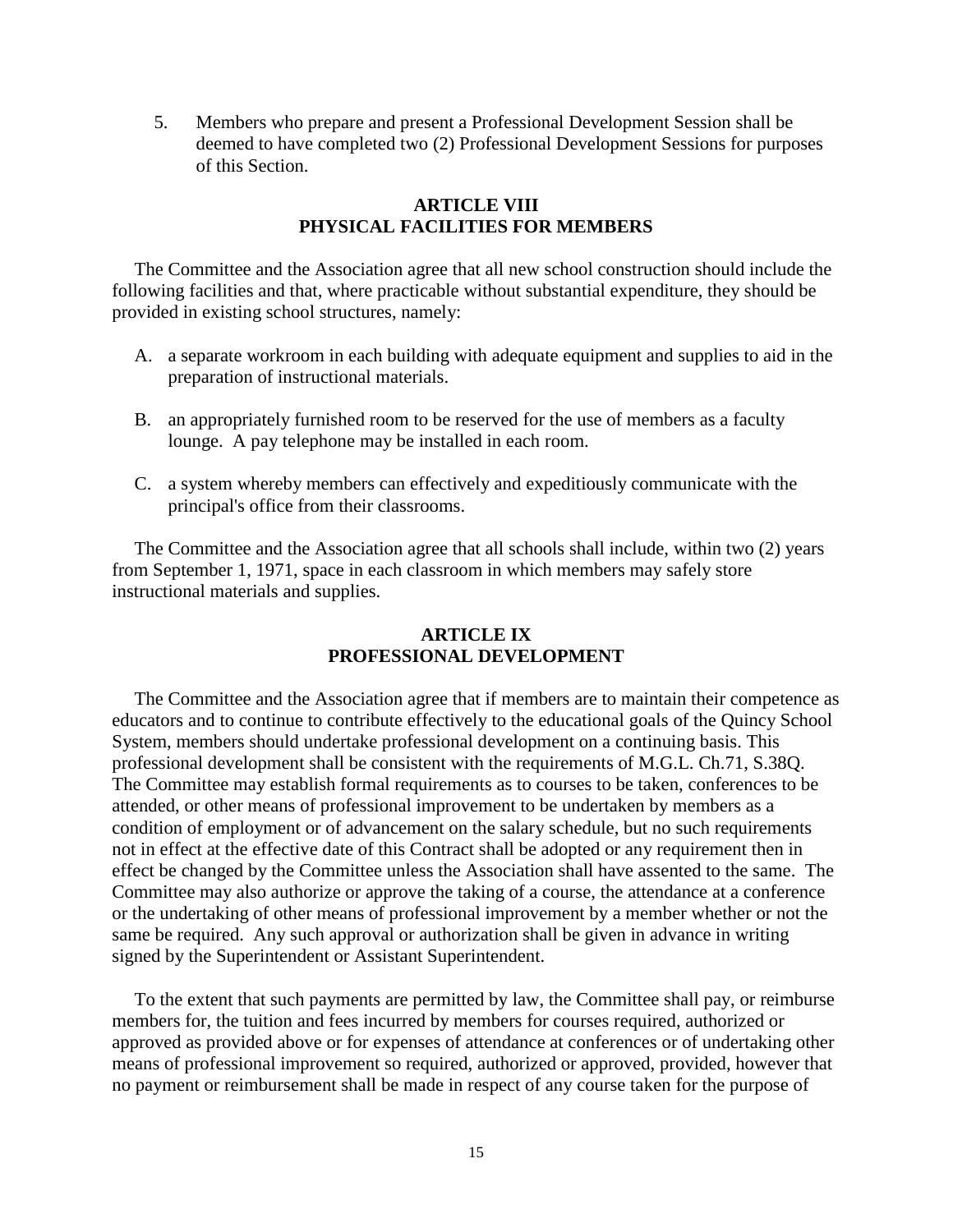advancement in salary pursuant to any requirement or provision of the salary schedule incorporated herein.

To the extent that such payments are permitted by law, the Committee shall pay or reimburse members at the sixth level on the pay scale, tuition and fees incurred by said members for courses authorized or approved and that the Committee shall cause to appear in its budget the sum of twenty thousand dollars (\$20,000.) for funding said payments, for members and members of the administrative bargaining unit.

Accordingly, the Committee and the Association agree to choose a Course Approval Committee, consisting of five (5) members, two (2) of whom shall be chosen by the Association, one (1) from the Secondary level, and three (3) to be chosen by the Committee.

The purpose of said Committee will be the determination of full payment by the School Committee for courses requested by school personnel on the sixth level.

The courses referred to must speak to enrichment of subject material areas that are being taught by the member seeking authorization; and courses in the area of learning theory and behavioral objectives that would be determined relevant by the Course Approval Committee.

When other forms of payment, such as vouchers, are available for courses requested of a specific institution, said voucher will supersede payment by the School Committee.

When courses are requested at a State College or University and the applicant is a Veteran, the School Committee will waive payment of said course.

Any school nurse who has competed one (1) year of service in the Quincy Public Schools may apply in writing to the Coordinator of Health Services for leave without loss of pay to attend professional conferences and/or workshops. Such written application must be made at least one (1) week prior to the time requested for such leave. The Coordinator of Health Services at his/her discretion may grant the request, but in no event will a school nurse be granted such a leave for more than three (3) days in any school year.

#### **ARTICLE X SICK LEAVE**

Members shall be allowed fifteen (15) days of sick leave in each year for absences resulting from illness or accident of the member or of a member of his/her immediate family. Sick leave shall accumulate, to the extent not used, without limitation, the allowable absences in any year to be the number of days accumulated from prior years plus those allowed for such year.

No doctor's certificate shall be required for any absence of not more than five (5) school days on account of illness or accident. A doctor's certificate indicating the nature and continuance of disability will be required if the absence continues for the sixth (6th) consecutive school day and may be required for any repeated absence. This certificate shall be presented within ten (10) days of the beginning of the absence and the Superintendent may require further certificates for any continuing absence or questionable absences.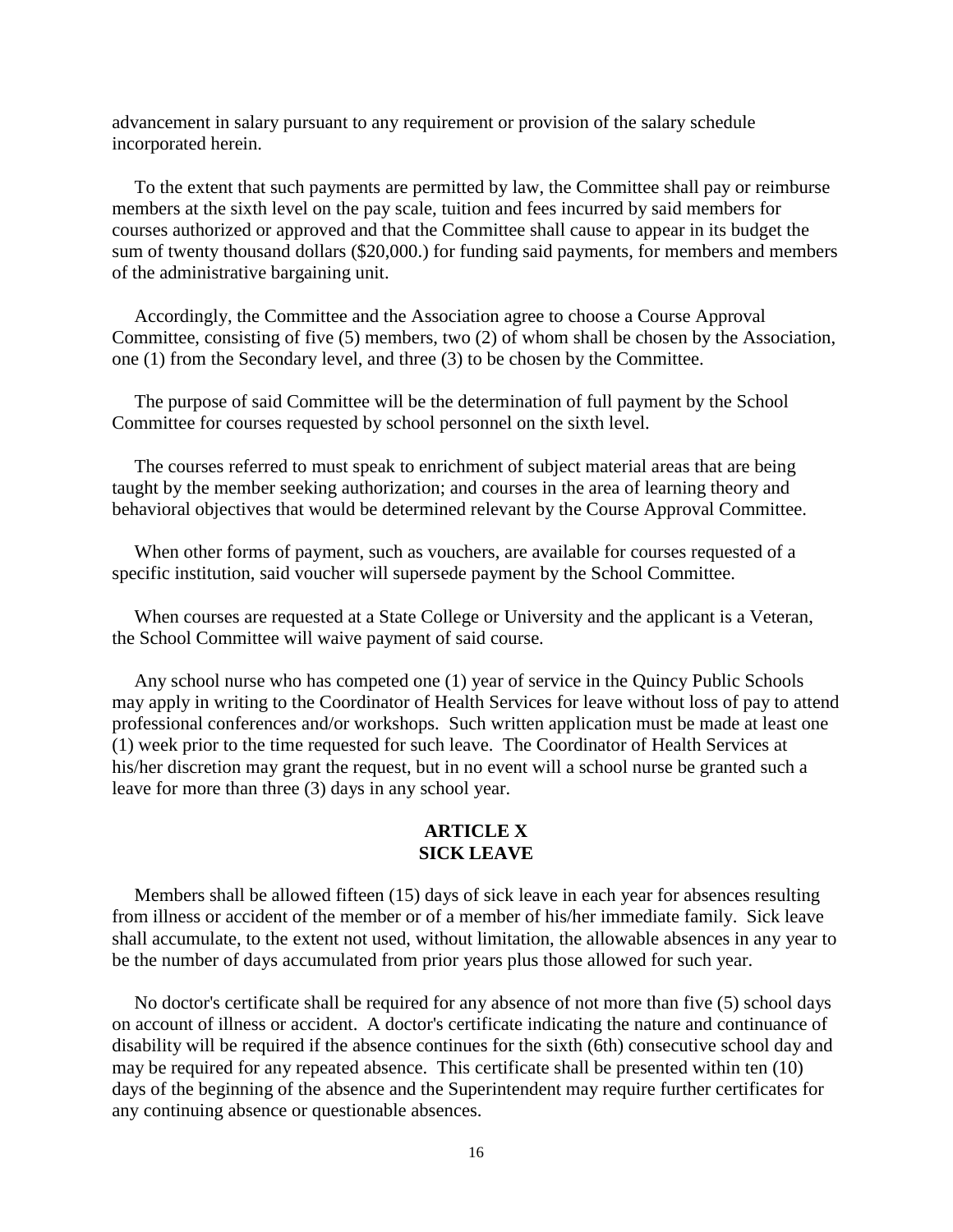The sick leave allowable for any year shall be available in full at the commencement of the year provided that if any member shall not be present on the first day of work in September he/she shall not be entitled to any sick leave allowable for such year unless he/she shall report for duty during such year. If he/she shall so report and shall thereafter serve one (1) month, he/she may apply in writing for sick leave allowance on account of the earlier absence, if such absence resulted from illness or accident. Any such application must be accompanied by a doctor's certificate meeting requirements of the next preceding paragraph.

Each member shall, upon his/her request, be advised once each school year of the number of days of unused sick leave which he/she has to his/her credit.

If the employment by the Quincy School System of a member shall cease because of his/her retirement or death after he/she has completed twenty (20) years of professional service in the system, he/she or his/her estate, as the case may be, shall be paid an amount equal to his/her full pay at the time his/her employment terminates, exclusive of stipends for extra services, for the number of days, not in excess of twenty (20) of his/her accumulated and unused sick leave. Effective September 1, 1991, increase twenty (20) days to thirty (30) days of his/her accumulated and unused sick leave. This provision is not applicable to any member hired on July 1, 2013 or thereafter.

## **EXTENDED SICK LEAVE PLAN**

There shall be an extended sick leave plan subject to the following conditions.

- 1. A member must be out for thirty (30) consecutive working days and have used his/her own accumulated sick leave.
- 2. Thereafter, the Committee shall pay two-thirds (2/3) of the member's salary until the end of the academic year.
- 3. The Superintendent may request any form of evidence of the member's disability, to wit: a report from the Committee's own doctor.
- 4. The above shall not be applicable to those members who are disabled by:
	- a. Alcohol
	- b. Drugs

## **ARTICLE XI TEMPORARY LEAVE OF ABSENCE**

A. Bereavement Leave

Each member shall be allowed up to five (5) days of leave with pay during the school year each time there is a death of his/her mother, father, sister, brother, child, spouse, mother-in-law, father-in-law, or member of his/her immediate household. Any of the five (5) days in excess of three (3) will be charged to sick leave.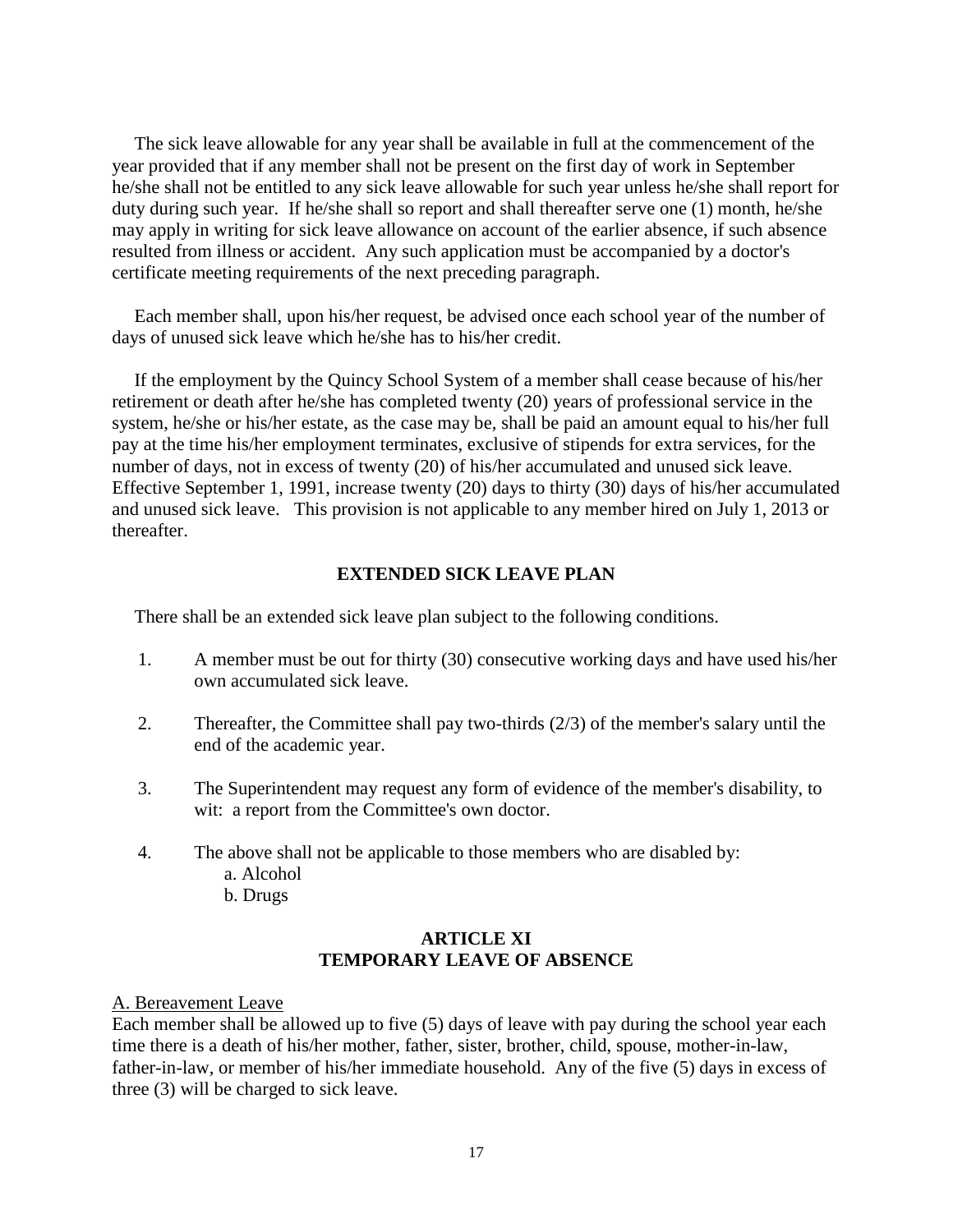Effective September 1, 2016 –Bereavement Leave shall be administered as follows:

- A Each member shall be allowed up to five (5) days of leave with pay during the school year each time there is a death of his/her mother, father, sister, brother, child, spouse, mother-in-law, or father-in-law. Any of the five (5) days in excess of three (3) will be charged to sick leave.
- B. Each member shall be allowed up to one (1) day of leave with pay during the school year each time there is a death of a grandparent, grandparent-in-law or a grandchild.
- C. An absence of up to one (1) scheduled work day with pay may be authorized by the Superintendent to permit a member to attend services of family members other than the "immediate" family members listed in subsections A and B above.
- D. If lengthy travel is required to attend services for family members listed in sections B and C above, an additional day of paid bereavement leave may be granted at the discretion of the Superintendent.
- E. If there are extenuating circumstances necessitating additional bereavement leave, the Superintendent may grant additional paid bereavement leave.

## B. Other Leaves

Upon one (1) week's written application to the Superintendent by a member, the Superintendent shall grant a one day leave of absence with pay to observe religious holy days where the tenets of the member's religion obligate abstention from work or where the formal religious observance of the day necessarily conflicts with the school day. Each member shall be allowed two (2) additional days of leave with pay for this purpose, such leave shall be charged to either sick leave or personal leave at the member's discretion. Each member shall also be allowed two (2) additional days of leave with pay, minus a substitute's pay, and additional days of leave without pay if required for the observance of such days.

The Superintendent may grant members leaves of absence with pay for the purpose of attending educational conventions, professional meetings, training institutes, and other activities which have a demonstrable relationship to the improvement of professional skills and expertise.

Upon appointment by the Superintendent, Research Assistants who report directly to the Superintendent shall be granted temporary leaves of absence; and further during the period of said temporary leave of absence shall be excluded as members of the bargaining unit. Upon return from such leave, such member shall be placed on the salary schedule at the level he/she would have achieved if he/she had not been absent and will return as a member of the bargaining unit.

Upon request of the Association, the President shall be granted released time for Association business for up to twenty (20) school days without pay provided that the past practice of released time ceases.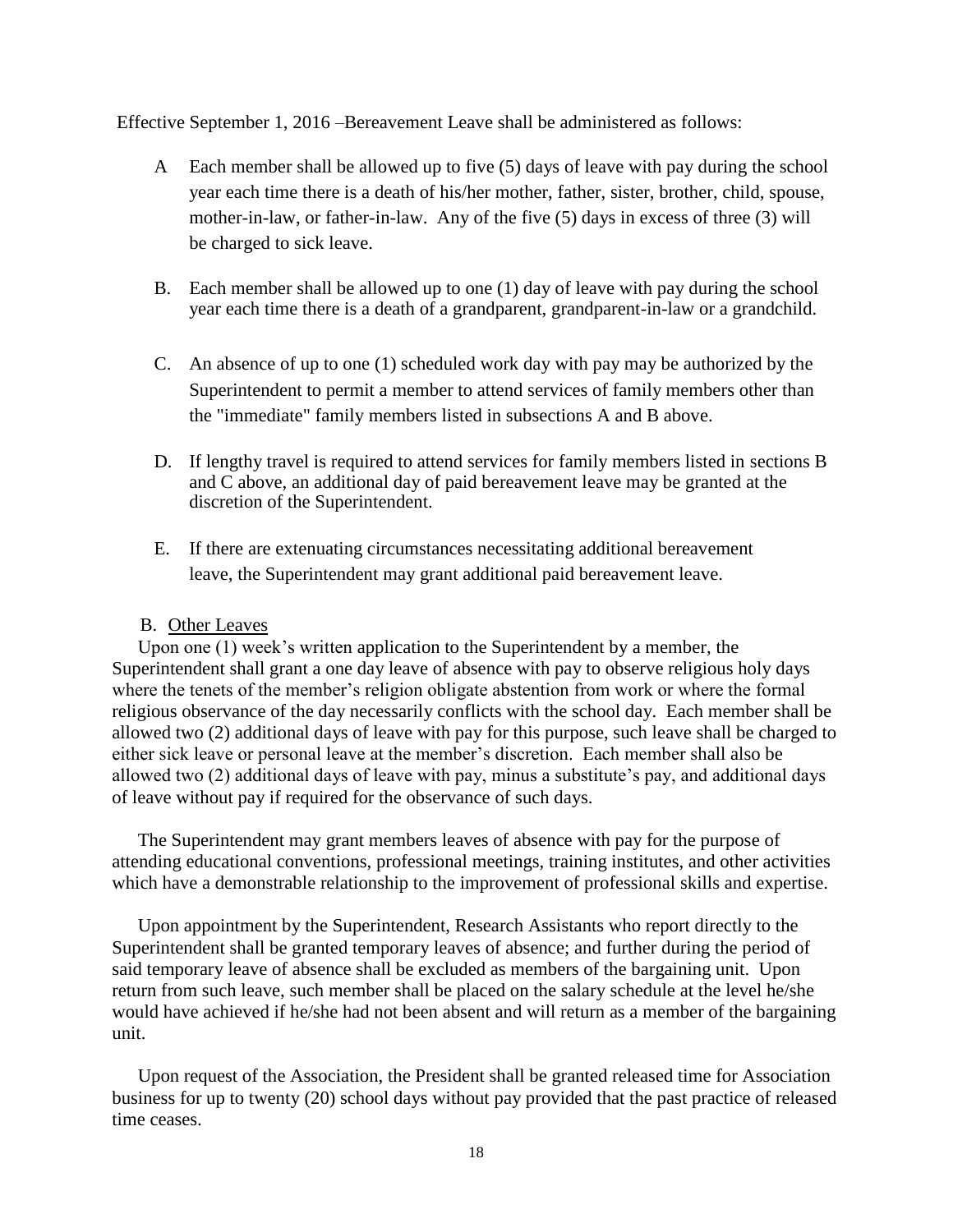# **ARTICLE XII PERSONAL LEAVE**

Each member shall be allowed up to two (2) days leave with full pay during each school year, for the purpose of transacting or attending to personal, legal, business, household or family matters which require absence during school hours. It is the intention of the parties that leave under this Article shall be available for reasons of hardship or other pressing need and not merely for personal convenience. Except in emergencies, the member taking leave hereunder shall give his/her appropriate immediate supervisor written notice of his/her intention to take such leave at least one (1) school day in advance of the day he/she proposes to be absent. A member need not specify his/her reason for taking leave under this Article.

Except in emergency situations which are authorized by the Superintendent or his designee, no personal leave shall be allowed three (3) days before or three (3) days after a vacation period. A member shall specify his/her reason for taking personal leave if it is sought for the day before or the day after a holiday occurring on a school day. The granting of leave on any such day shall be at the discretion of the Superintendent or administrator designated by him/her.

At the end of each contract year, up to two of each member's unused personal days shall be converted into available sick days.

#### **ARTICLE XIII SABBATICAL LEAVE**

- A. In the interest of rewarding professional performance and encouraging independent research, achievement and professional growth, the Superintendent shall adhere to the following policies in respect to granting sabbatical leaves as recommended by the Superintendent and the Accreditation Board:
	- 1. No more than one percent (1%) of the professional staff shall be absent on sabbatical leave at any one (1) time.
	- 2. Only those persons who have completed six (6) years on the professional staff in the Quincy Public Schools shall be eligible for sabbatical leave. There shall be a minimum interval of six (6) years between sabbatical leaves except upon recommendation of the Accreditation Board.
	- 3. Any member who desires to apply for sabbatical leave shall make such application on an application form devised by the Accreditation Board and shall submit such application to the Accreditation Board by March 1 if the leave is to commence the following September or by September 1 if the leave is to commence the following February.
	- 4. In passing on an application for sabbatical leave, the Accreditation Board will apply the following criteria: years of service of applicant, number of years application has been submitted, type of research or study planned, educational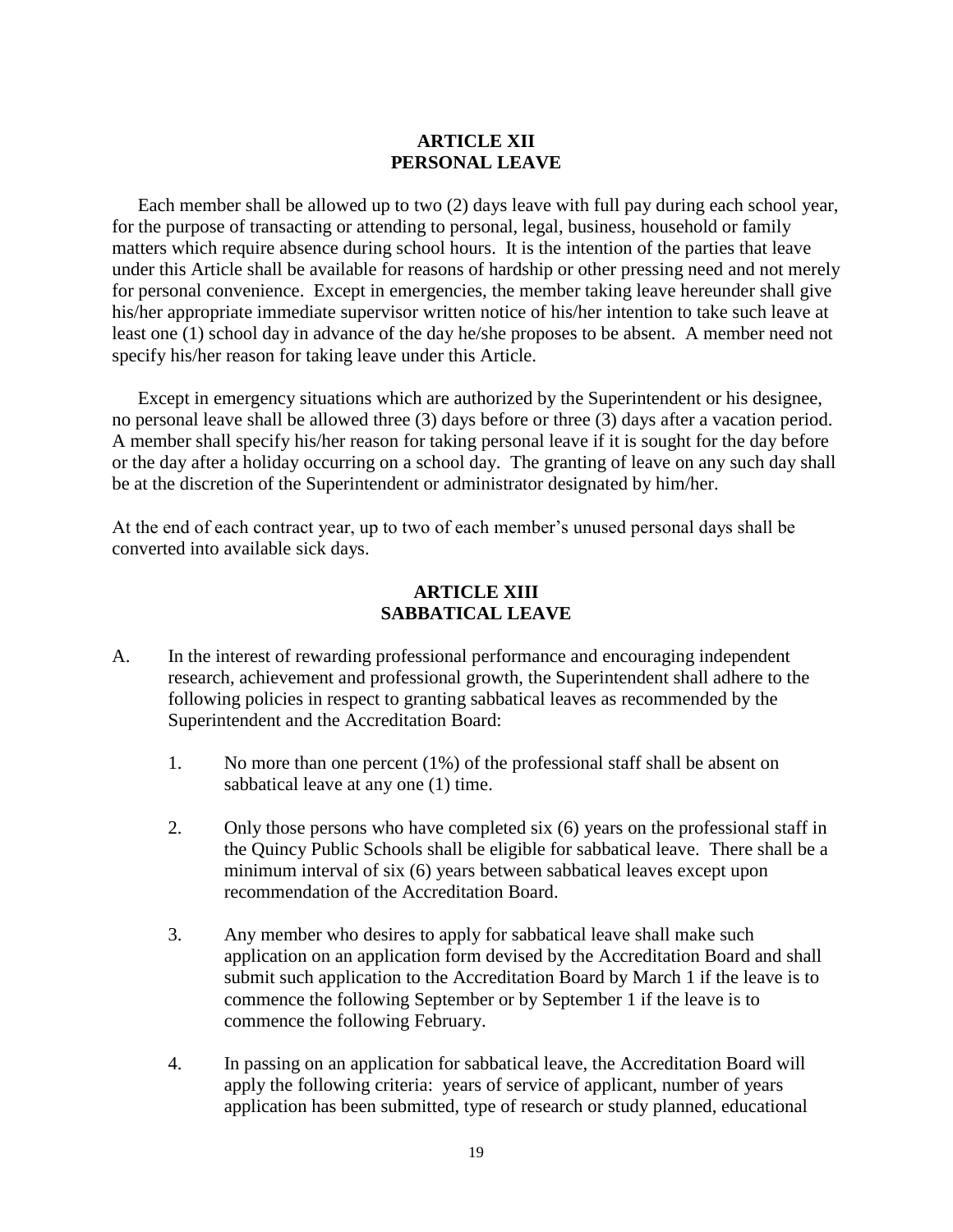value of proposed research study to Quincy Public Schools and relationship to professional growth of applicant; urgency of proposed research or study, and distribution of candidates by school levels (i.e. elementary, middle school and senior high).

- 5. The Accreditation Board will make its recommendations to the Superintendent who shall in turn make his recommendation to the Committee.
- 6. Any member accepting sabbatical leave shall enter into a written agreement with the Committee in accordance with Chapter 71, Section 41A of the General Laws of Massachusetts. (See Exhibit A - law spelled out.)
- 7. When the sabbatical leave has been completed, the sabbatical scholar shall submit a report of his/her research or study for the Superintendent in such form as has been determined by the Accreditation Board.
- 8. The Superintendent will inform any member on sabbatical leave of opportunity for advancement and promotion and such member shall be considered for such advancement or promotion in the same manner as those who are presently in service.
- 9. Each member granted a full year's sabbatical leave shall have the right to return to a substantially equivalent position.
- 10. A sabbatical scholar on half-year leave shall receive full salary, including the current increment, and shall have the right to return to a position substantially equivalent to his/her former position.
- 11. A sabbatical scholar on a one-year leave shall receive two-thirds (2/3) salary, including current increment.
- B. The Accreditation Board shall consist of the Superintendent, or appropriate Learning Management Team (LMT) member, the Assistant Superintendent designated by the Superintendent, a principal designated by the principals and three (3) members of the professional staff other than principals designated by the Association. The principal and the three (3) members of the professional staff shall be appointed to two-year terms so arranged that each year the terms of two (2) of these four (4) persons shall expire. Wherever reference is made in the Contract to the Accreditation Board, it shall mean the Accreditation Board provided for by this clause.

# **ARTICLE XIV EXTENDED LEAVE OF ABSENCE WITHOUT PAY**

All leaves of absence in this Article shall be granted by the Superintendent consistent with the following: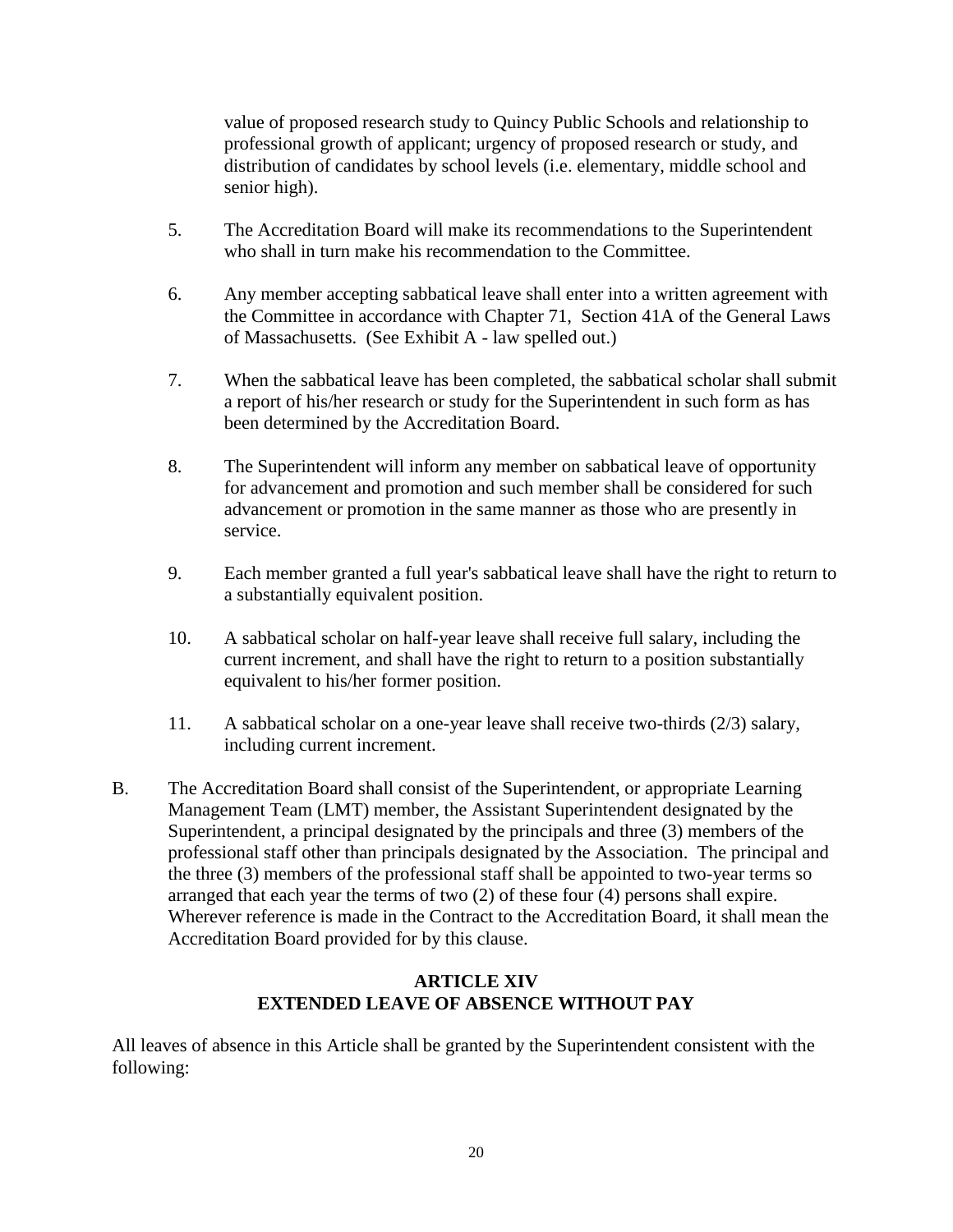- 1. The Committee agrees that up to three (3) members designated by the Association shall, upon request, be granted leaves of absence for up to two (2) years without pay for the purpose of engaging in activities of the National Education Association or of any of its local, state or national affiliates. The Superintendent need not, however, grant such leave to any member who has been on sabbatical leave within the past two (2) years or who could not be replaced on a temporary basis without substantial harm to the educational program of the Quincy Public Schools. A decision by the Superintendent not to grant such leave on the grounds that the member cannot be replaced as aforesaid may be submitted to arbitration under Article IV. Upon return from such leave, such member will be placed on the salary schedule at the level he/she would have achieved if he/she had not been absent.
- 2. A leave of absence without pay of up to two (2) years will be granted to any member who joins the Peace Corps or any formal national or state program similar thereto in its social service or educational purposes, provided, that the Superintendent need not grant such leave to any member who would not be granted leave under Paragraph One. Upon return from such leave, such member will be placed on the salary schedule at the level he/she would have achieved if he/she had not been absent.
- 3. Military leave will be granted to any member who is inducted or enlists in any branch of the armed forces of the United States. The period of such leave shall be the period of continuous service required by such induction or enlistment but shall not continue into any period of additional voluntary service. Upon return from such leave, such member will be placed on the salary schedule at the level he/she would have achieved if he/she had not been absent.
- 4. Maternity leave without pay or increment will be granted to members having Professional Teacher Status. Such leave shall continue until the beginning of the second school year to commence after the leave was granted. Appropriate medical evidence of fitness will be required prior to return from such leave. A member on maternity leave must notify the Superintendent in writing on or before March 1 of her intention to return to school the following September.
- 5. A leave of absence without pay or increment may be granted at the discretion of the Superintendent for the purpose of caring for a sick member of a member's immediate family.
- 6. A leave of absence without pay of up to two (2) years may be granted to any member for purposes of exploring an alternative career. Such leaves shall be granted solely at the discretion of the Superintendent.
- 7. The Superintendent may, at his/her discretion, grant a leave of absence without pay or increment to a member to campaign for or serve in a public office.
- 8. Any member whose absence because of continuing illness or effects of accident extends beyond the period of sick leave available to him/her may be granted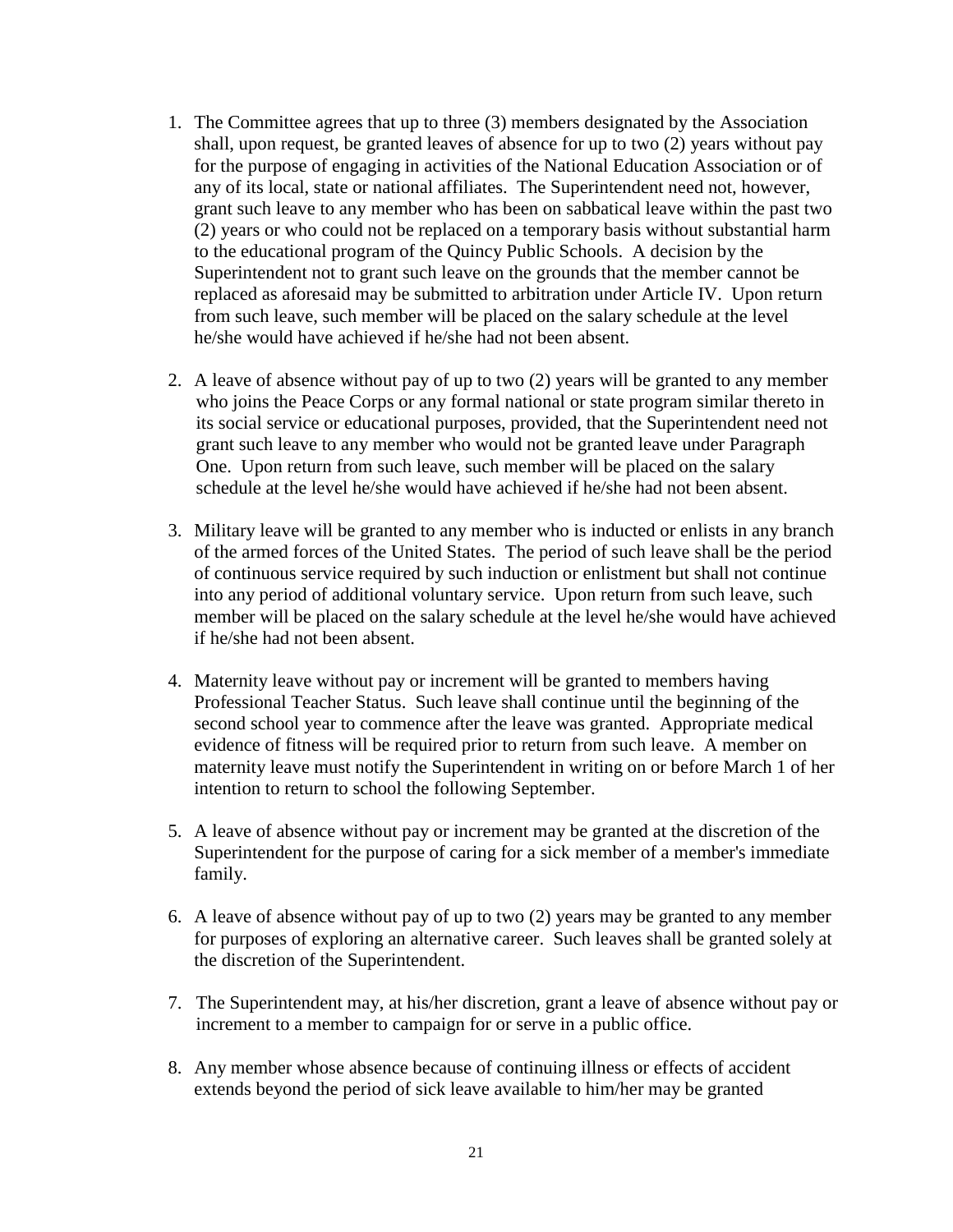additional leave of absence without pay at the discretion of the Superintendent, having in mind his/her prior service and the best interests of the Quincy School System.

- 9. Any member desiring a leave of absence heretofore described, or a leave of absence for any other reason not specified above, shall apply in writing to the Superintendent, indicating the period of proposed absence and the reason therefor. All applications for leaves or extensions shall be acted upon in writing.
- 10. All benefits to which a member was entitled at the time his/her leave of absence commenced will be restored to him/her upon his/her return, and he/she will, if practicable and consistent with the maintenance of educational standards and to the extent permitted by law, be returned to an assignment comparable to that which he/she held immediately prior to going on leave.
- 11. Members who intend to return from a leave of absence shall so notify the Superintendent by March 1 of the year in which they intend to return.

# **ARTICLE XV GROUP INSURANCE PLAN**

Life Insurance, Accidental Death and Dismemberment Insurance, Hospital, Medical, Dental, and Surgical Insurance shall be available to all members pursuant to the City Wide Group Insurance Plan to be financed by the Committee and the participating members.

For the period July 1, 2012 through June 30, 2018, health insurance is provided through the Commonwealth of Massachusetts Group Insurance commission (GIC) as per the agreement between the City of Quincy and the Public Employee Committee as follows:

A. Health Maintenance Organization (HMO) and Preferred Provider Organization (PPO)

The premium contributions for the GIC HMO and PPO plans is as follows:

|        | City | Subscriber |
|--------|------|------------|
| 7/1/12 | 90%  | 10%        |
| 7/1/13 | 89%  | 11%        |
| 7/1/14 | 88%  | 12%        |
| 7/1/15 | 87%  | 13%        |
| 7/1/16 | 86%  | 14%        |
| 7/1/17 | 85%  | 15%        |

## B. Indemnity Plans

The City will contribute 75% of the premium or cost for any indemnity plans offered by the GIC and the subscriber shall contribute 25%.

## C. Dental Insurance

The City shall maintain the current dental insurance plan designs. Effective July 1, 2012, the maximum benefit per calendar year for each covered member in the dental insurance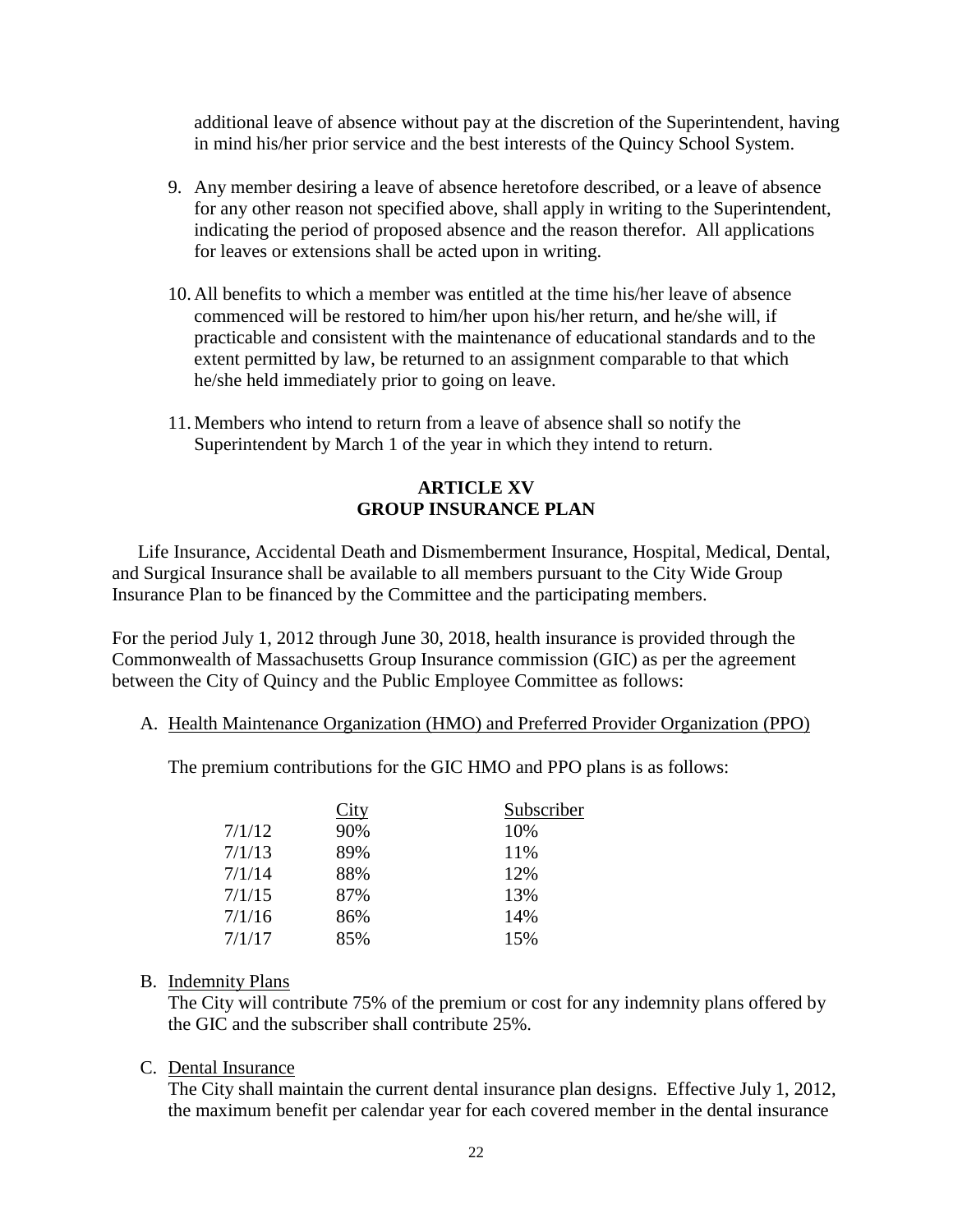plan shall be increased from \$1,000 to \$1,500. The City will contribute 50% of the premium and the subscriber shall contribute 50%.

#### **ARTICLE XVI TAX SHELTERED ANNUITY**

So as to provide for a non-forfeitable annuity, payable upon retirement or termination of employment, a member may contract with the Committee for the purchase of any annuity pursuant to Section 37B of Chapter 71 of the General Laws of Massachusetts as part of his/her employment compensation. Such contract shall specify the premiums to be paid toward the annuity and the benefits payable thereunder.

The Committee agrees that it shall not offer to a teacher any annuity plan to the exclusion of any other plan, whether group or individual, and the Association and the Committee shall meet on or before May 1, and October 1 of each year to determine which plan or plans and the company or companies to be used as carriers for said plans for the next succeeding year.

# **ARTICLE XVII WORKERS' COMPENSATION BENEFITS**

The Committee agrees that the provisions of Chapter 152, Section 69, of the General Laws of the Commonwealth of Massachusetts, providing for benefits to employees or their dependents in the event of incapacity or death arising out of employment shall be accepted and applied to members.

#### **ARTICLE XVIII DISCIPLINE AND DISMISSAL**

- 1. STATUTES APPLICABLE. The parties agree that the provisions of such Sections 38H, 41, 42, 42D, and 43 of Chapter 71 of the General Laws of Massachusetts, as shall be applicable to any particular case of a proposed suspension, dismissal, demotion or reduction in salary of a member shall apply as provisions of this Contract and that any amendments made to any of said Sections shall constitute amendments of this Contract. Copies of said Sections are attached to this Contract as Exhibit A.
- 2. ACTIONS RESPECTING MEMBERS TO WHOM STATUTES DO NOT APPLY. The Superintendent and/or Principal may retain or terminate the services of a member not having Professional Teacher Status, as defined in M.G.L. Ch. 71, S. 42, but a claim that such action was taken in bad faith may be made the subject of grievance or arbitration proceeding hereunder.
- 3. In such instances where a school nurse is suspended or dismissed, such school nurse shall be suspended and/or dismissed in accordance with M.G.L., Chapter 31, and shall be afforded the rights enumerated under that statute. Said nurse shall be afforded any appeal procedures enumerated in M.G.L., Chapter 31, as may be from time to time amended, or may exercise the grievance and arbitration procedures contained in this Agreement, but in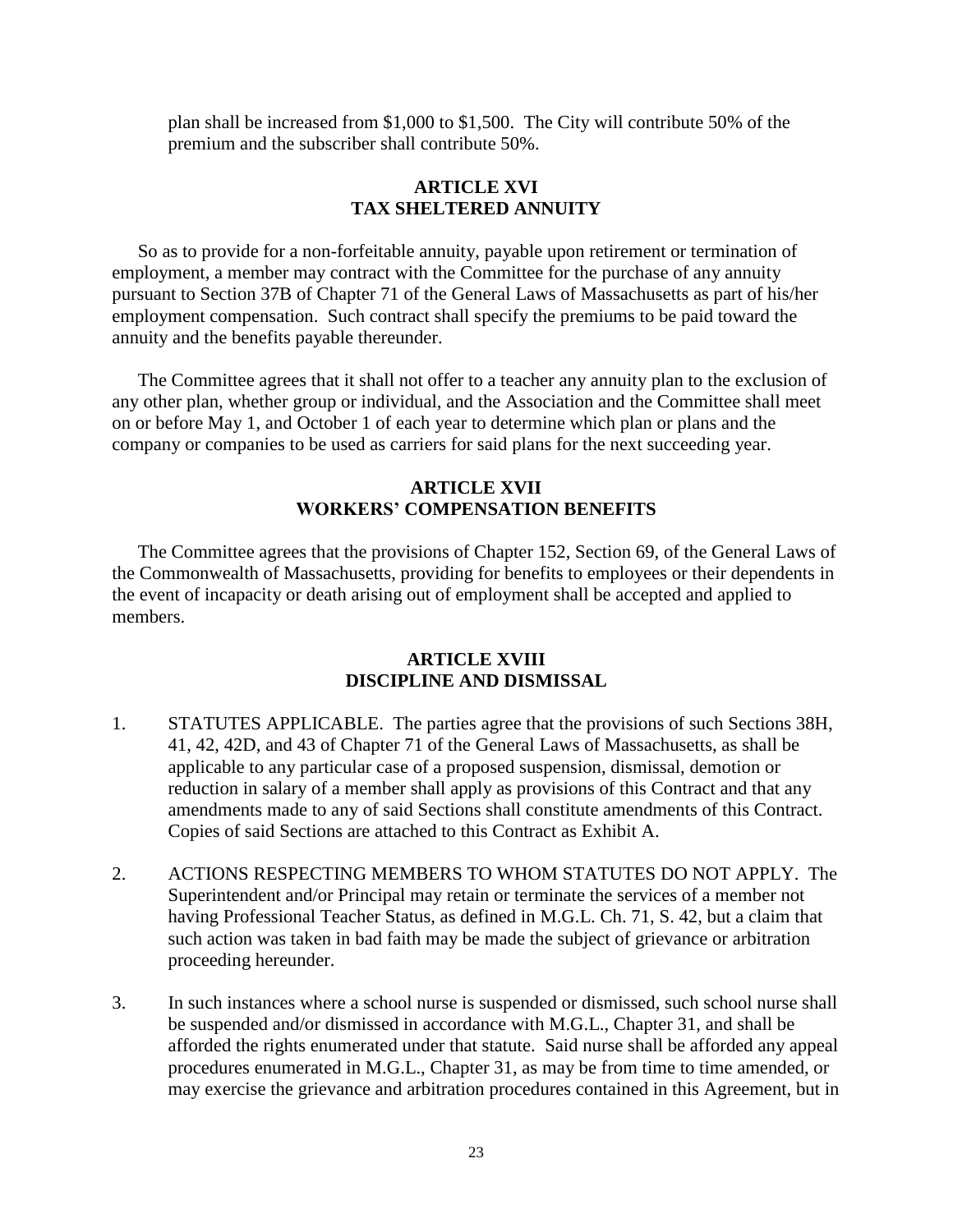no case may a school nurse elect to use both appeal procedures. The election of one appeal procedure shall constitute a waiver of the other.

## **ARTICLE XIX MEMBERS' ASSIGNMENTS, TRANSFERS AND RETIREMENTS**

- 1. Members will be notified of their programs for the coming school year, including the school to which they will be assigned, the grades and/or subjects that they will teach, and any special or unusual classes that they will have, as soon as practicable and under normal circumstances not later than June 1, provided that in the event of a change in circumstances or conditions during the months of May through August such assignments may be changed as required to meet the situation.
- 2. In order to assure that pupils are taught by members working within their areas of competence, members shall not be assigned, except temporarily and for cause, to subjects and/or grades or other classes outside the scope of their teaching certificates and/or major or minor fields of study.
- 3. Members who desire a change in grade and/or subject assignments or who desire to transfer to another building shall file a written statement of such desire with the Superintendent between September 1, and April 1 of each school year in order to be considered for the next school year. Such statement shall include the grade and/or subjects to which the member desires to be assigned and the school or schools, (in order of preference, if the member has preference), to which he/she desires to be assigned or transferred, and such statement shall include the reason for requesting such transfer. Such statement must be renewed each year, and will be acknowledged in writing.
- 4. As soon as practicable and under normal circumstances not later than one week prior to the close of the school year, the Superintendent shall cause to be prepared a schedule or other appropriate presentation of system-wide data including all new positions for the coming year, vacancies in existing positions filled for the coming year, the names of persons reassigned, transferred and newly-appointed and the positions they have been given. Such presentation shall be made available for inspection by the Association, by members who have filed written statements under 3 above and by any other member who may request an inspection.
- 5. The following principles shall be applied in the reassignment or transfer of members:
	- a. Volunteers shall be given preference to the extent compatible with individual qualifications, instructional requirements, staff availability and other factors, including but not limited to the recommendations of the building principals involved, affecting the best interests of the Quincy School System and the pupils;
	- b. When other factors are substantially equal, preference will be given to the volunteer with the greatest number of years of service in the Quincy School System;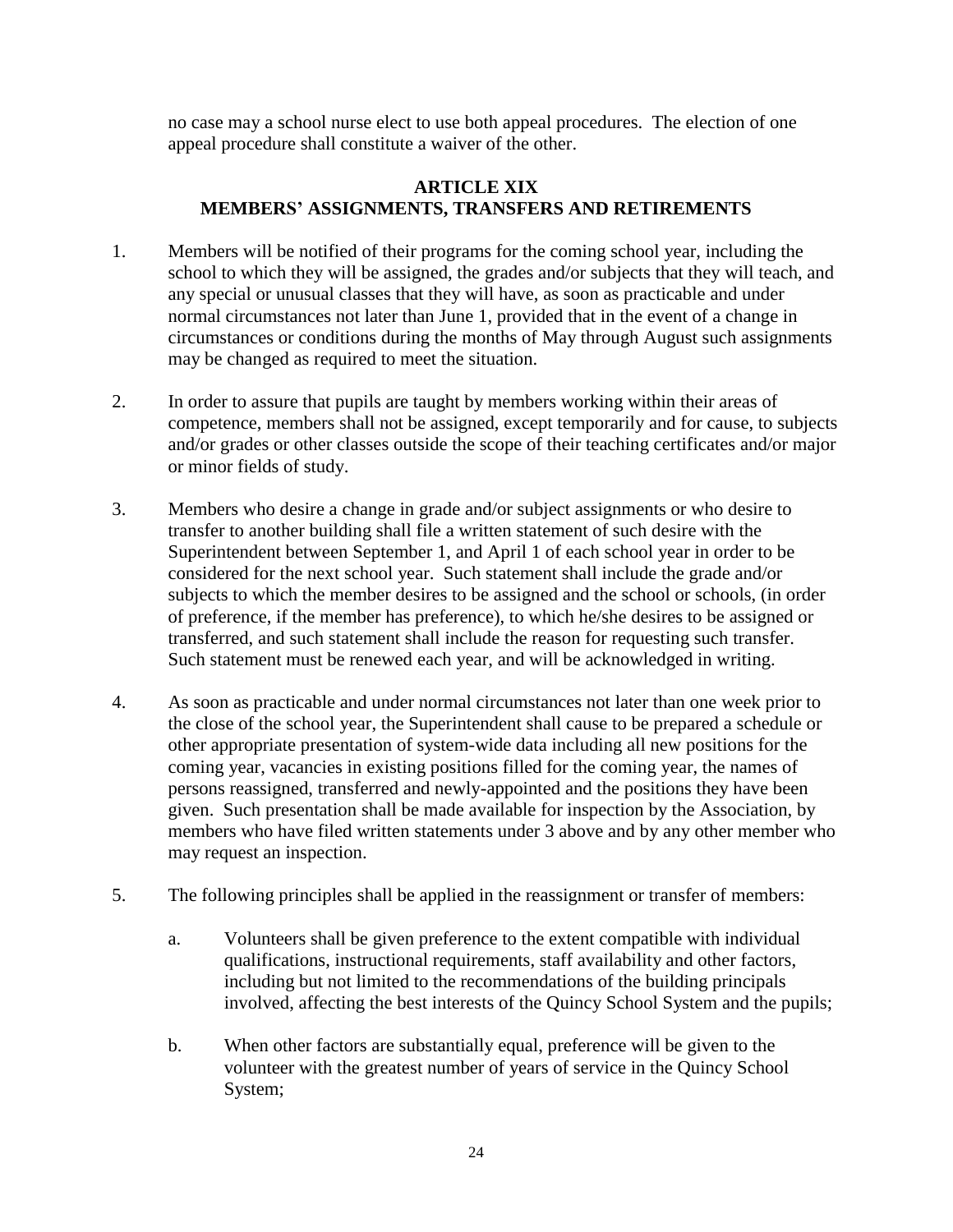- c. When involuntary transfers are necessary, a member's area of competence, major and/or minor field of study, quality of teaching performance, and length of service in the Quincy School System will be considered, together with instructional requirements and other factors affecting the best interests of the school system, in determining which member is transferred. Unless the best interests of the Quincy School System otherwise require, in the judgment of the Committee, members being involuntarily transferred will be transferred only to a comparable position. An involuntary transfer will be made only after a meeting between the member involved and the Superintendent (or his/her designee), at which time the member will be notified of the reasons for the proposed transfer. In the event that a member objects to the transfer at this meeting, upon the request of the member, the Association will be notified and the Superintendent (or his/her designee) will meet with the Association's representatives to discuss the proposed transfer.
- 6. A member whose seventieth (70th) birthday will occur during a school year shall notify the Superintendent in writing of such fact and date thereof by April 1 of the school year preceding such birthday. As to each member who shall give such notice, the Superintendent shall determine, not later than May 15, whether such member shall be retained in service throughout that following school year in question or until the end of the calendar month in which such birthday occurs. Not later than May 15 the Superintendent shall notify in writing each such member and the Teachers Retirement Board of the determination made respecting him/her. A member whose 70th birthday will occur during a next succeeding school year, but who fails to notify the Superintendent as provided above shall not be entitled to any particular notice from the Superintendent of its decision as to his/her employment after such birthday.

# **ARTICLE XX PROMOTIONS**

- 1. All vacancies in promotional positions, if filled, shall be filled pursuant to the following procedure:
	- a. Such vacancies shall be publicized to members by sending a notice thereof to the Association and to each building principal and by posting a written notice on a bulletin board in every school, as far in advance of the date of filling such vacancy as possible (ordinarily at least thirty (30) days), or if such vacancy occurs after the close of the schools in June and before they open in September, by mailing a copy of such notice to the Association and to every member who shall have filed his/her name and summer address with the Superintendent for the purpose of receiving such notice and to those members who in the discretion of the Superintendent should be notified.
	- b. Said notice of vacancy shall clearly set forth the qualifications for and the duties of the position and the compensation rate or range therefor.
	- c. Members who desire to apply for such vacancies shall file their applications in writing with the Superintendent within the time limit specified in the notice.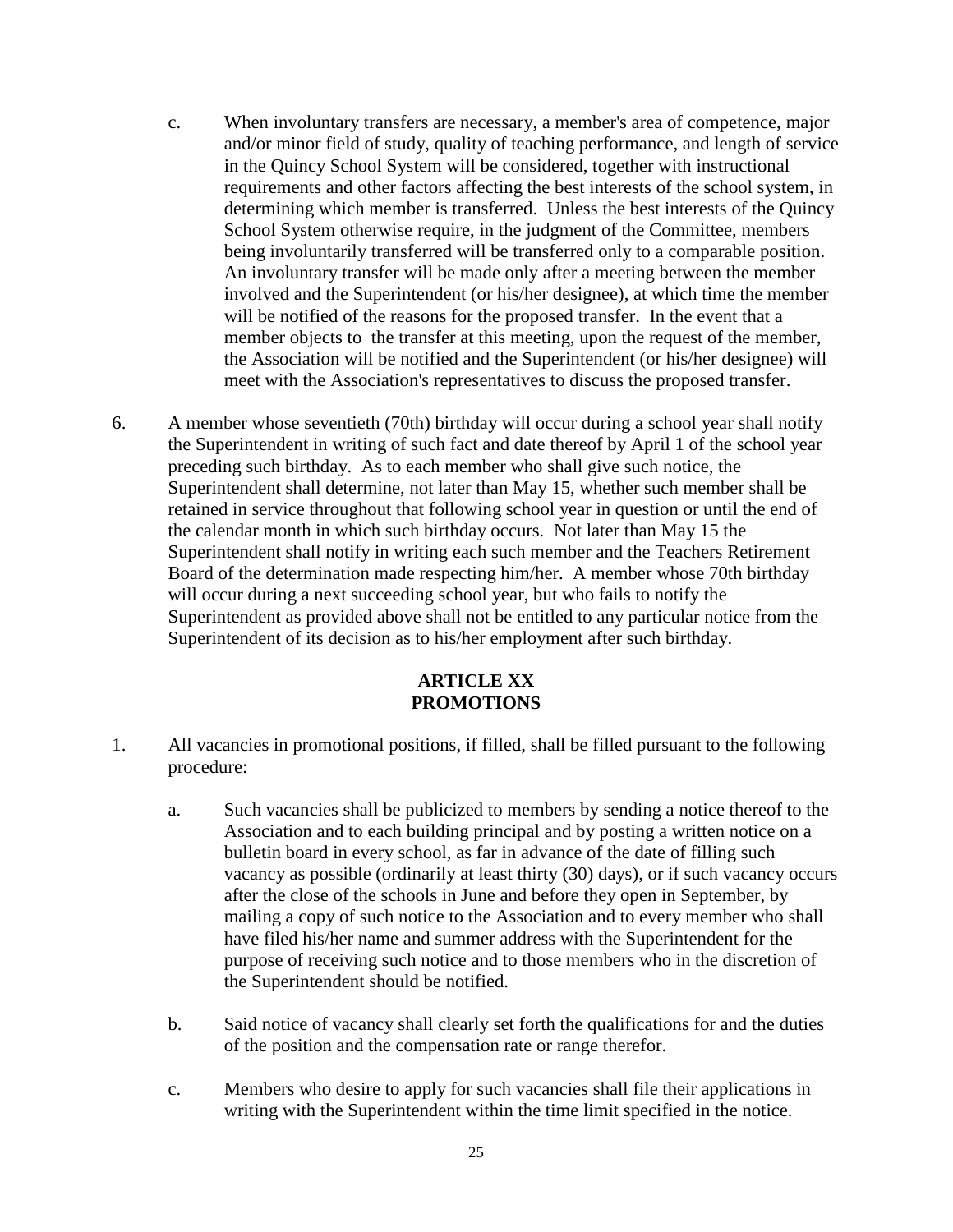- d. The Superintendent may give notice of such vacancies, or otherwise seek applicants to fill the same, in such other ways as it, in it's discretion, shall deem appropriate.
- e. Such vacancies shall be filled on the basis of merit. Where merit is substantially equal, preference will be given to qualified members of the professional staff.
- f. Insofar as practicable under the circumstances, appointments will normally be made not later than sixty (60) days after the notice is posted.
- 2. Promotional positions are defined as follows: positions paying a locally-funded salary differential and/or positions of the administrator-supervisory level, including but not limited to, positions as supervisor, assistant supervisor, director, assistant director, principal, assistant principal and departmental chairperson.
- 3. All vacancies (as defined above in the case of promotional positions) for specialists, special project teachers, summer and evening school directors, directors of Federal Projects and teacher-leaders under Federal projects shall be filled pursuant to the foregoing procedure.
- 4. The Superintendent will consider any criteria, in addition to or modification of those provided in this Contract, which the Association may suggest for use in the selection of persons to fill vacancies in promotional positions. At that time when the creation of a new promotional position is proposed the Superintendent will consider recommendations which the Association may make as to qualifications for and specifications of the positions and the compensation therefor.
- 5. On the screening committee which interviews and recommends candidates for promotional positions at the Administrative-supervisory level, assistant principal and up, there will be a representative designated by the Association.
- 6. Nothing in this Contract shall restrict the right of the Superintendent, exercising his/her judgment consistently with provisions hereof, to fill vacancies by appointment to others than members covered hereby.

# **ARTICLE XXI POSITIONS IN SUMMER AND EVENING SCHOOLS AND UNDER FEDERAL PROGRAMS**

1. All teaching positions in summer school, evening school (High School level business and academic and adult civic education courses only) and under Federal programs will be publicized each year, or each contractual period under a Federal program, by sending a notice to the Association and each building principal and by posting a written notice on a bulletin board in every school as early as possible. Members who have applied will be notified of action taken regarding their application as early as possible.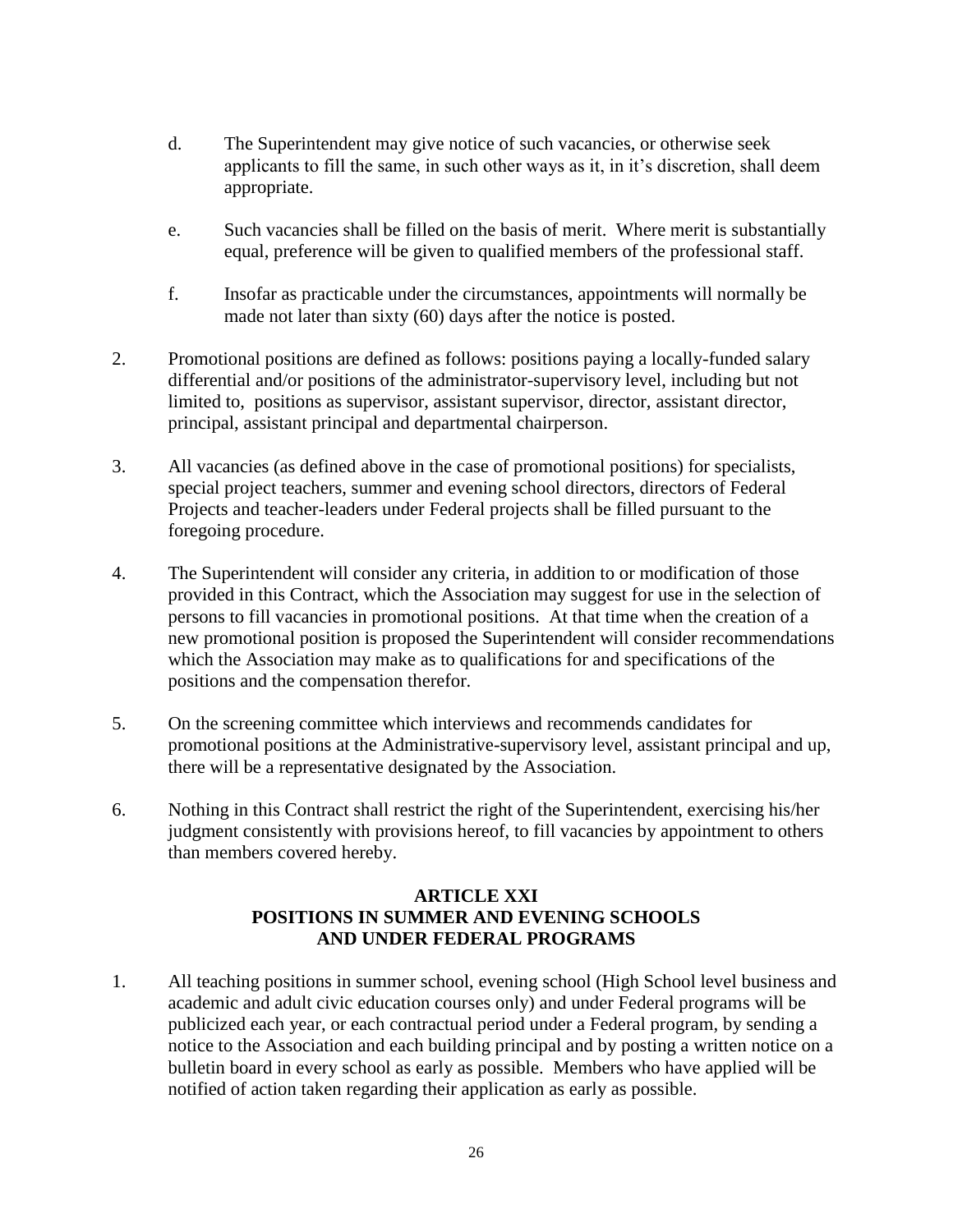- 2. No position shall be filled by a person not covered by this Contract if there is an equally qualified applicant for such a position who is a member.
- 3. In filling such positions consideration will be given to a member's area of competence, major and/or minor field of study, quality of teaching performance, attendance, record, length of service in Quincy School Systems, and, in case of summer or evening school, teaching experience.

# **ARTICLE XXII MEMBER EVALUATIONS**

The following principles shall be applied in the evaluation of member performance:

- 1. a. All monitoring or observation of the work performance of a member will be conducted openly and with full knowledge of the member. No public address or audio systems or other device permitting monitoring or observation of work performance other than by an individual present in the room shall be employed except with the prior knowledge and consent of the member.
	- b. Member performance shall be evaluated in light of all evidence pertinent to the discharge of the member's professional responsibilities and his/her exercise of professional judgment and not solely by his/her work in the classroom. The development of criteria for such evaluation shall be a task of the Professional Conditions Committee under ARTICLE VI.
	- c. A copy of each evaluation report shall be furnished to the member evaluated who shall have the right to discuss the same with the maker of the report.
- 2. a. A member will have the right, upon written request, to review the contents of his/her personnel file and to have a representative of the Association accompany him/her,
	- b. No material originating after original hiring which is derogatory to a member's conduct, service, character or personality will be placed in his/her personnel file unless the member has had an opportunity to review such material by affixing his/her signature to the copy to be filed with the express understanding that such signature in no way indicates agreement with the contents thereof. The member will also have the right to submit a written answer to such material and his/her answer shall be reviewed by the Superintendent and attached to the file copy.
	- c. (i) File drawers containing personnel files shall be locked at all times, except during business hours of the personnel office.
		- (ii) No persons, other than the member's current principal, the member, members of the Committee, the Assistant Superintendent in charge of instructional personnel, the Superintendent or his clerical designee, the Assistant Superintendent of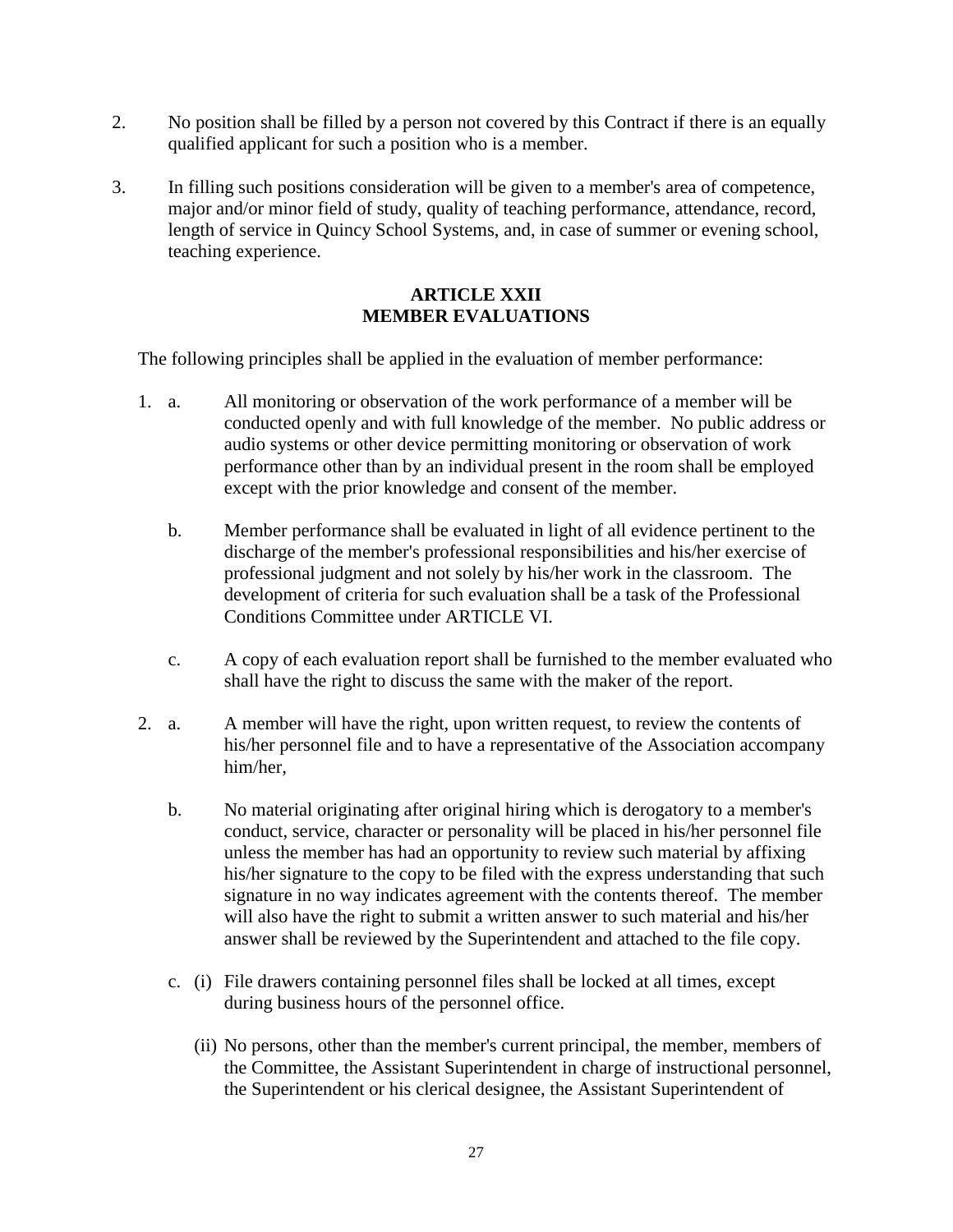Curriculum or his clerical designee, or the members of the Association's personnel screening committee, shall have access to a member's personnel file.

- 3. Any serious complaints regarding a member made to any member of the Committee, by, or coming to the Superintendent or the member's building principal from any parent, student or other person will be promptly called to the attention of the member.
- 4. No complaint or request, concerning a professional staff member, in the form of a petition or otherwise shall be made a part of the business of a School Committee meeting unless notification to attend such a meeting has been given to the staff member involved.
- 5. The Association recognizes the authority and responsibility of the Superintendent and/or principal to discipline or reprimand a member for delinquency in professional performance. If a member is to be disciplined or reprimanded by a member of the administration above the level of the principal, however, he/she will be entitled to have a representative of the Association present. No member will be disciplined or reprimanded or deprived of any professional advantage without good and sufficient reason.
- 6. It is understood that ROTC Instructors are evaluated regularly by the Air Force. In addition, the building principal may evaluate ROTC Instructors using the Teacher Evaluation Procedure.
- 7. In such instances where a member who is subject to Chapter 71, Sections 42, 42A, or 42D is suspended for more than seven (7) days or is dismissed, such member shall have the rights enumerated under the above Sections without recourse to and in lieu of grievance and arbitration procedures set out under ARTICLE IV.

# **ARTICLE XXIII SALARY SCHEDULES AND STIPENDS**

- A. The Basic Salary Schedule and the Schedule of Stipends to take effect with the school year commencing in September, 2015 are attached hereto and made part hereof as Exhibits B and D.
- B. Members who are paid differentials or stipends in which the activity is concluded prior to the close of school in June shall be paid said differential or stipend at the close of the semester subsequent to the conclusion of the activity.
- C. Each school nurse shall receive a uniform allowance of one hundred (\$100.) dollars each year which may be used for either white uniform or white lab coats.

# **ARTICLE XXIV ADMINISTRATION OF SALARY SCHEDULES**

- 1. The Basic Salary Schedule is designed for regular classroom teachers.
- 2. Annual increments on the Basic Salary Schedule are based on an index ratio.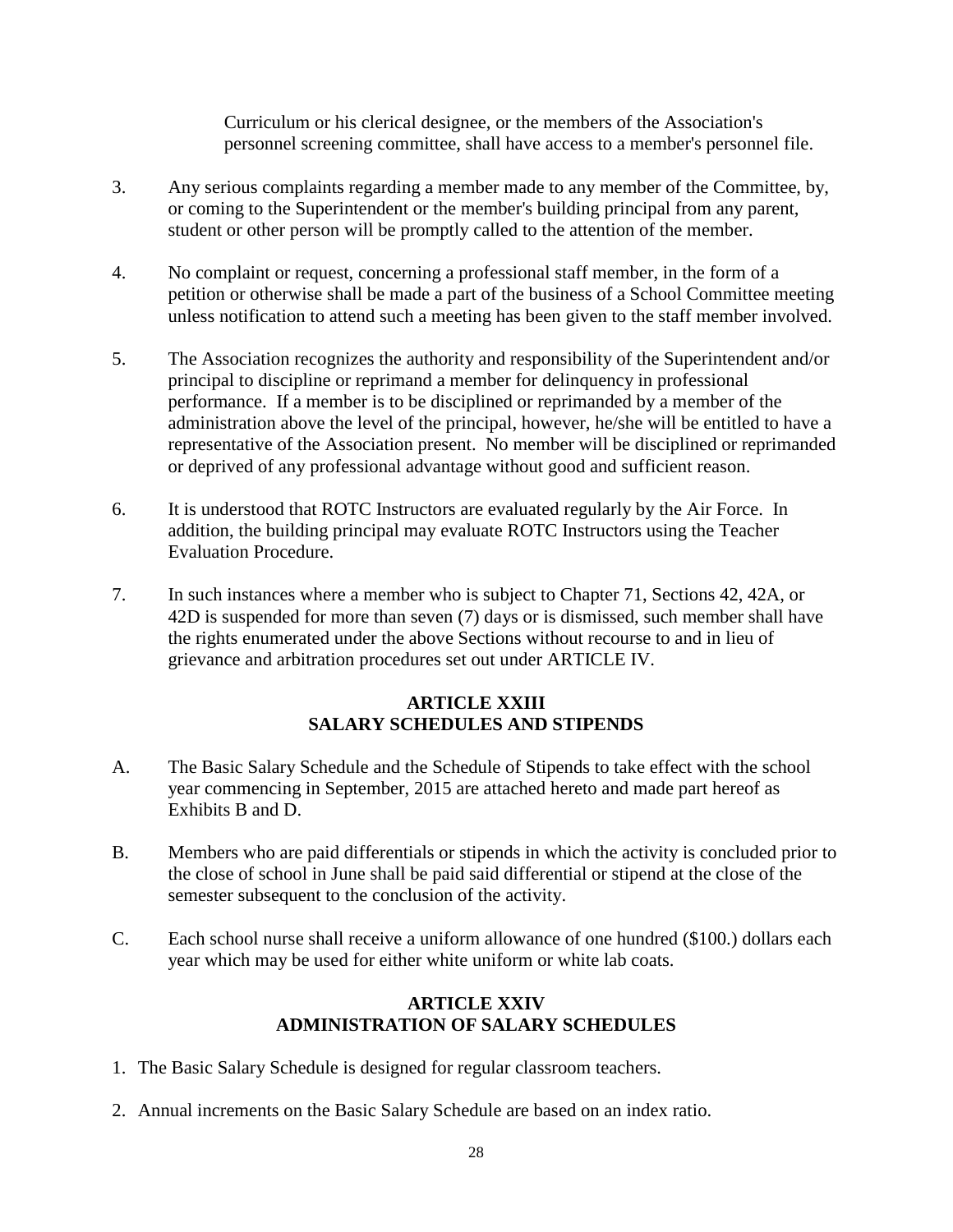- 3. The levels of preparation have been established in terms of academic degrees and semester hour credits beyond those degrees. No member will be placed on the six-year (6) level without a Master's Degree.
- 4. In the initial employment of a member under the Basic Salary Schedule, credit may be allowed for teaching experience up to and not exceeding eight (8) years. One-half, or greater fraction, of a year of teaching is counted as one (1) year. If a half or greater fraction of a year of teaching should be presented in addition to the first such fraction, the two shall be combined, with the fraction of a year beyond the full number of years having to be one-half or more to be counted. This will apply to teaching experience outside of Quincy and to permanent substitute teaching in Quincy. However, the Committee, on the recommendation of the Superintendent shall be free in the placement of new teachers upon the schedule.
- 5. Member preparation credentials will be evaluated and final approval of evaluation will be made by the Committee. The Accreditation Board will make recommendations on the credits of professional staff members.
- 6. A member whose qualifications have been determined to qualify him/her for moving from one level of preparation to the next higher shall be placed at a salary step in the attained preparation scale higher than his/her former salary by an amount equal to the differential between the two classifications. Such transfers shall be made not more often than twice a year (September 1 and February 1). Evidence of courses taken by members must be submitted to the Superintendent not later than November 1 for a September change, and not later than April 1 for a February change.
- 7. An adjustment in salary to the amount of one-half (1/2) the differential will be made when a member has completed fifteen (15) semester hours of credit beyond the four (4) year level or the five (5) year level, and a second adjustment of one-half (1/2) the differential shall be granted when the next fifteen (15) semester hours of credit are accumulated.
- 8. Adjustments under Paragraph Seven of this Article apply to members at all step levels including those at salary maximums excepting those on the six (6) year level. Members receiving the maximum salary at the four (4) year or five (5) year level cannot receive more than half the regular differential beyond the regular maximums for their respective level until they have obtained fifteen (15) additional semester hours of credit and meet with the requirements for the next level. That is, no individual can move to the six (6) year level until he/she has a Master's Degree and sixty (60) semester hours credit beyond the Bachelor's Degree, thirty (30) of which may have been earned in obtaining the Master's Degree. Effective August 31, 2015, an individual may move to the 6  $\frac{1}{2}$  year level after he/she has a Master's Degree plus 45 Semester Hours.

Members of shop and related work in the Quincy Vocational-Technical School or hired under Vocational-Technical Certificate may move to the five (5) year level on the completion of thirty (30) semester hours above the requirements for the four (4) year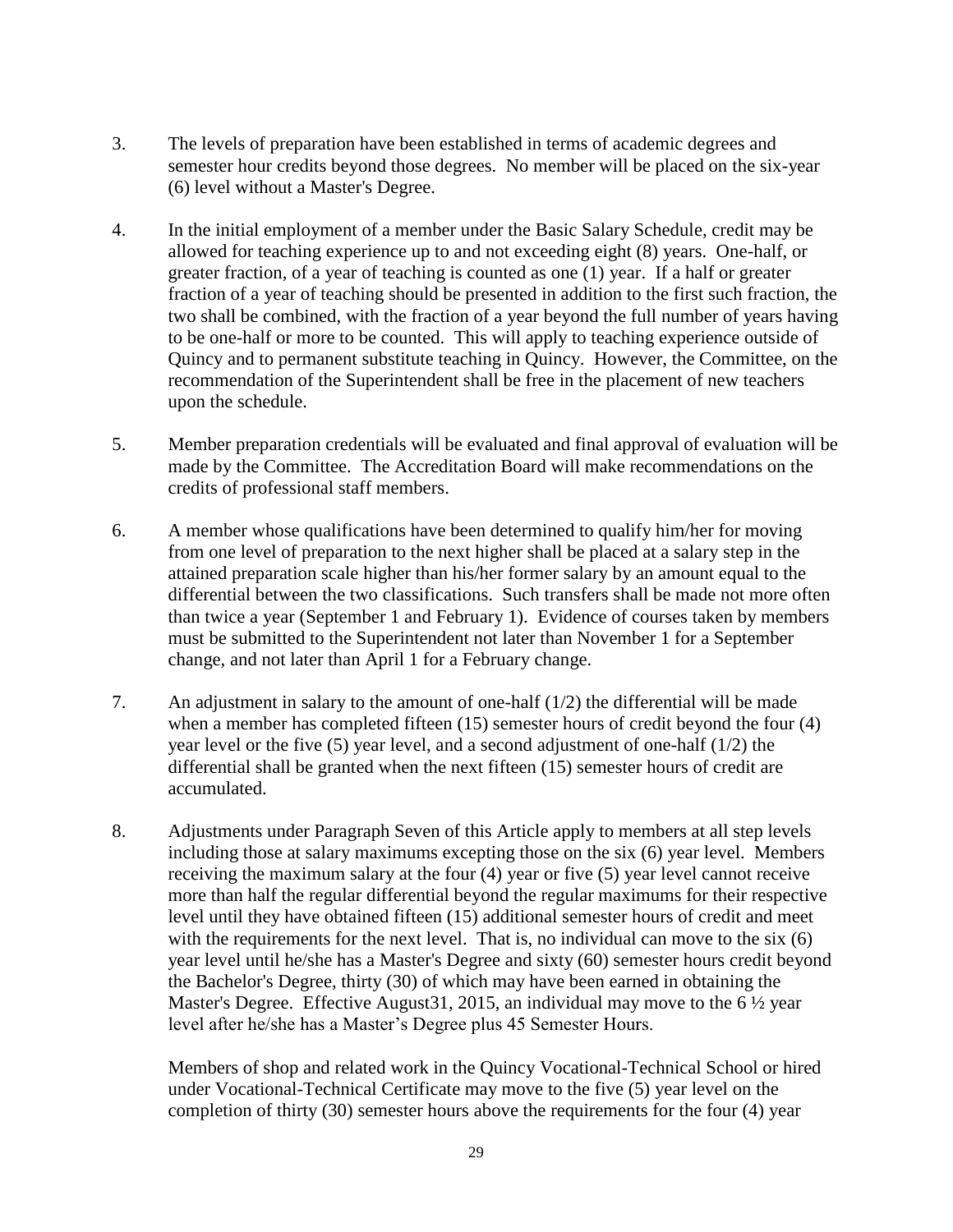level for Quincy Vocational-Technical School members on the salary schedule and may move from the five (5) year level to the six (6) year level, with thirty (30) additional semester credits.

- 9. It is required that courses which are to be submitted for credit receive approval from the office of the Superintendent before being undertaken.
- 10. Members may not apply credits toward professional improvement for more than eight (8) semester hours in one (1) college semester during the school year while in service in Quincy. (Not to exceed two (2) courses.)

# 11. TRAVEL CREDITS

- a. In general, travel for credit must be summer travel, usually under the direction of a qualified agency, such as the National Education Association Travel Service or similar agency of high quality. The Accreditation Board may recommend exceptions to the Committee.
- b. Travel must be continuous. For example, a member cannot receive credit for two (2) weeks of travel, one (1) of which was spent traveling out to California or Colorado, etc., for summer study and the other on the return journey after summer study.
- c. A maximum of six (6) semester hours may be granted for travel in raising the level of preparation to the next higher level. To obtain credit for travel a preliminary travel form must be submitted to the Superintendent and approved before the member begins the trip. Normally, credit will not be granted to a member for a trip to the same or similar part of the country for which credit has been previously granted.
- d. In general, credit will be given on the following basis:
	- (1) two credits minimum of four weeks of travel plus outline.
	- (2) a maximum of four credits minimum of four weeks travel plus report.
	- (3) a maximum of six credits a minimum of four weeks travel, report, plus teaching materials.
- e. An outline of the travel experience referred to in  $d(1)$  will be a day-by-day itinerary of the actual trip.

A report of the travel experience referred to in  $d(2)$  will be in the form of a paper (not a scrapbook) including a detailed description of the trip, and an explanation of how the travel experience can be related to the member's classroom work. It is recognized, however, that a reasonable amount of travel should have cultural value for all members and should broaden their points of view.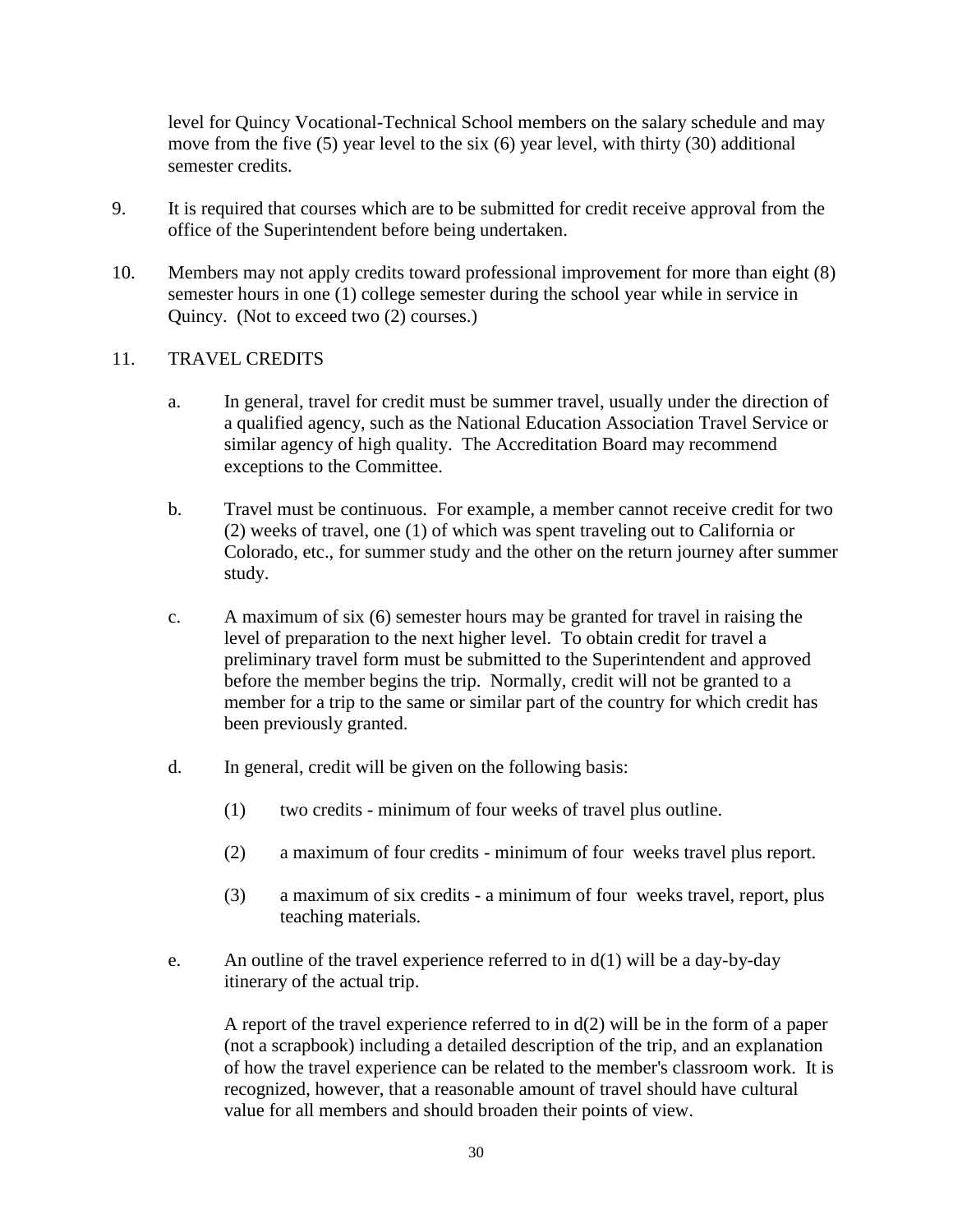Teaching materials referred to in d(3) would include materials such as:

- (1) A slide or film lecture adapted to the member's grade or subject area;
- (2) A well-organized exhibit of materials illustrative of the region visited and adapted to grade or subject area;
- (3) Tapes or records which the member has adapted to classroom use.
- f. In evaluating the trip the Accreditation Board will consider the length and the nature of the trip, its relationship to the member's work, and the value of the teaching materials provided. It is essential that if Quincy is to grant credit for travel and continue such credits, members should show later in their teaching that travel has helped them to be better teachers.
- g. An outline or report of the trip must be sent to the Superintendent's office on or before the following October 15.
- 12. In addition to this "preparation attainment increment", the regular increment shall be given as of September 1.
- 13. No member, except as noted under Paragraph 14 of this article shall receive more than five (5) annual increments in salary unless he/she presents evidence of approved professional study equal to six (6) college credits earned during the five (5) year period. School Nurses shall be allowed to utilize Continuing Education Units (C.E.U.'s) to advance in annual step increments, provided that such C.E.U.'s are equivalent to six (6) college credits within each five (5) year period.
- 14. Members completing thirty years of service in the Quincy Public Schools may advance by normal increments to the maximum of their respective preparation level without regard to the six (6) semester hour requirement.
- 15. Members not on maximum salaries for their particular salary levels, with the exception noted above in Paragraph 13, will automatically receive the annual increment unless the Committee, upon recommendation of the Superintendent, considers it necessary to withhold an increment from a particular member. It is expected that such procedure will rarely be necessary for members whose qualifications have been judged satisfactory for regular appointment in the schools of Quincy. No one shall attain the maximum who has not presented evidence of approved professional study equal to six (6) college credits earned within the five (5) years immediately preceding. Evidence of the necessary six (6) college credits to obtain maximum in September must be filed in the office of the Superintendent not later than November 1, and not later than April 1, for a February change.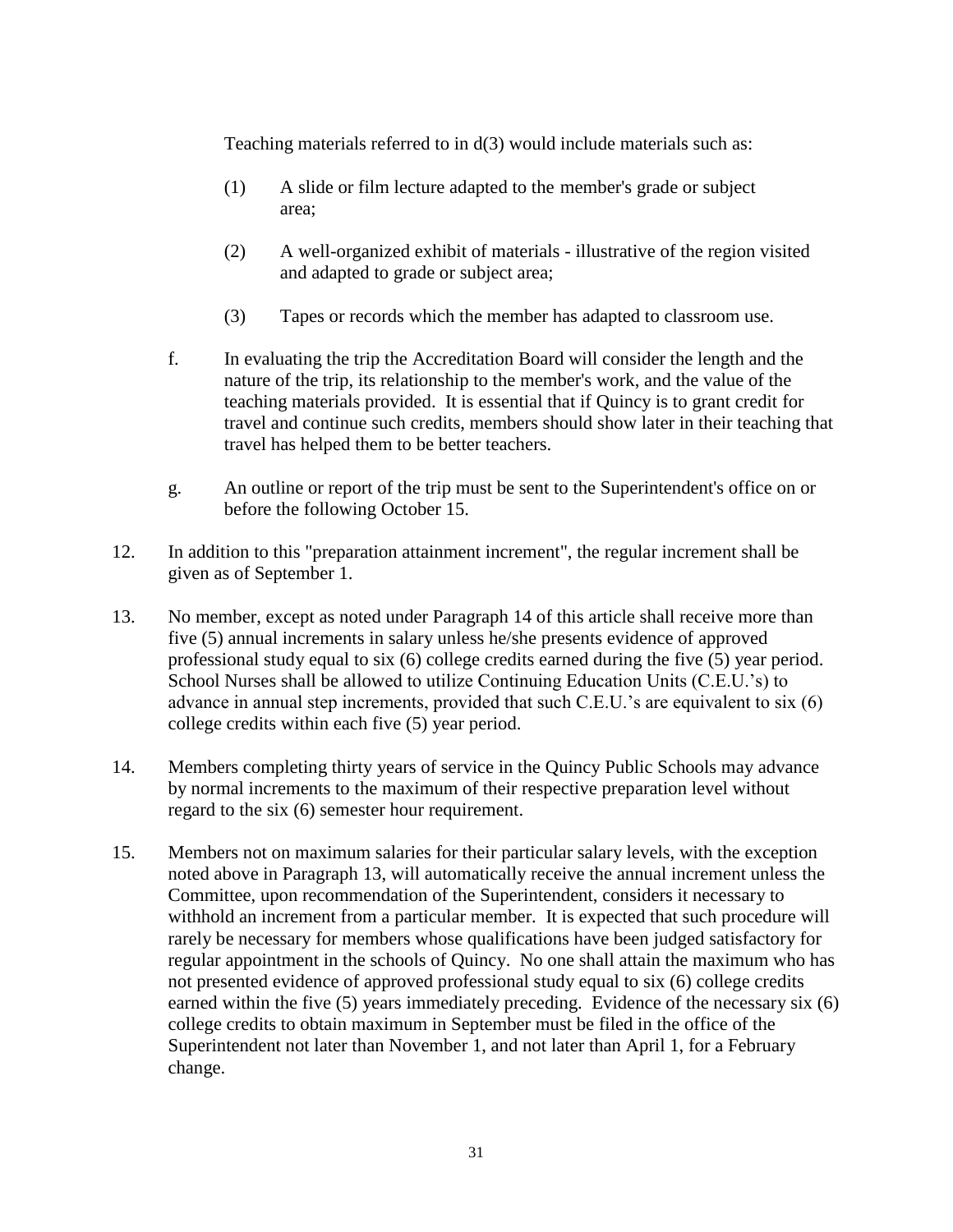- 16. The salary paid under the Basic Salary Schedule shall be deemed to have been earned proportionately during the school year and shall be paid in twenty-one (21) equal payments during the school year; or if a member so elects, in twenty-six (26) equal payments on a twelve (12) month installment basis (no lump sum payments). The twenty-one (21) payment plan will be available to members in the employ of the School System as of June 1 of each year. The election made in June is irrevocable for the next school year. In the event that the service of a member shall be discontinued during a school year for any reason other than dismissal for cause, or resignation, except resignation because of pregnancy, any amount of salary earned but unpaid to the date of the termination shall be paid to the member or his legal representative, as the case may be.
- 17. In lieu of the paychecks described in Section 16 (above), members may elect to have their total net pay deposited directly into their bank accounts.

## **ARTICLE XXV LUNCH PERIOD: EXTRA CURRICULAR ACTIVITIES**

- 1. No member shall be assigned to a schedule of duties pursuant to ARTICLE XIX which does not provide a duty-free lunch period each school day. Members (except school nurses) will be allowed to leave the school building during their lunch period so long as they inform their immediate superior on form provided. School nurses may not leave the school building during their lunch periods. School nurses may leave the school building during their lunch period, but may not leave the school grounds.
- 2. The Committee and the Association recognize that while participation by members in extracurricular activities sponsored by the Quincy Public Schools and attendance by members at evening meetings related to school matters are desirable as general propositions, participation by a particular member at a particular meeting is not to be required as a condition of employment but is to be decided by such member in the exercise of his/her professional judgment.

# **ARTICLE XXV A NON-PROFESSIONAL DUTIES**

The School Committee and the Association acknowledge that a member's primary responsibility is to teach and that his/her energies should to the extent practical be used to this end.

No elementary member is presently being required, and no elementary member shall be required, except in emergencies, to supervise any aspect of the Elementary Lunch Program.

At the Senior High and Middle School level, lunch duty shall be assigned by the principal or his/her designee on a fair and equitable basis consistent with the operational needs of the building.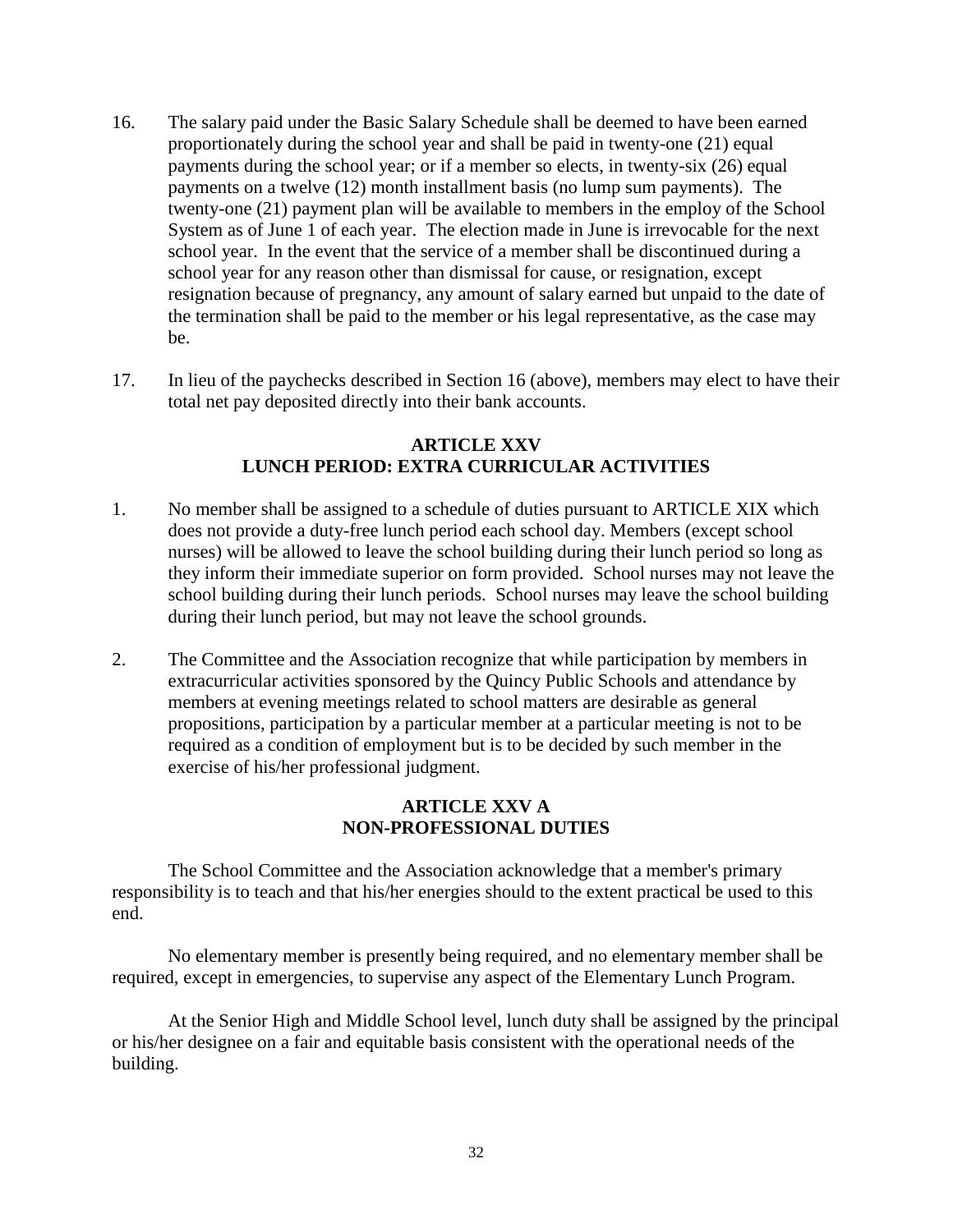# **ARTICLE XXVI OBSERVANCE OF DUTIES**

This Association agrees that it will not take or encourage the taking of any action contrary to the laws of Massachusetts pertaining to strikes or withholding of services of public employees.

# **ARTICLE XXVII PROTECTION**

- A. Members will immediately report all cases of abusive conduct and/or torts suffered by them in connection with their employment to the Superintendent in writing.
- B. The Superintendent will comply with any reasonable request from the member for information in his/her possession relating to the incident or the persons involved, and will act in appropriate ways as liaison between the member, the police and the courts. In addition any student involved in such an assault will be promptly and properly disciplined after the responsibility has been established.
- C. The Committee will provide the indemnification for members provided by Section 9 of Chapter 258 of the General Laws of Massachusetts under the conditions set forth in that Section and will include in its budget an appropriation request necessary to provide such indemnification. A copy of said Section 9 is attached hereto as Exhibit C.

# **ARTICLE XXVIII REDUCTION IN FORCE**

Subject to the provisions of this Agreement, the Committee retains the right to determine the number of teaching positions and other professional positions which are needed in the school system and also retains the right to determine employees to be laid off.

- 1. A teacher having Professional Teacher Status shall not be laid off if there is a teacher not having Professional Teacher Status whose position the teacher having Professional Teacher Status is qualified to fill.
- 2. Upon determination by the School Committee and/or Superintendent that there shall be lay-offs in any discipline, as set forth below, the following procedures shall apply to teachers having Professional Teacher Status only.

Effective September 1, 2016, in order to comply with all the requirements in the seventh paragraph of G.L. c.71, §42 (as amended by section 3 of Chapter 131 of the Acts of 2012), a teacher in a discipline category who has professional teacher status, and who since September, 2013, or within five (5) years of teaching in Quincy, has always attained either "exemplary" or a "proficient" rating on his or her Summative rating that is given at the conclusion of an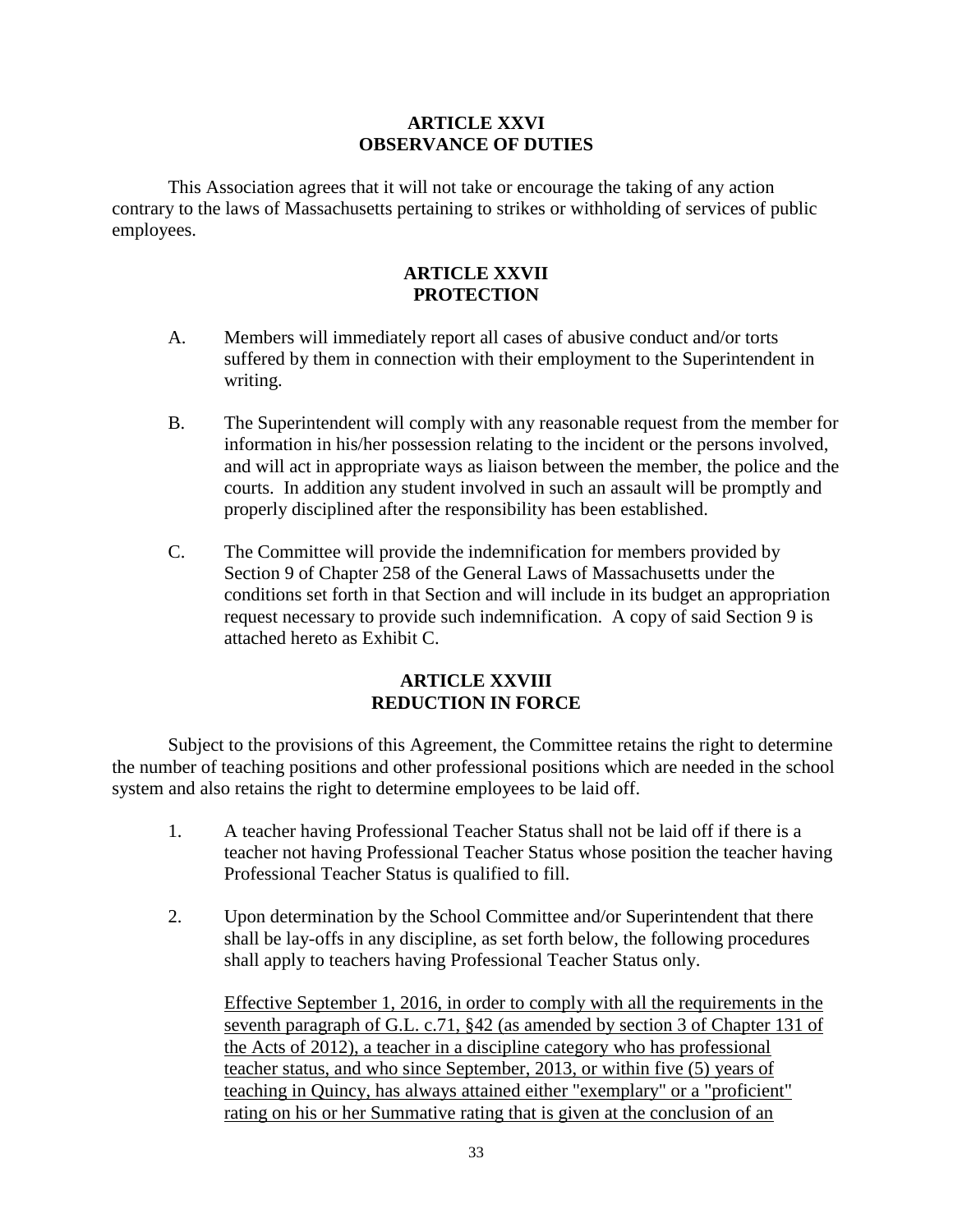evaluation cycle, will not be laid off if there is a more senior teacher in that discipline category who has professional teacher status but who has been rated as something less than "proficient" on his or her Summative rating given at the conclusion of any two (2) of the past four (4) evaluation cycles for that teacher. (The previous sentence will remain in effect so long as the amendment to the language in the seventh paragraph of G.L. c.71, §42 which was amended by the Acts of 2012 remains in effect.)

Within the following disciplines, lay-offs shall be determined by seniority. In determining the order of teachers to be laid off, teachers shall be laid off by discipline. For the purposes of this Article, discipline shall be:

- a. Pre-school through Grade 6
- b. English Secondary (7-12)
- c. General Science Secondary (7-12) Biology - Secondary Cert. Chemistry - Secondary Cert. Physics - Secondary Cert. Earth Science - Secondary Cert. Aerospace Education

#### d. General Mathematics – Secondary

| Algebra      | Secondary certification in mathematics and teacher must<br>have a minimum of six (6) college credits in Algebra or<br>equivalent college concentration.                                                                                          |
|--------------|--------------------------------------------------------------------------------------------------------------------------------------------------------------------------------------------------------------------------------------------------|
| Geometry     | Secondary certification in mathematics and teacher must<br>have a minimum of six (6) college credits in Geometry or<br>equivalent college concentration.                                                                                         |
| Algebra II   | Secondary certification in mathematics and teacher must<br>have a minimum of six (6) college credits in Algebra<br>(which may include a survey course in Calculus) or<br>equivalent college concentration.                                       |
| Trigonometry | Secondary certification in mathematics and a minimum of<br>six (6) college credits in Trigonometry, Calculus, and/or<br>analytical Geometry or equivalent college concentration.<br>Three $(3)$ of these six $(6)$ credits must be Trigonometry. |
| Calculus     | Secondary certification in mathematics and a minimum of<br>six (6) college credits in college Calculus or equivalent<br>college concentration.                                                                                                   |

e. Social Studies - Secondary (7-12)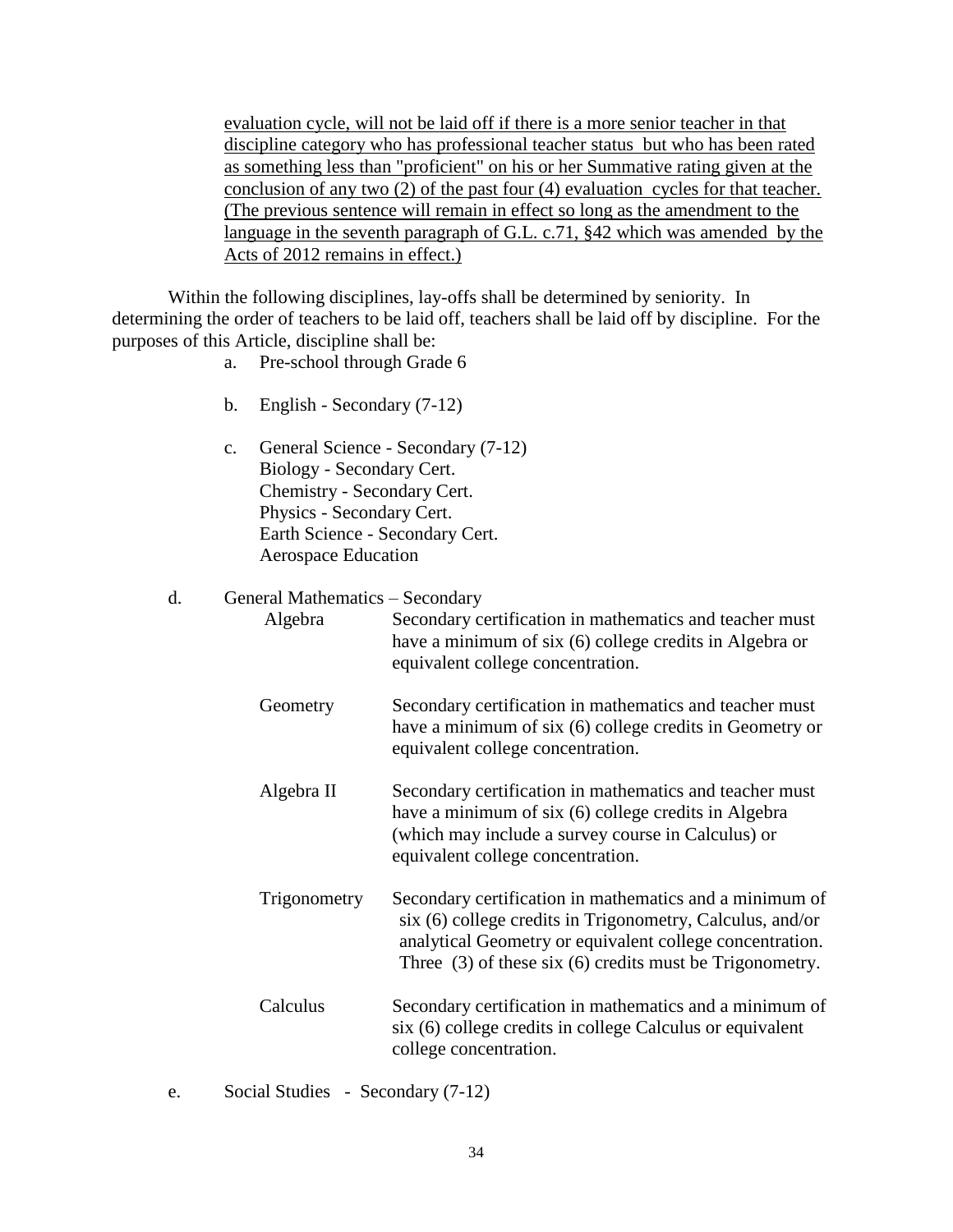- f. Foreign Language Secondary French Secondary Italian Secondary Spanish Secondary Latin Secondary German Secondary Mandarin g. Business Education - Secondary (7-12) h. Art - K-Post Graduate i. Instrumental Music - K-Post Graduate j. Vocal Music - K-Post Graduate k. Physical Education - K-Post Graduate l. Home Economics - K-Post Graduate m. Industrial Arts - K-Post Graduate n. Reading - K-12 o. Library Services - K-12 p. Teacher of school age children with Special Needs q. Teacher of young children with Special Needs r. Teacher of school age children with Sensory Handicaps: Vision s. Physical Therapist t. Occupational Therapist u. Guidance Counselor - Elementary v. Guidance Counselor – Secondary w. Vocational Guidance Counselor x. School Psychologist
- y. Speech & Hearing Therapist K-12
- z. Vocational Technical by State Certification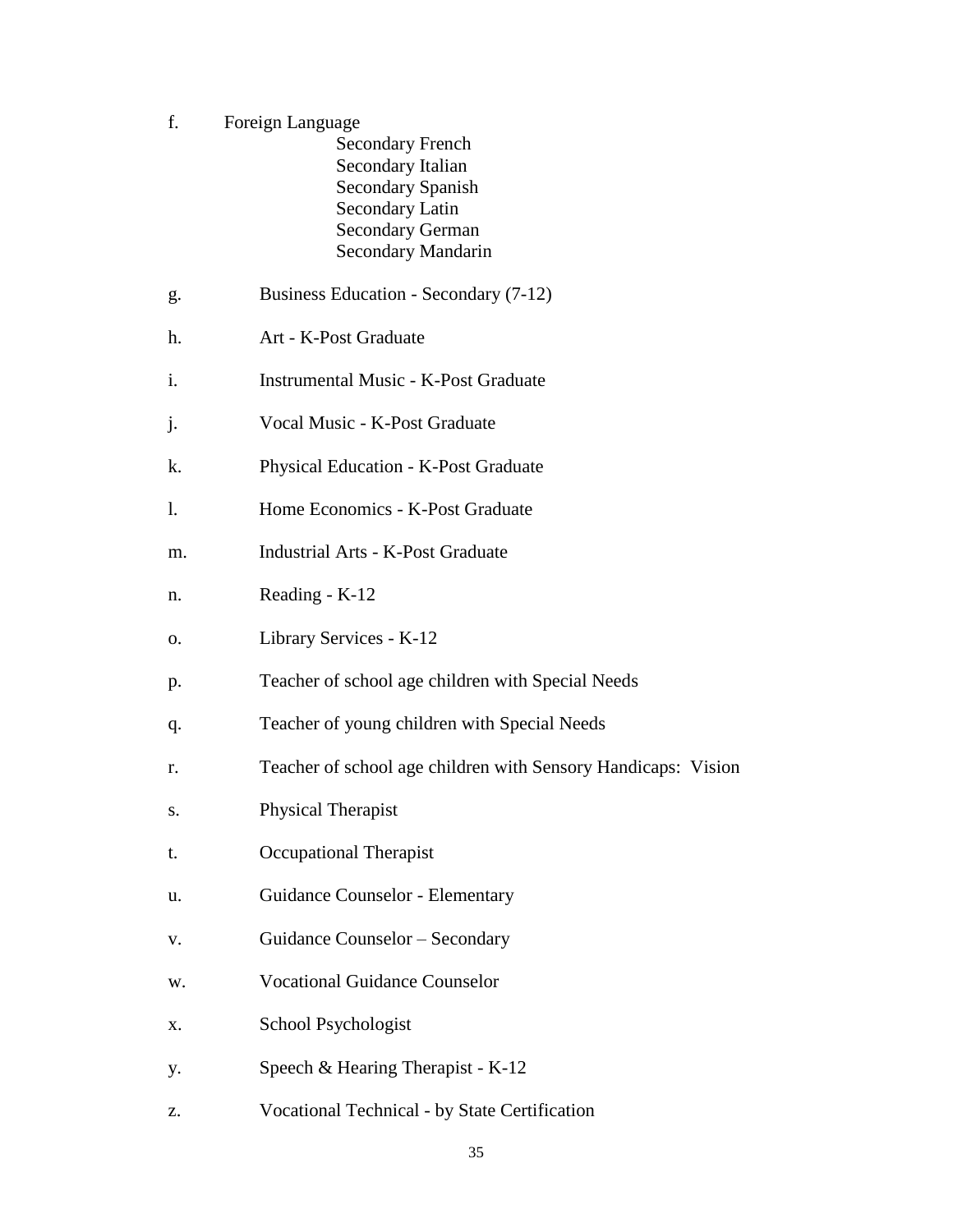- za. Health K-12
- zb. Distributive Education Secondary (7-12)
- zc. English as a Second Language (ESL)
- zd. Transitional Bilingual Education
- ze. Quincy Teen Mothers Program
- zf. Air Force R.O.T.C.
- zg. School Nurses
- 3. Seniority is defined as the length of continuous service from date of initial contract in the Quincy Public Schools. Authorized leaves of absence up to eight (8) weeks, or sabbatical leaves shall be considered time worked for purposes of seniority and layoff. Authorized leaves of absence without pay shall be considered as continuous service, but will not be considered as time worked for seniority and lay-off.

In cases involving members who have identical seniority, preference for retention or recall shall be given to the member who has achieved the highest level of training, including degrees, courses (in-service and others) and for Vocational-Technical teachers previous related work experience.

- 4. Members who are to be affected by a reduction in staff shall be notified in writing no later than May 30th of the school year in which the reduction will take effect.
- 5. The following sections a, b and c shall apply to teachers who have dual certification and bumping rights as set out below, subject to the provisions of Section 2 of this Article.
	- a. In the event that a member, holds dual licensure (one or more DESE licenses), does not maintain his or her licensure in the area in which he or she is currently teaching, that member shall not be permitted to maintain his or her employment with the district regardless of seniority or whether another member has gained Professional Teacher Status or not. This provision shall apply to members in reduction in force situations and for general employment and certification purposes. This provision does not apply in situations where a member has maintained their licensure and their position was eliminated due to a reduction in force. In this situation, the reduction in force language remains unchanged and in the event a member has a certification in another discipline and has taught in the other discipline or certified area for one (1) year or more in Quincy in the past five (5) years,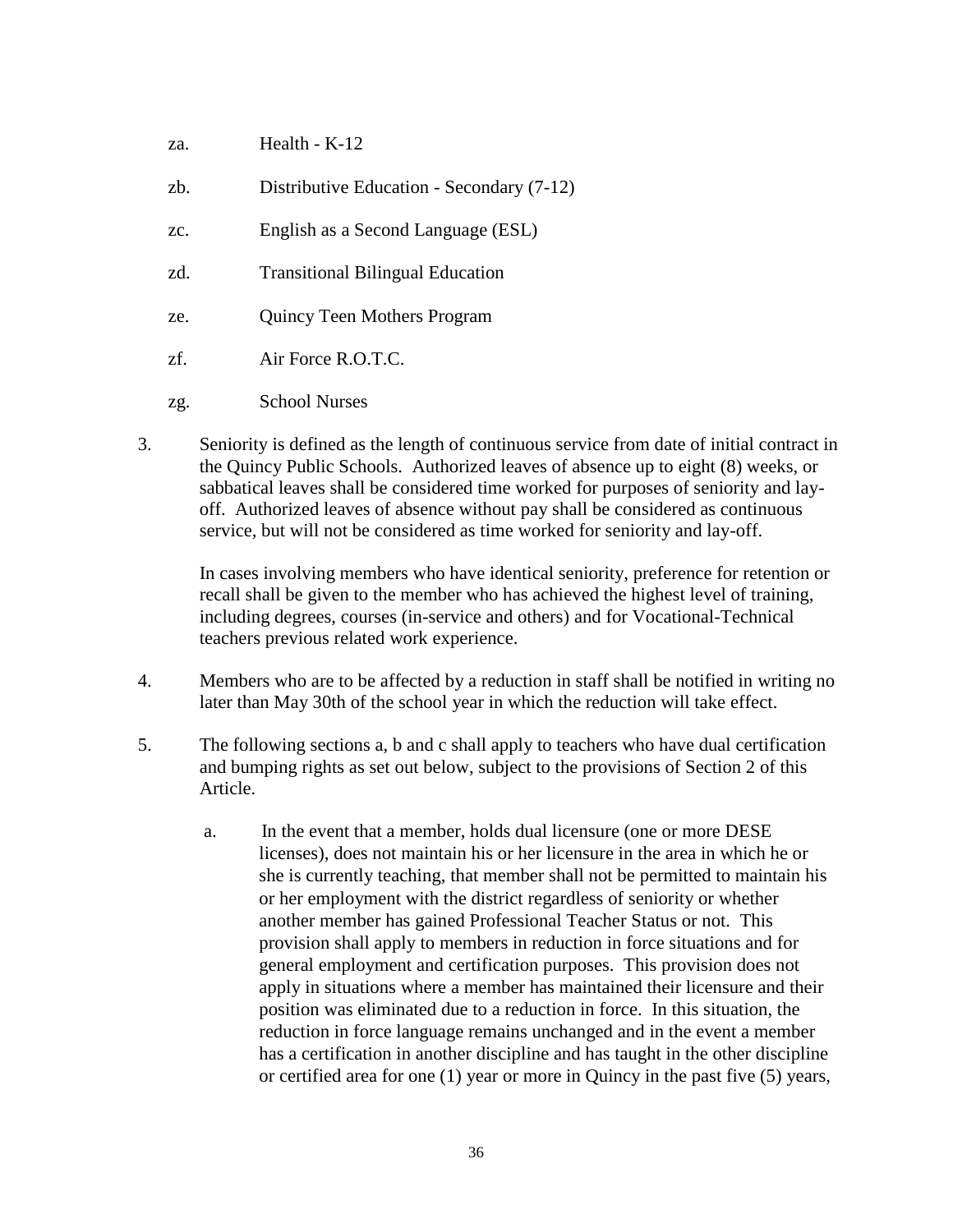the laid-off teacher shall have the option of bumping the junior teacher in that discipline.

- b. The dual certified teacher may also prove competence by passing the Graduate Record Examination within five (5) years in the discipline in which he/she has certification but lacks one (1) year of experience in the last five (5) years of teaching.
- c. If there is no Graduate Record Examination in that discipline, the teacher may prove competence by passing a graduate level examination developed and administered by a graduate level board of three (3) college professors (one  $(1)$  chosen by the teacher involved, one  $(1)$  by administration, one  $(1)$ ) mutually agreed upon); or a teacher may prove competence by successful completion within the previous five (5) years or a minimum of two (2) graduate courses in the area of specialization. Courses must be completed with a grade of "B" or better. These options, a, b and c must be successfully completed prior to the May 30th notification deadline in order to be valid for the next school year.
- 6. Laid-off members may continue group Health and Life Insurance coverage during the recall period of eighteen (18) months as provided by the Committee to members of the bargaining unit by reimbursing the Committee for full premium cost. Failure to forward premium payments to the Committee or refusal to return to employment upon recall will terminate this option.
- 7. Teachers who are on lay-off because of reduction in force shall be on a recall list for the first eighteen (18) months of lay-off and shall have preference over new applicants for any new position or full-time vacancy that the Superintendent and/or principal is going to fill. The failure of a teacher to accept the assignment within fifteen (15) school days of notification thereof shall automatically remove that teacher from the recall list.
- 8. Members of Unit C who are laid off and wish to exercise fallback rights into the bargaining unit described in Article II of this Agreement shall do so in accordance with the following:
	- a. Laid-off members of Unit C at the secondary (High School and Middle School) level may move to a position similar to the one he/she held prior to having been appointed to the administrative post.
	- b. In the event a member of Unit C wishes to exercise bumping rights into a second certification area in the bargaining unit described in ARTICLE II of this Agreement, competence shall be proven in the same manner as classroom teachers.
	- c. Laid-off members of Unit C at the elementary level may replace a junior teaching or non-teaching assistant principal at the elementary level. An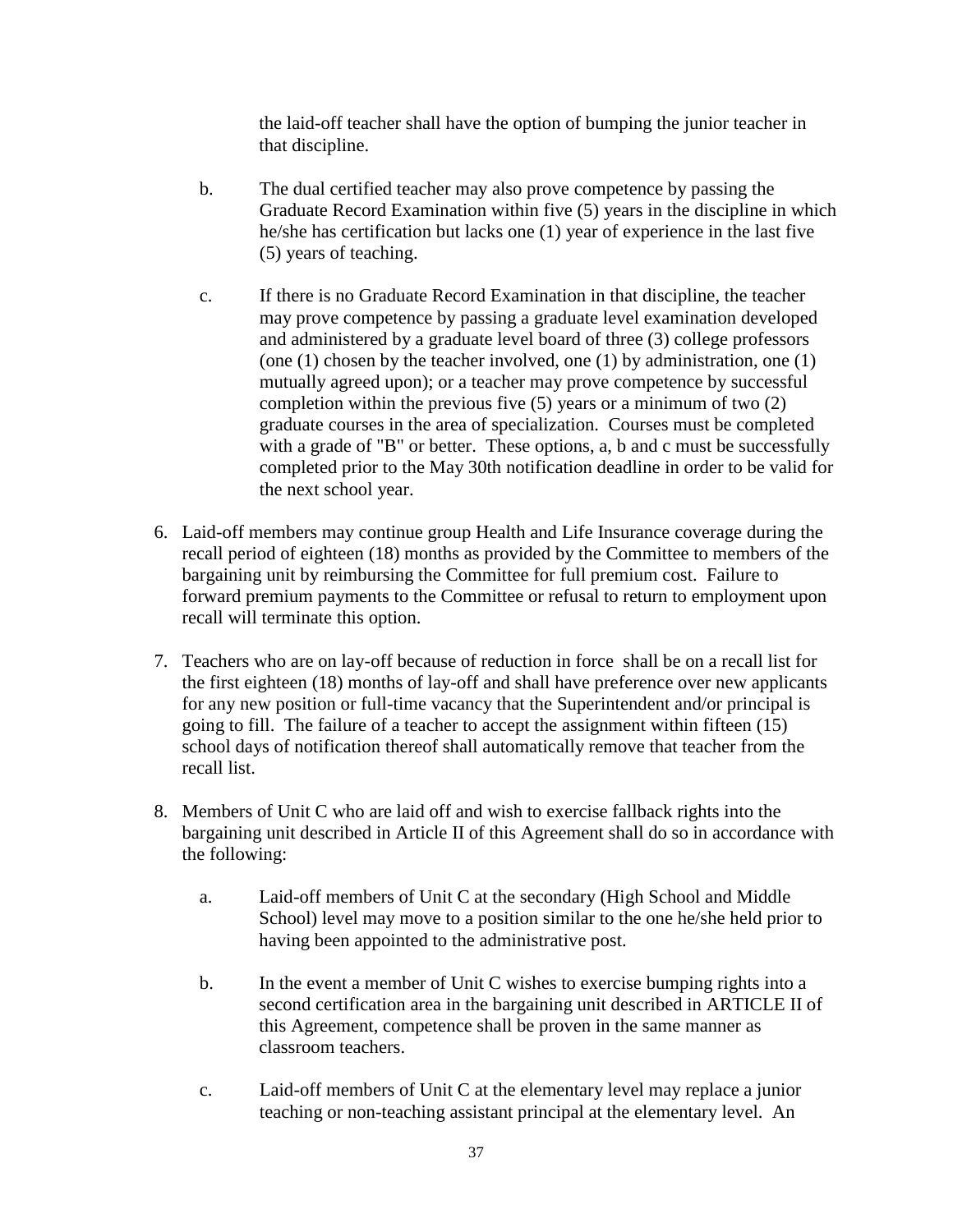assistant principal who is bumped has the right to bump the most junior assistant principal. A junior assistant principal who is bumped shall have the right to move to a position similar to the one(s) he/she held prior to having been appointed to the administrative post.

- d. Seniority after the change in status for said administrator(s) shall include the total number of years of continuous service in the Quincy Public Schools, regardless of position.
- 9. If a principal/assistant principal moves to a classroom position where there are no administrative duties, it is understood that his/her salary will be at the classroom teacher's schedule at whatever years of experience he/she may have.
- 10. For purposes of lay-off, deans, department heads and department team leaders are considered as classroom teachers. Within their specific areas, lay-offs shall be determined by seniority.
- 11. On or before January 1 of each year, the Superintendent shall prepare and promulgate a complete seniority list. Said seniority list shall contain the names of each member, his/her seniority and the disciplines in which he/she is teaching and competent as defined by Section 2 and 5 of this article. A copy of said list shall be placed in each school building of the Quincy Public Schools with three (3) copies sent to the Association.
- 12. a. If school nurses are to be separated from their positions because of lack of work or lack of money or abolition of positions, they shall be separated from employment and shall be reinstated according to the provisions of M.G.L. Chapter 31, as amended.
	- b. The Committee shall notify any school nurse who is to be affected by a reduction in force by June 15 of the school year preceding the school year in which the reduction is to be effected.
	- c. School nurses who have provisional status under M.G. L. chapter 31, shall be laid off in inverse order of seniority, based on Quincy Public Schools hiring date, prior to the layoff of any school nurses with permanent status under M.G.L. Chapter 31.

# **ARTICLE XXIX MIDDLE SCHOOL**

Any and all changes in this Agreement which refer to "Middle School" or "Middle School Personnel" are agreed upon by the parties with the understanding that:

1. Such negotiated changes shall not be used as evidence or as a precedent in any court case involving the Middle School/Junior High School issue in the City of Quincy.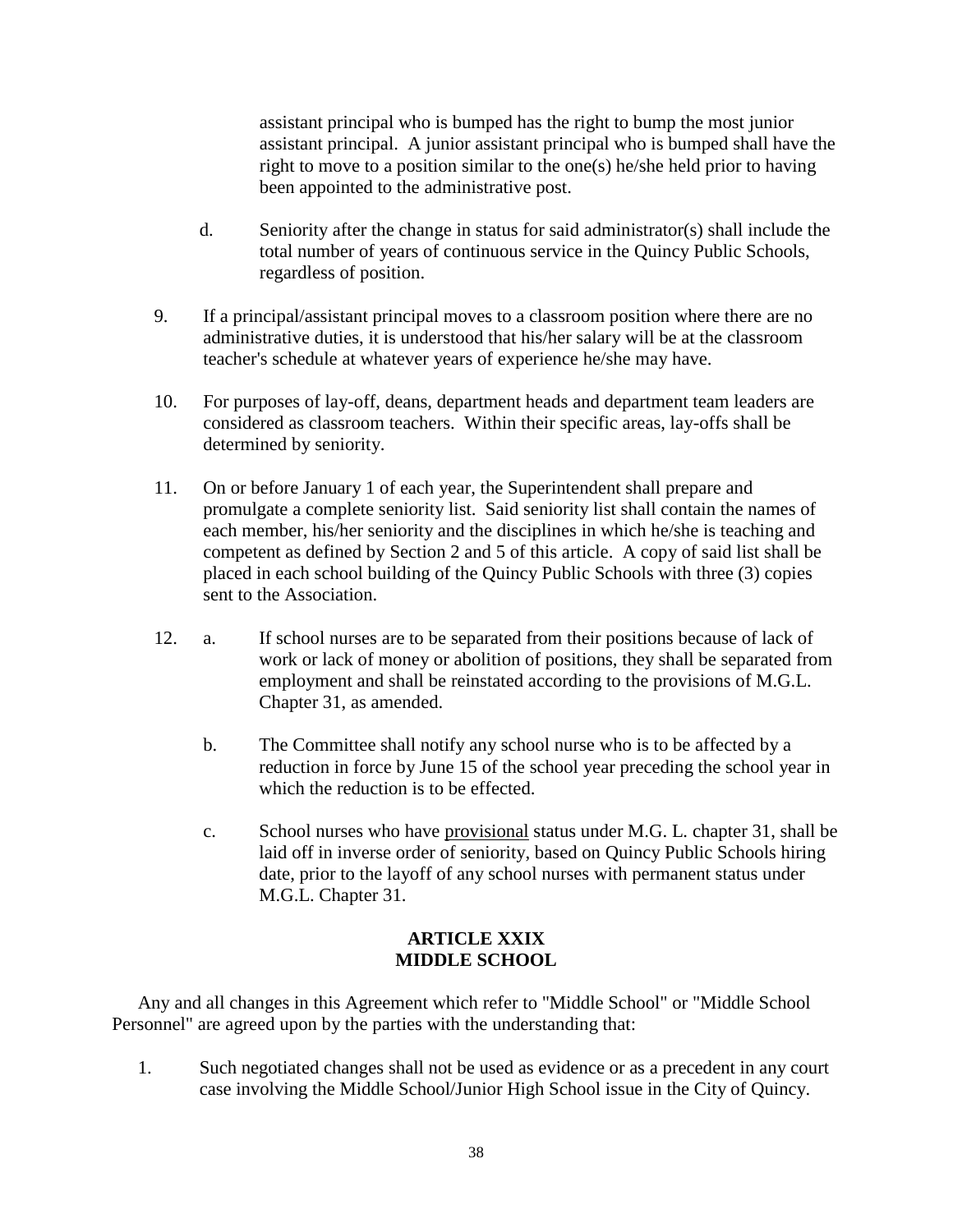2. In the event that a court of competent jurisdiction determines that the Junior High School principals and/or Junior High School assistant principals should be returned to their positions as principals and/or assistant principals in the Quincy Public Schools, any and all items in the Memorandum of Agreement which address such Middle School principals and/or Middle School assistant principals shall become null and void and the applicable language in the Agreement in effect for the school year 1981-82 shall become operative for the term of this Memorandum of Agreement with appropriate salary adjustments.

# **ARTICLE XXX LONGEVITY**

In recognition of years of service to the Quincy Public Schools, members shall receive compensation in addition to that specified in Exhibit B as follows:

# **Longevity Plan A**

| 1. | After 15 years of service | \$400 |
|----|---------------------------|-------|
| 2. | After 20 years of service | \$500 |
| 3. | After 25 years of service | \$600 |
| 4. | After 30 years of service | \$750 |

Said annual compensation shall be paid in a lump-sum payment in the first paycheck in December.

Eligibility for longevity payment shall be based upon a members years of service as of September 10th of the work year of payment.

## **Longevity Plan B**

1. Bargaining unit members with twenty (20) completed years of service in the Quincy Public Schools may elect longevity payments for the three (3) consecutive years following the member's application and acceptance under the provisions of Article XXX in the following amounts:

| First year of participation  | \$5,000 |
|------------------------------|---------|
| Second year of participation | \$5,000 |
| Third year of participation  | \$5,500 |

- 2. Longevity payments specified in Section A (Longevity Plan A) of this Article will cease upon application and acceptance into Longevity Plan B. No member who is receiving or has received payments under Longevity Plan B shall receive payments under Longevity Plan A. Discontinuation in Longevity Plan A shall become effective on September 1 of the school year in which the member receives his/her first payment of five thousand (\$5,000.) dollars.
- 3. Payment for accumulated and unused sick leave days specified in paragraph 5 of Article X (Sick Leave) will cease upon application and acceptance into Longevity Plan B. In order to be eligible for Longevity Plan B, at the time of application, members must have at least thirty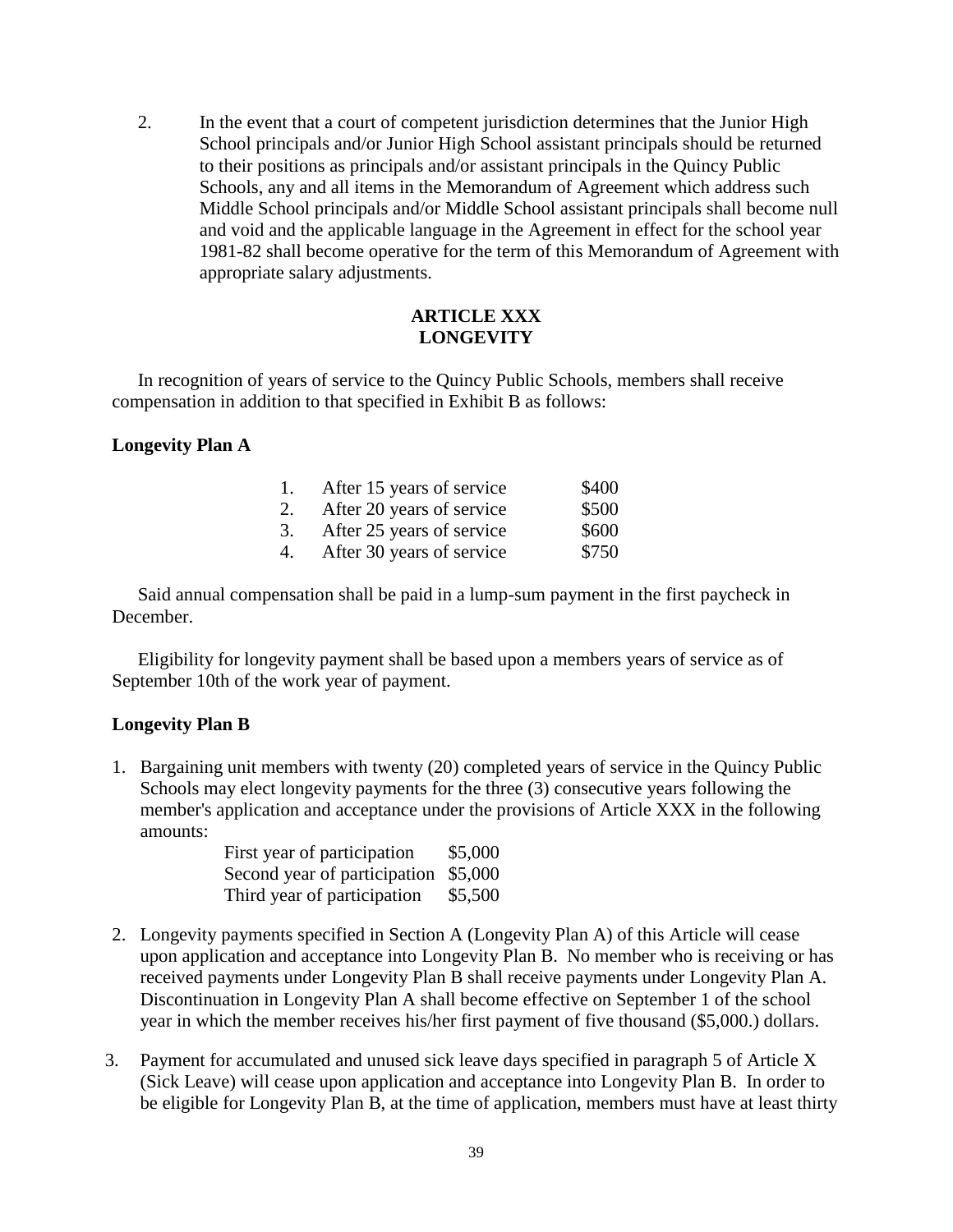(30) days of accumulated sick leave. This requirement does not apply to any members hired on July 1, 2013 or thereafter.

- 4. Bargaining unit members will be entitled to the entire sum of fifteen thousand-five hundred (\$15,500.) dollars regardless of date of termination. Payments will continue until the remaining credit is exhausted if an entitled unit member resigns, retires or otherwise severs his/her employment with the Quincy Public Schools.
- 5. Members shall be allowed to elect and accept Longevity Plan B only once during their employ by the City of Quincy and the Quincy Public Schools. For any active member who dies during his/her employment, the estate of such employee may elect to take Longevity B as long as the member met the eligibility requirements at the time of death, including a member hired on or after July 1, 2013.
- 6. Participation in Longevity Plan B is irrevocable thirty (30) days after receipt of notification of acceptance into the Plan.
- 7. Application for Longevity Plan B shall be made on the *Longevity Plan B Application Form* attached hereto as Exhibit G. Applications must be submitted to the Superintendent on or before June 30, 1999 for participation during the 1999-2000 work year and on or before January  $30<sup>th</sup>$  of the school year prior to the school year in which the payments are to begin for every year thereafter.
- 8. The number of members accepted into Longevity Plan B shall be limited as set forth in  $\mathfrak{B}8.9$ below. The School Committee may unilaterally extend the number of participants at its discretion. In the event the number of applicants exceeds any limitations, participants with the greatest number of years of service to the Quincy Public Schools shall be selected. In case of a tie(s), applicant(s) with the earliest date of hire shall be selected. Further tie(s) shall be determined by lot.
- 9. The Committee shall provide Longevity Plan B for up to fifty (50) new (first year) participants each year.
- 10. The Committee and the Association agree to create a Catastrophic Sick Leave Program. ("Program") The purpose of the Program is to provide additional sick leave for members who are applicants for longevity Plan B and have exhausted their own accumulated sick leave as the result of a life threatening and/or extremely serious illness or accident. The Program shall be subject to the following conditions:
	- A. Members shall apply for up to thirty (30) sick leave days from the Program in writing to the Superintendent.
	- B. Approval of days from the Program shall be made by the Catastrophic Sick Leave Program Committee ("Program Committee") which shall be composed of the Superintendent and the Association President. Approval of the Program Committee shall require consent of both members.
	- C. Upon approval of the Program Committee, a joint request shall be made to all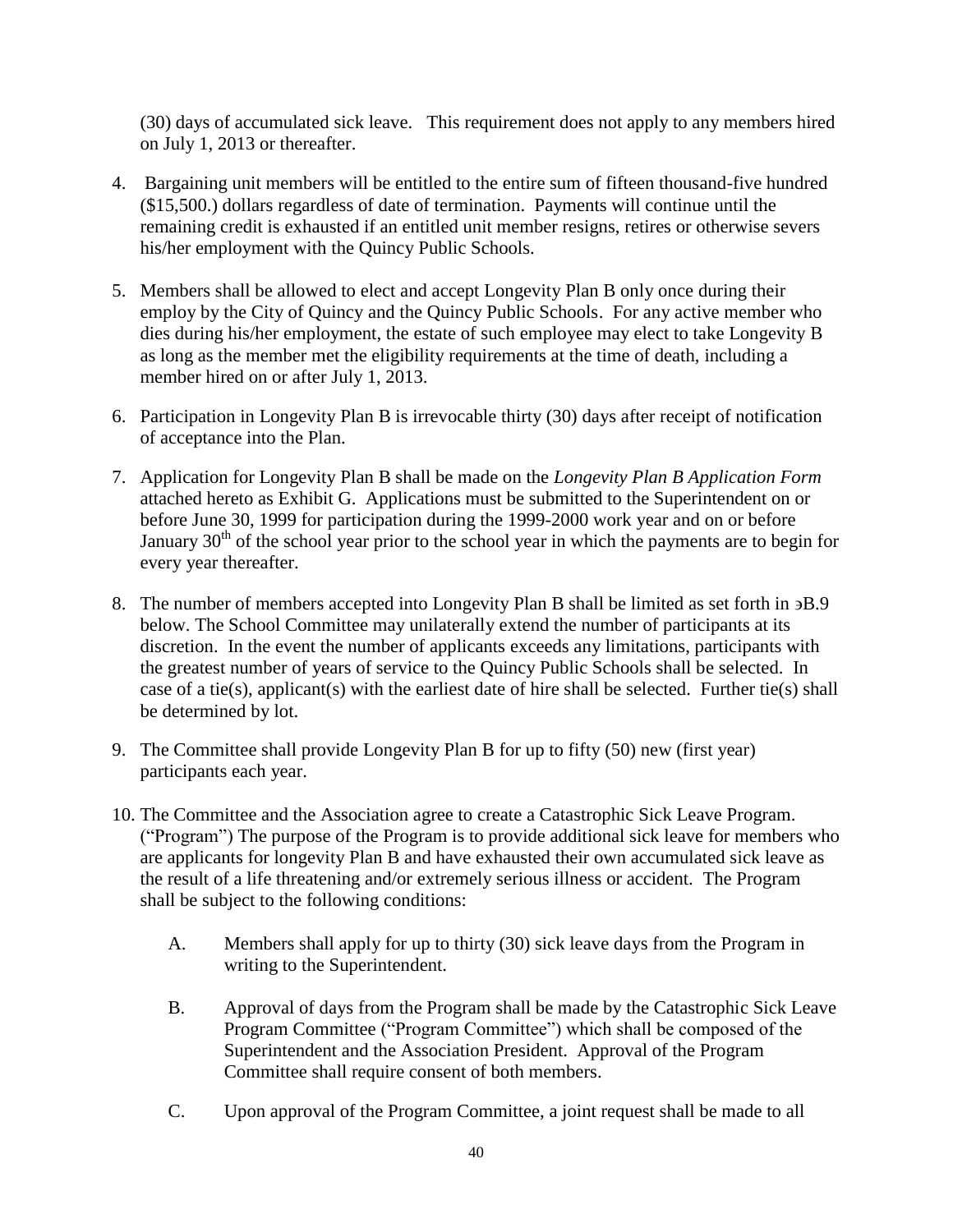members of the bargaining unit for voluntary donations of one or more unused and accumulated sick leave days. Said request shall not contain the identity of the applicant nor shall it identify the nature of the illness or disability. In the event greater than thirty (30) sick leave days are donated, the Program Committee shall determine which donation will be accepted and the remainder shall be returned to the donors.

- D. The Program Committee may request medical documentation.
- E. It is understood that the Program is not to be used for routine illness and accidents.
- F. Decisions of the Program Committee are final.

# **ARTICLE XXXI EDUCATION REFORM**

A. The Quincy Public Schools has a long tradition of committing itself to serious study, inquiry and research into all of the components and outcomes which may transpire when a school system undertakes the task of simultaneously trying to understand itself as an organization and, as the new understanding grows, changing its own organizational nature according to the ever-changing demands of the times.

With the goals of improving education for the students of Quincy and fostering participative decision making among the members of the staff, all the while maintaining the integrity of the collective bargaining process and Agreement, the Committee and the Association agree to create the Task Force on Education Reform (Task Force) as follows:

- 1. The Task Force shall consist of ten (10) members, five (5) to be appointed by the committee and five (5) to be appointed by the Association. The Task Force shall determine its own schedule of meetings and organization.
- 2. The Task Force is empowered to act as the clearinghouse, monitor and/or originator of issues, ideas, and proposals on education reform. Any and all such issues, ideas, and proposals must be presented to the Task Force, in writing, prior to implementation. It is understood that same may originate from the Task Force itself, the Committee, the Association, a school council, a member of the central or building administration or an individual or group of bargaining unit member(s).
- 3. The Task Force may provide criticism, endorsement and/or suggestions for change regarding any matter presented to it at its discretion. It is understood, however, that no action shall be taken on any issue, idea, or proposal which could potentially infringe upon any of the contractual rights of member(s) without written agreement between the duly authorized representatives of the Association and the Committee.
- 4. It is agreed that the Task Force and this Article shall expire on August 31, 2002, and that it shall continue only by mutual agreement of the parties.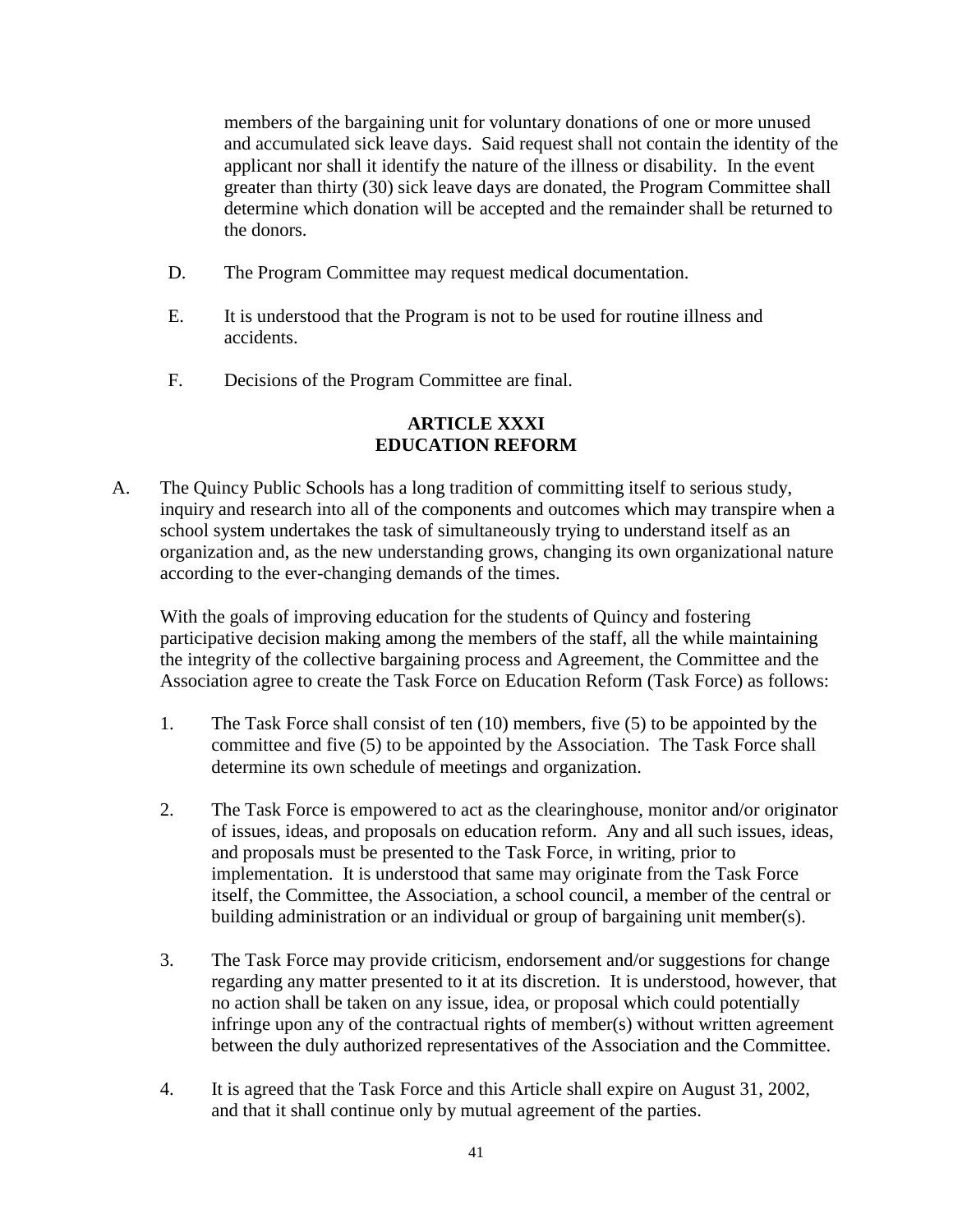- B. The Committee and the Association agree that a rich educational program for the students of Quincy should include programs and activities which are not limited to the regular school day. While the parties recognize that Exhibit D of this Agreement demonstrates an effort by all to provide such a diverse program, it is understood that many ideas are never implemented and others are provided for no compensation due to the lack of funding. In recognition of this need, the Association and the Committee agree as follows:
	- 1. An Activity and Stipend Account (ASA) in the amount of seventy-four thousand, twenty-two (\$74,022.) dollars shall be established on September 1 of each school year by the Committee for the purpose of funding the salaries of members who have been approved for and have provided services in activities covered by this provision
	- 2. For purposes of this provision, eligible activities shall include the following:
		- a. before or after school enrichment programs;
		- b. summer enrichment programs;
		- c. school vacation (December, February, April) enrichment programs; and
		- d. any programs approved by the Task Force on Education Reform described in Section A (above) which provides services outside of the regular school day and/or year.

Activities for which compensation is provided in Exhibits B or D of this Agreement are not eligible for compensation from the ASA. Further, whereas the vast majority of the contractually funded activities are at the high school and middle school levels, it is intended that most, if not all of the ASA shall be dedicated to elementary school activities.

3. Participation by members in all ASA funded activities shall be strictly on a voluntary basis and shall be compensated at the hourly rate set forth in Exhibit D.

All ASA funded activities shall be subject to the approval of the member's principal. Activities which involve more than one school shall be subject to approval by the Superintendent or his/her designee.

4. In order to ensure the fair and equitable distribution of funds, the Task Force on Education Reform shall monitor and make recommendations to the Superintendent as to the annual distribution of ASA funds.

## **ARTICLE XXXII PROFESSIONAL DISCRETIONARY FUND**

In recognition of the economic demands placed upon teachers to remain current and licensed in their fields of expertise, to provide a meaningful learning environment within the classrooms of the Quincy Public Schools and to continue to grow professionally for the good of all within the community, the Committee and the Association agree as follows: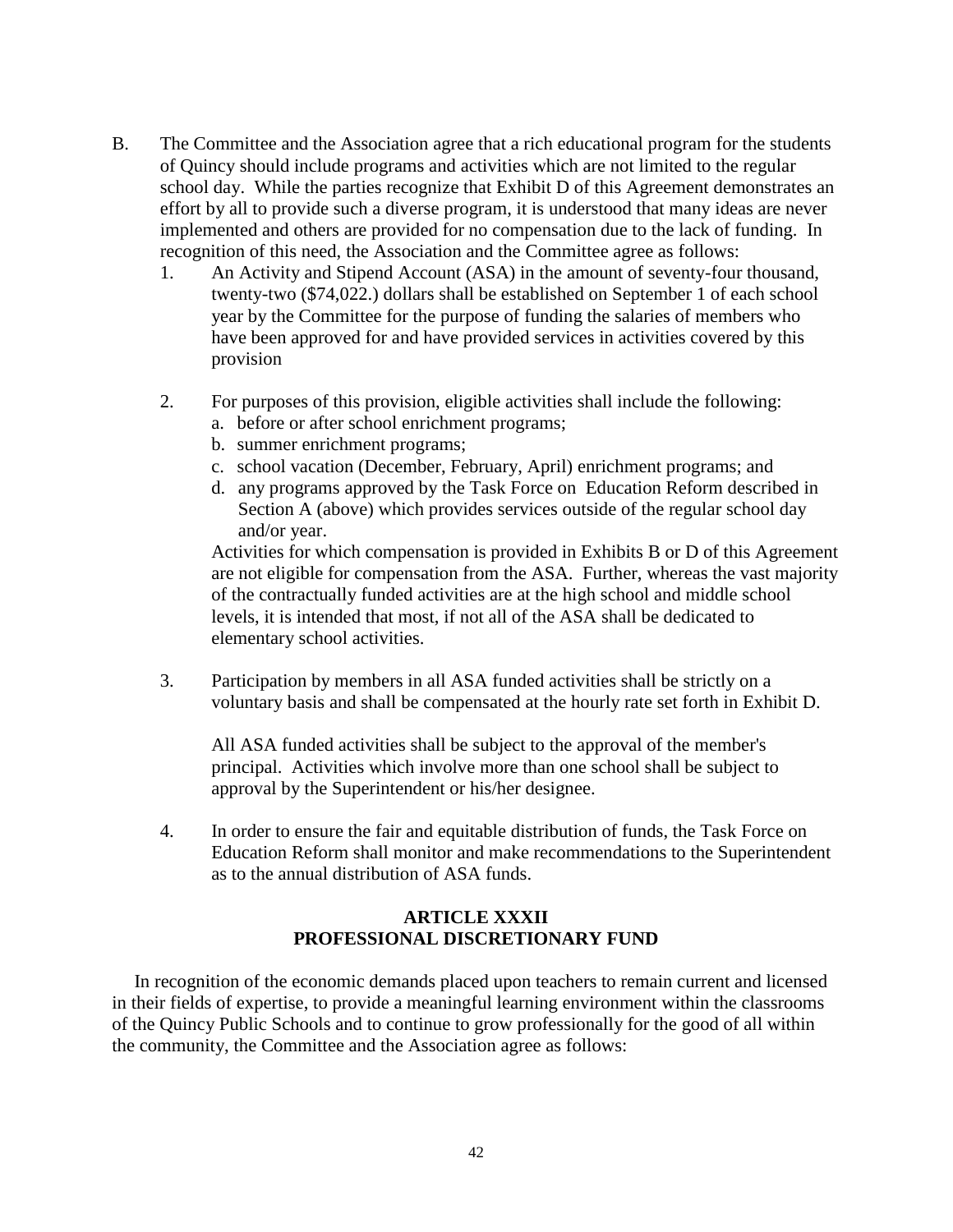$A<sub>1</sub>$ A Professional Discretional Fund (PDF) shall be established on September 1 of each school year by the Committee for each member of the bargaining unit in active service or on approved paid leave of absence in the following amounts:

School Year 2012-2013 \$350.00 School Year 2013-2014 \$375.00 School Year 2014-2015 \$400.00

- The PDF may be used, at the discretion of the unit member, for the following purposes: **B.** 
	- 1. Recertification costs:
	- 2. Course reimbursement:
	- 3. Educational supplies, materials, or equipment for individual professional use;
	- 4. Other professional development
- $C_{\star}$ Eligible members shall submit either a PDF REQUEST FOR REIMBURSEMENT (see attached Appendix F) or a Quincy School Department Purchase Requisition to access the funds in their PDF.
- D. Funds in the PDF must be utilized on or before May 15 of each year. Requests for reimbursement shall be submitted to the Business Office by September 30 for payment in October, prior to the December vacation for payment in January and prior to May 15 for payment in June on a request form with verification mutually agreeable to the parties.
- E. If a member resigns, retires, dies, or otherwise terminates his/her employment with the Quincy Public Schools, the unexpended balance for that contract year of their PDF shall be transferred to the replacement teacher.

#### **ARTICLE XXXIII DURATION**

This Agreement encompasses 2 successor agreements and shall become effective September 1, 2015 and shall remain in full force and effect through August 31, 2020.

IN WITNESS WHEREOF the parties of this Contract have caused these presents to be executed by their agent hereunto duly authorized, and their seals to be affixed hereto, on the date first above written.

**SCHOOL COMMITTEE OF** 

THE CITY OF OUINCY

**QUINCY EDUCATION ASSOCIATION,** INC.

43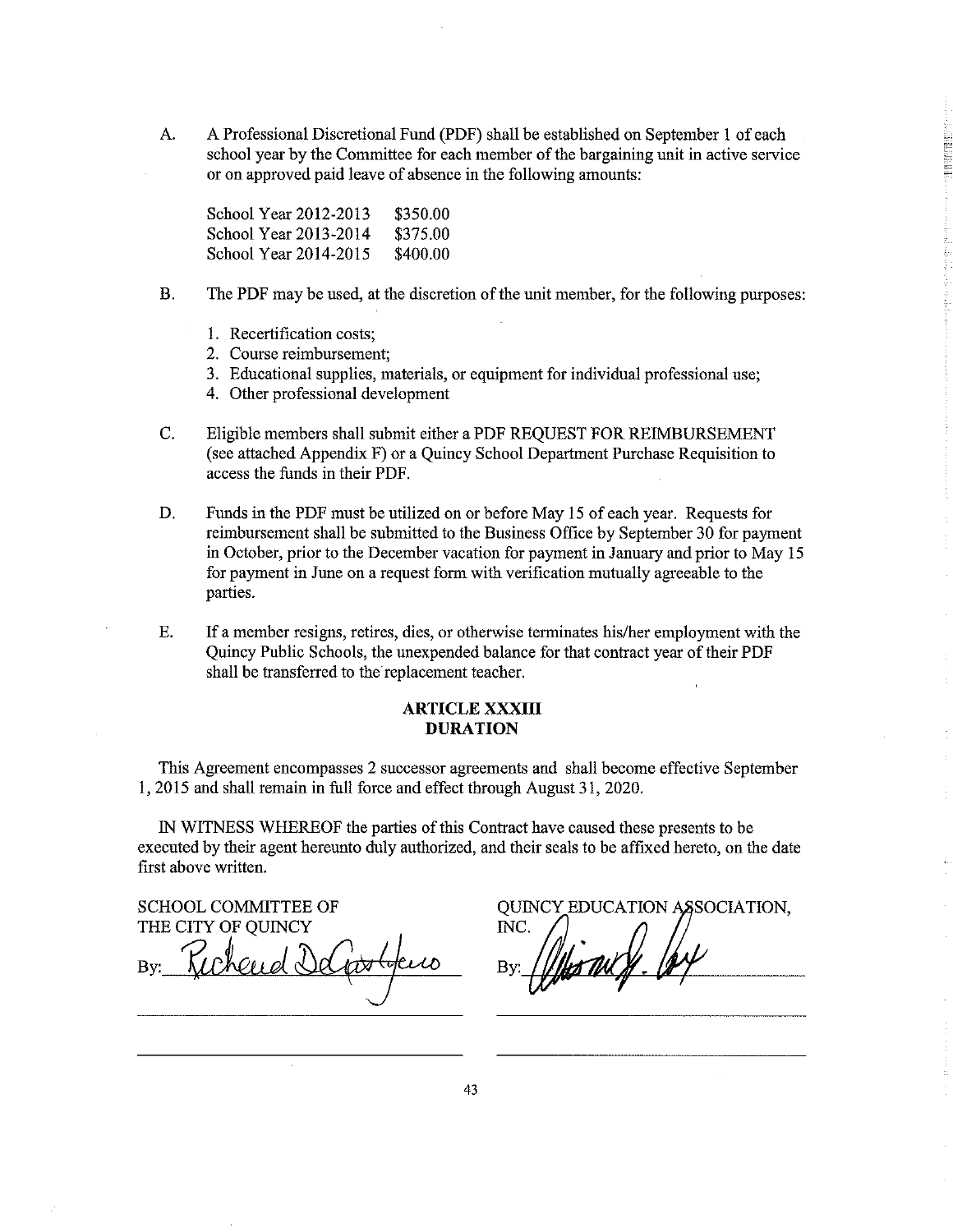# **EXHIBIT A GENERAL LAWS CHAPTER 71 SECTIONS 41, 41A, 42, 42D, 43**

#### **Section 41. Professional Teacher Status**

For the purposes of this section, a teacher, school librarian, school adjustment counselor, school nurse, school social worker or school psychologist who has served in the public schools of a school district for the three previous consecutive school years shall be considered a teacher, and shall be entitled to professional teacher status as provided in section forty-two. The superintendent of said district, upon the recommendation of the principal, may award such status to any teacher who has served in the principal's school for not less than one year or to a teacher who has obtained such status in any other public school district in the commonwealth. A teacher without professional teacher status shall be notified in writing on or before June fifteenth whenever such person is not to be employed for the following school year. Unless such notice is given as herein provided, a teacher without such status shall be deemed to be appointed for the following school year.

School principals, by whatever title their position may be known, shall not be represented in collective bargaining, but each principal, upon the written request of the principal, shall meet and discuss the terms and conditions of the principal's employment in the principal's school district with the district's superintendent or the superintendent's designee, at a time to be determined by the superintendent and may be represented by an attorney or other representative. School principals shall enter into individual employment contracts with their employing districts concerning the terms and conditions of employment. The initial contract with each individual school district shall be for not less than 1 year nor more than 3 years. The second and subsequent contracts shall be for not less than 3 nor more than 5 years unless: (i) said contract is a 1 year contract based on the failure of the superintendent to notify the principal of the proposed nonrenewal of his contract pursuant to this section; or (ii) both parties agree to a shorter term of employment. Notwithstanding the past employment conditions of a school principal, the conditions established by this paragraph shall apply to the initial contract of each school principal. Failure of the superintendent to notify a principal of the proposed nonrenewal of his contract at least sixty days prior to the expiration date of such contract shall automatically renew the contract for an additional one year period.

Except as provided herein, section forty-two shall not apply to school principals, assistant principals or department heads, although nothing in this section shall deny to any principal, assistant principal or department head any professional teacher status to which he shall otherwise be entitled. A principal, assistant principal, department head or other supervisor who has served in that position in the public schools of the district for three consecutive years shall not be dismissed or demoted except for good cause. Only a superintendent may dismiss a principal. A principal, assistant principal, department head or other supervisor shall not be dismissed unless he has been furnished with a written notice of intent to dismiss with an explanation of the grounds for the dismissal, and, if he so requests, has been given a reasonable opportunity within fifteen days after receiving such notice to review the decision with the superintendent at which meeting such employee may be represented by an attorney or other representative to present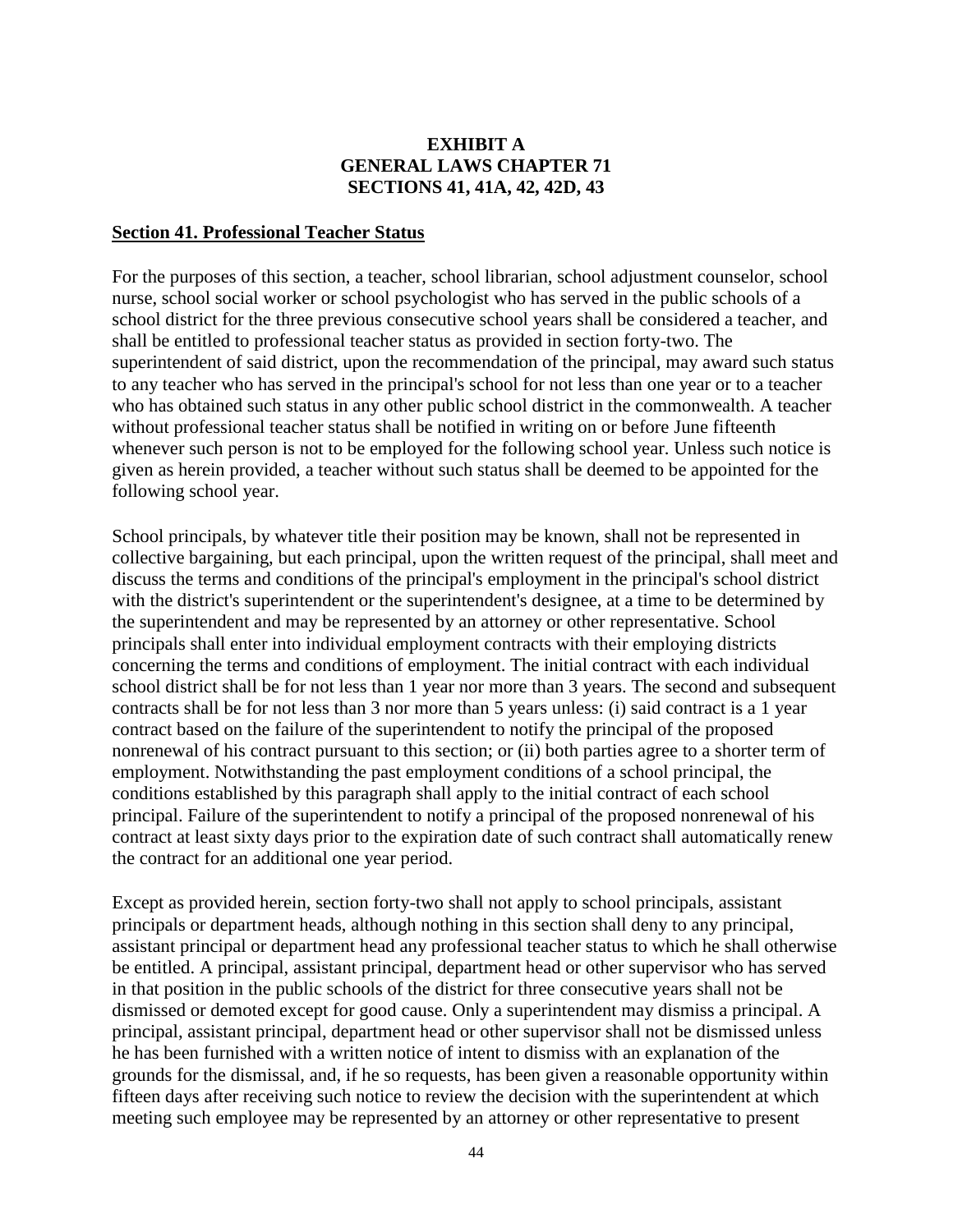information pertaining to the bases for the decision and to such employee's status. A principal, assistant principal, department head or other supervisor may seek review of a dismissal or demotion decision by filing a petition with the commissioner for arbitration. Except as provided herein, the procedures for arbitration, and the time allowed for the arbitrator to issue a decision, shall be the same as that in section forty-two. The commissioner shall provide the parties with the names of three arbitrators who are members of the American Arbitration Association. The arbitrators shall be different from those developed pursuant to section forty-two. The parties each shall have the right to strike one of the three arbitrator's names if they are unable to agree upon a single arbitrator from amongst the three.

A school committee may award a contract to a superintendent of schools or a school business administrator for periods not exceeding six years which may provide for the salary, fringe benefits, and other conditions of employment, including but not limited to, severance pay, relocation expenses, reimbursement for expenses incurred in the performance of duties or office, liability insurance, and leave for said superintendent or school business administrator. Nothing in this section shall be construed to prevent a school committee from voting to employ a superintendent of schools who has completed three or more years' service to serve at its discretion.

# **Section 41A: Leaves of Absence of Professional Staff**

A school committee may grant a leave of absence for study or research to any teacher, registered nurse, principal, supervisor, director, school librarian, school business administrator, superintendent or assistant superintendent, serving at discretion which would increase his professional ability, such leave to be for a period not exceeding one (1) year at full or partial pay; provided, however, that prior to the granting of such leave he/she shall enter into a written agreement with the school committee that upon termination of such leave he/she will return to service in the public schools of such city or town for a period equal to twice the length of such leave and that, in default of completing such service, he/she will refund to the city or town an amount equal to such proportion of salary received by him/her while on leave as the amount of service not actually rendered as agreed bears to the whole amount of service agreed to be rendered. A school committee may also grant a leave of absence to any teacher, registered nurse, principal, supervisor, school business administrator, or superintendent serving at discretion, for service to a statewide professional organization of which such teacher, registered nurse, principal, supervisor, school business administrator, or superintendent is a member and has been elected to hold the office of president therein, such leave to be for a period not exceeding four (4) full years at full or partial pay; provided, that such professional educational organization shall reimburse the school committee for any salary paid to said teacher, registered nurse, principal, supervisor, school business administrator, or superintendent during such period. A school committee may pay compensation to any employee granted a leave of absence under this section from any grants or gifts received for the purpose of this section pursuant to section thirty-seven A (37A), as well as from funds appropriated therefor.

Any teacher, registered nurse, principal, supervisor, director, school librarian, school business administrator, superintendent or assistant superintendent, who is elected to a state office, or elected by the people to the office of mayor shall, upon his written request made to the school committee, be granted a leave of absence without pay from his position for all or such portion of the term for which he was elected as he may from time to time designate, and shall not as a result of such election, be suspended or discharged or suffer any loss of rights.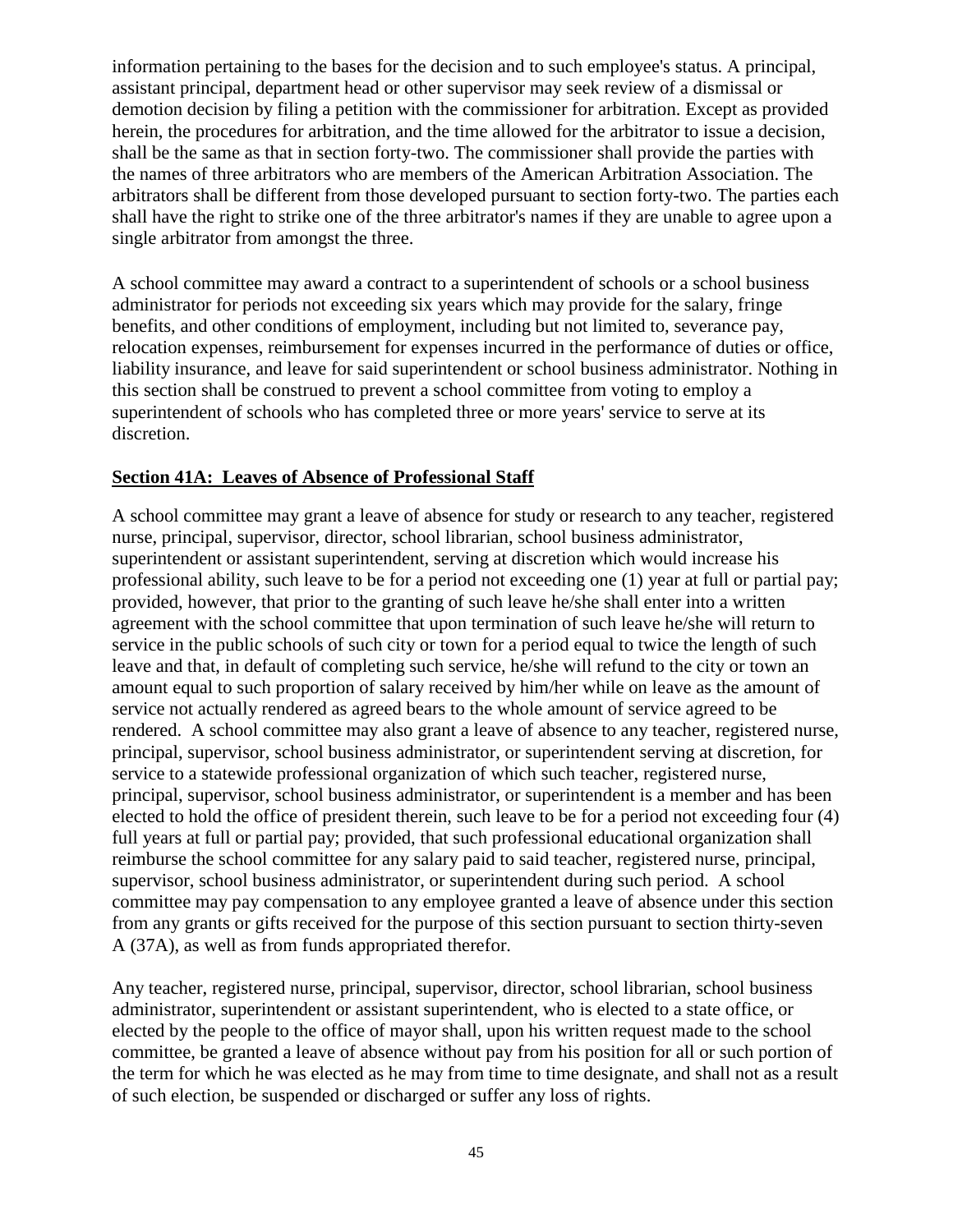## **Section 42: Dismissal of Teachers**

A principal may dismiss or demote any teacher or other person assigned full-time to the school, subject to the review and approval of the superintendent; and subject to the provisions of this section, the superintendent may dismiss any employee of the school district. In the case of an employee whose duties require him to be assigned to more than one (1) school, and in the case of teachers who teach in more than one (1) school, those persons shall be considered to be under the supervision of the superintendent for all decisions relating to dismissal or demotion for cause.

A teacher who has been teaching in a school system for at least ninety (90) calendar days shall not be dismissed unless he/she has been furnished with written notice of intent to dismiss and with an explanation of the grounds for the dismissal in sufficient detail to permit the teacher to respond and documents relating to the grounds for dismissal, and, if he/she so requests, has been given a reasonable opportunity within ten (10) school days after receiving such written notice to review the decision with the principal or superintendent, as the case may be, and to present information pertaining to the basis for the decision and to the teacher's status. The teacher receiving such notice may be represented by an attorney or other representative at such a meeting with the principal or superintendent. Teachers without professional teacher status shall otherwise be deemed employees at will.

A teacher with professional teacher status, pursuant to section forty-one (41), shall not be dismissed except for inefficiency, incompetency, incapacity, conduct unbecoming a teacher, insubordination, or failure on the part of the teacher to satisfy teacher performance standards developed pursuant to section thirty-eight (38) of this chapter, or other just cause.

A teacher with professional teacher status may seek review of a dismissal decision within thirty (30) days after receiving notice of his/her dismissal by filing a petition for arbitration with the commissioner. The commissioner shall forward to the parties a list of three (3) arbitrators provided by the American Arbitration Association. Each person on the list shall be accredited by the National Academy of Arbitrators. The parties each shall have the right to strike one (1) of the three (3) arbitrators' names if they are unable to agree upon a single arbitrator from among the three. The arbitration shall be conducted in accordance with the rules of the American Arbitration Association to be consistent with the provisions of this section. The parties each shall have the right to strike one (1) of the three (3) arbitrators' names if they are unable to agree upon a single arbitrator from among the three. The board of education shall determine the process for selecting arbitrators for the pool. The fee for the arbitration shall be split equally between the two parties involved in the arbitration.

At the arbitral hearing, the teacher and the school district may be represented by an attorney or other representative, present evidence, and call witnesses and the school district shall have the burden of proof. In determining whether the district has proven grounds for dismissal consistent with this section, the arbitrator shall consider the best interests of the pupils in the district and the need for elevation of performance standards.

The arbitrator's decision shall be issued within one (1) month from the completion of the arbitral hearing, unless all parties involved agree otherwise, and shall contain a detailed statement of the reasons for the decision. Upon a finding that the dismissal was improper under the standards set forth in this section, the arbitrator may award back pay benefits, reinstatement, and any other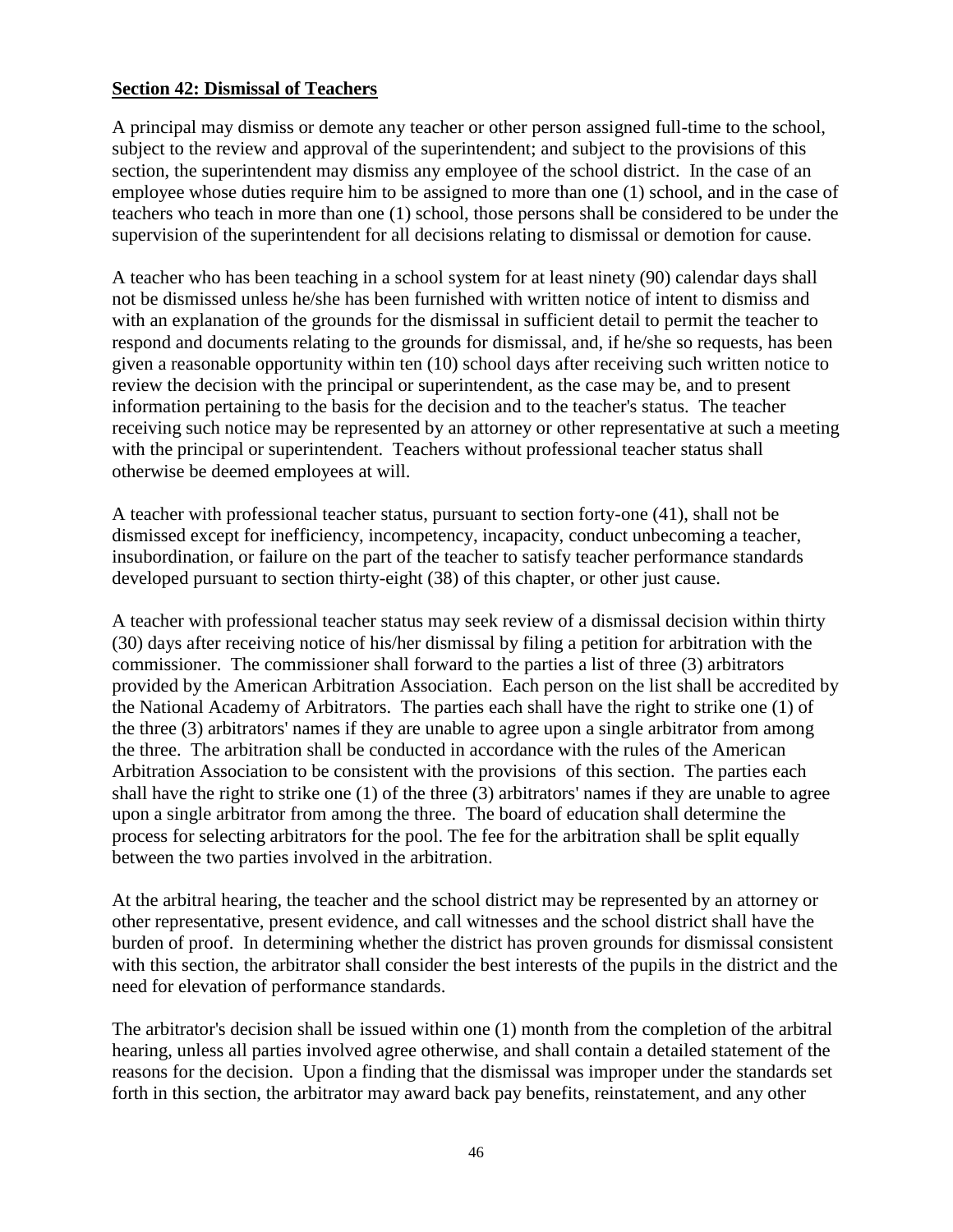appropriate non-financial relief or any combination thereof. Under no circumstances shall the arbitrator award punitive, consequential, or nominal damages, or compensatory damages other than back pay, benefits, or reinstatement. In the event the teacher is reinstated, the period between the dismissal and reinstatement shall be considered to be time served for purposes of employment. The arbitral decision shall be subject to judicial review as provided in chapter one hundred and fifty C (150C). With the exception of other remedies provided by statute, the remedies provided hereunder shall be the exclusive remedies available to teachers for wrongful termination. The rules governing this arbitration procedure shall be the rules of the American Arbitration Association as pertains to arbitration.

Neither this section nor section forty-one (41) shall affect the right of a superintendent to lay off teachers pursuant to reductions in force or reorganization resulting from declining enrollment or other budgetary reasons. No teacher with professional teacher status shall be laid off pursuant to a reduction in force or reorganization if there is a teacher without such status for whose position the covered employee is currently certified. No teacher with such status shall be displaced by a more senior teacher with such status in accordance with the terms of a collective bargaining agreement or otherwise unless the more senior teacher is currently qualified pursuant to section thirty-eight G (38G) for the junior teacher's position,

# **Section 42D: Suspension of Teachers**

The superintendent may suspend any employee of the school district subject to the provisions of this section. The principal of a school may suspend any teacher or other employee assigned to the school subject to the provisions of this section. Any employee shall have seven (7) days written notice of the intent to suspend and the grounds upon which the suspension is to be imposed; provided, however, that the superintendent may, for good cause, require the immediate suspension of any employee, in which case the employee shall receive written notice of the immediate suspension and the cause therefor at the time the suspension is imposed. The employee shall be entitled (I) to review the decision to suspend with the superintendent or principal if said decision to suspend was made by the principal; (II) to be represented by counsel in such meetings; (III) to provide information pertinent to the decision and to the employee's status.

No teacher or other employee shall be suspended for a period exceeding one (1) month, except with the consent of the teacher or other employee, and no teacher or other employee shall receive compensation for any period of lawful suspension.

No teacher shall be interrogated prior to any notice given to him relative to the suspension unless the teacher or other employee is notified of his right to be represented by counsel during any such investigation. A suspended teacher or other employee may seek review of the suspension by following the arbitration procedures set forth in section forty-two (42). Nothing in this section shall be construed as limiting any provision of a collective bargaining agreement with respect to suspension of teachers or other employees.

## **Section 43 Reduction of Salaries; Conditions**

The salary of no teacher employed with professional teacher status in any city or town except Boston shall be reduced without his consent except by a general salary revision affecting equally all teachers of the same salary grade in the town or except in connection with a reduction in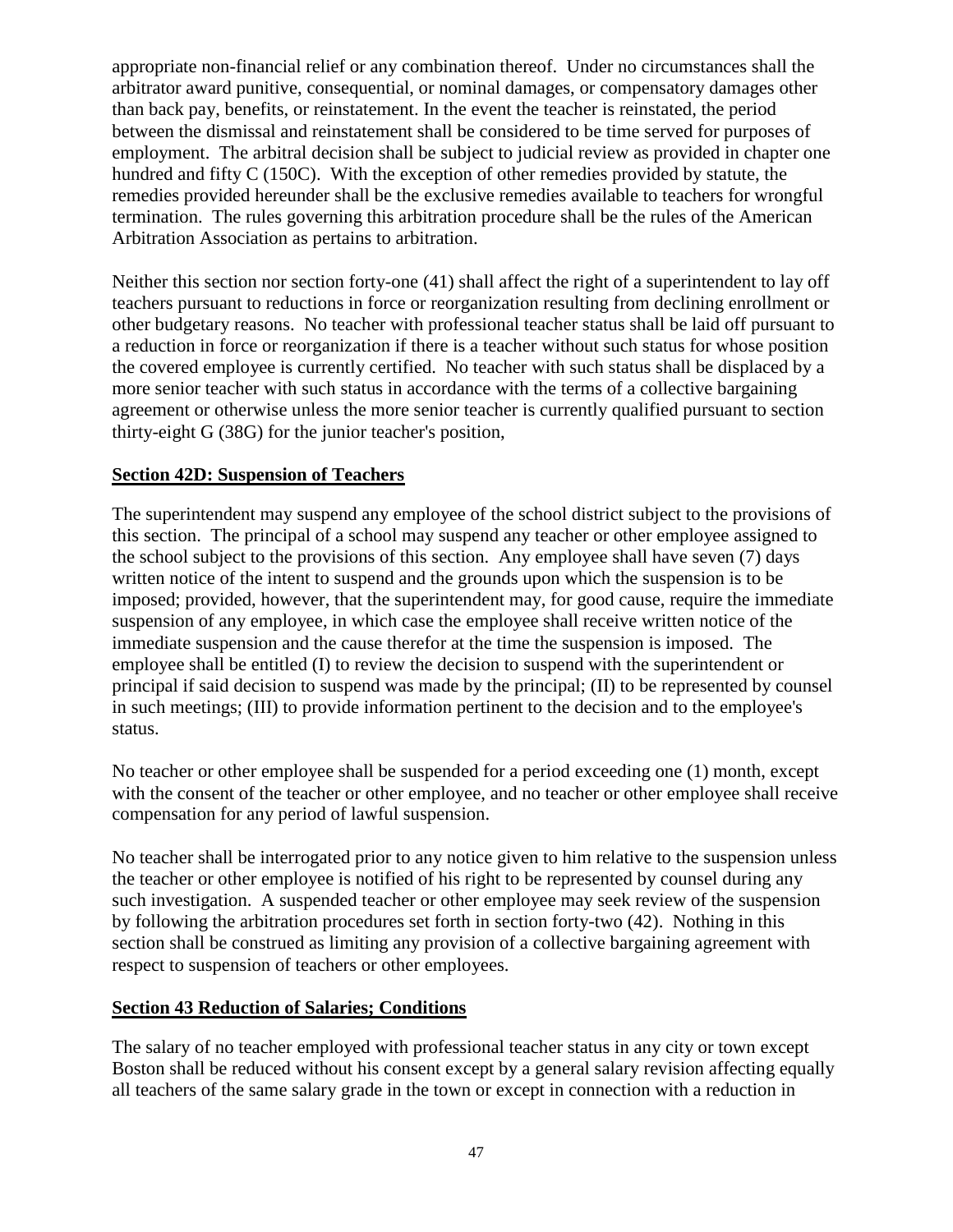status from full-time to part-time pursuant to a reduction in force resulting from declining enrollments or other budgetary reasons or pursuant to reorganizations for academic or budgetary reasons. Nothing in this section or in any other section of this chapter shall be construed to prevent a school district from entering into an individual annuity contract for such employee or from reducing the salary or compensation of such employee pursuant to such agreement for the purpose of such purchase as authorized by section thirty-seven B (37B).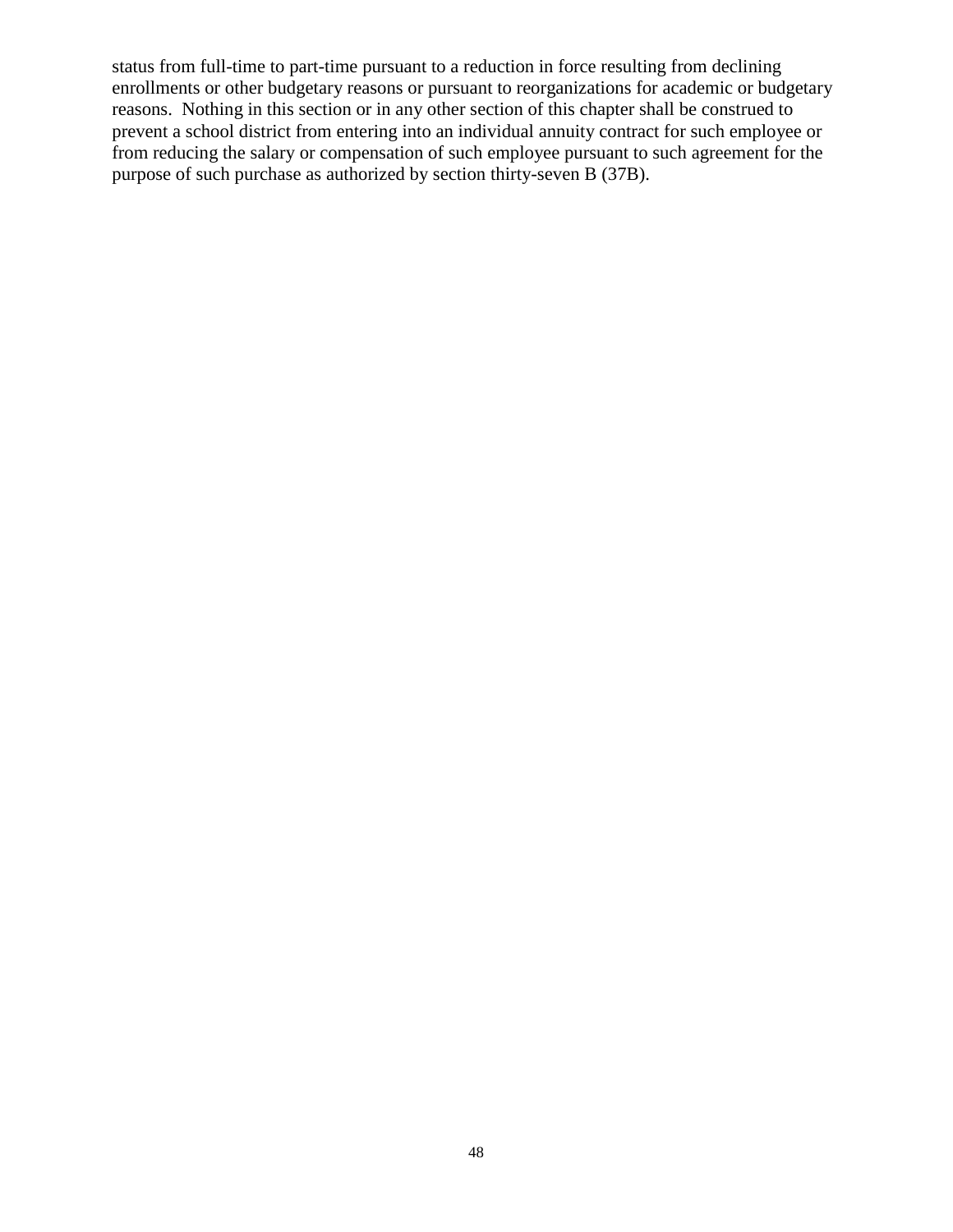# **Quincy Public Schools Teacher Salary Schedule**

# **Teacher's Salary Schedule Step & Level Effective 8/31/15**

# **(New Level 6.5 at \$750 more than Level 6)**

| <b>5 YEAR LEVEL</b> |  |  |
|---------------------|--|--|
| <b>AMOUNT</b>       |  |  |
| 49,777              |  |  |
| 52,334              |  |  |
| 56,597              |  |  |
| 59,579              |  |  |
| 62,564              |  |  |
| 65,547              |  |  |
| 68,530              |  |  |
| 71,515              |  |  |
| 74,498              |  |  |
| 79,186              |  |  |
|                     |  |  |

| 5 1/2 YEAR LEVEL |                |        | <b>61/2 YEAR LEVEL</b> |               |                |               |  | <b>7 YEAR LEVEL</b> |
|------------------|----------------|--------|------------------------|---------------|----------------|---------------|--|---------------------|
| <b>AMOUNT</b>    | <b>STEP</b>    |        | <b>STEP</b>            | <b>AMOUNT</b> | <b>STEP</b>    | <b>AMOUNT</b> |  |                     |
| 51,908           | $\overline{2}$ | 54,040 | 2                      | 54,790        | $\overline{2}$ | 56,170        |  |                     |
| 54,465           | 3              | 56,597 | 3                      | 57,347        | 3              | 58,729        |  |                     |
| 58,729           | 4              | 60,859 | $\overline{4}$         | 61,609        | $\overline{4}$ | 62,989        |  |                     |
| 61,710           | 5              | 63,842 | 5                      | 64,592        | 5              | 65,974        |  |                     |
| 64,696           | 6              | 66,826 | 6                      | 67,576        | 6              | 68,957        |  |                     |
| 67,677           | 7              | 69,809 | 7                      | 70,559        | 7              | 71,941        |  |                     |
| 70,661           | 8              | 72,792 | 8                      | 73,542        | 8              | 74,923        |  |                     |
| 73,646           | 9              | 75,777 | 9                      | 76,527        | 9              | 77,908        |  |                     |
| 76,629           | 10             | 78,760 | 10                     | 79,510        | 10             | 80,891        |  |                     |
| 81,316           | 11             | 81,744 | 11                     | 82,494        | 11             | 83,875        |  |                     |
|                  | 12             | 86,434 | 12                     | 87,184        | 12             | 88,565        |  |                     |
|                  |                |        | <b>6 YEAR LEVEL</b>    | <b>AMOUNT</b> |                |               |  |                     |

Placement on the 4-Year Level requires a Bachelor's Degree.

Placement on the 4 1/2 -Year Level requires a Bachelor's Degree plus 15 semester hours.

Placement on the 5 -Year Level requires a Master's Degree or 30 semester hours beyond the 4-Year Level

Placement on the 5 1/2 -Year Level requires a Master's Degree plus 15 semester hours or a Bachelor's Degree and 45 semester hours.

Placement on the 6 -Year Level requires a Master's Degree and 60 semester hours beyond the 4-Year Level.

Placement on the 6 1/2 -Year Level requires a Master's Degree plus 45 semester hours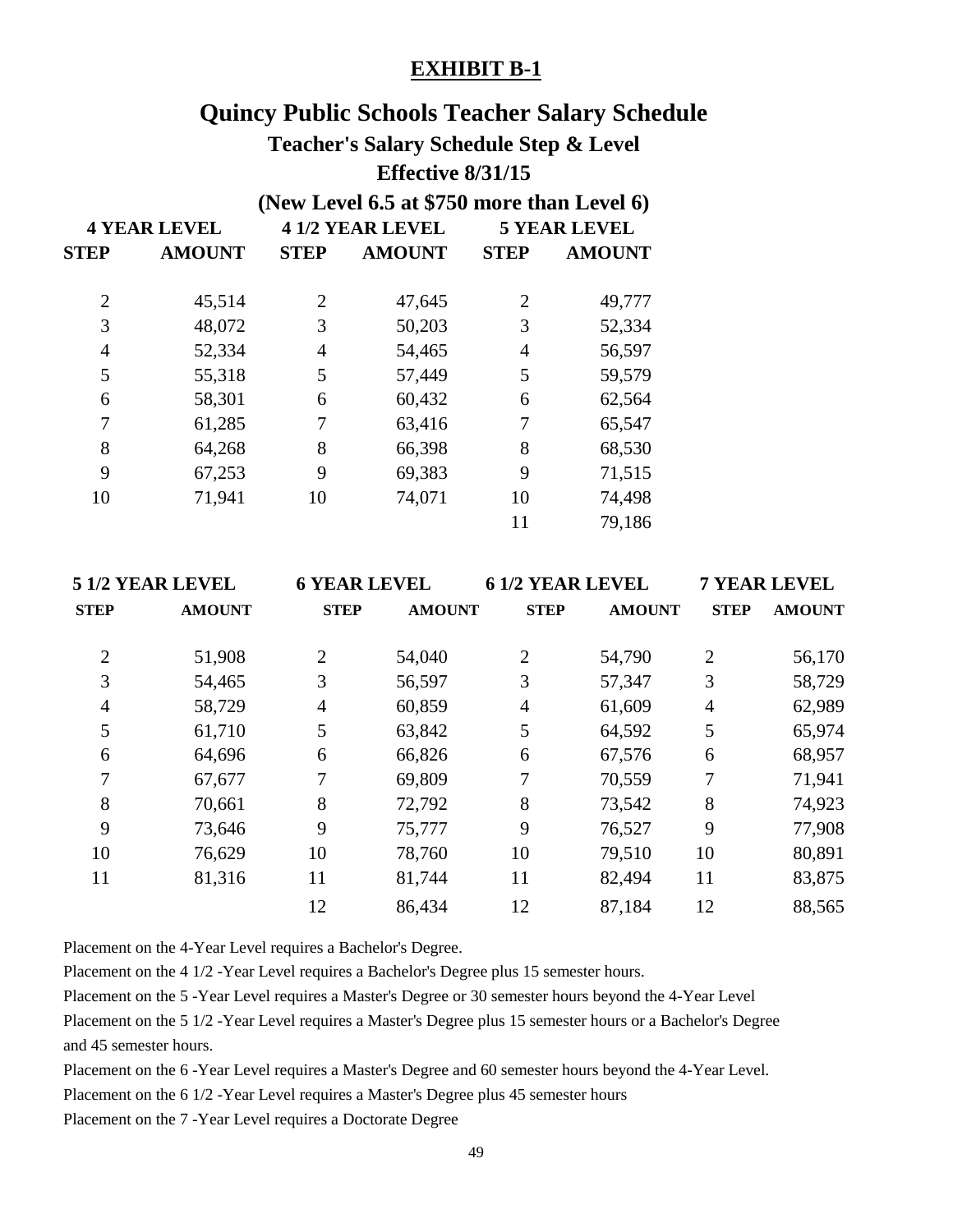# **Quincy Public Schools Teacher Salary Schedule Teacher's Salary Schedule Step & Level Effective 9/1/15**

|                     | (Increase of $1\%$ ) |    |                        |                     |               |             |               |
|---------------------|----------------------|----|------------------------|---------------------|---------------|-------------|---------------|
| <b>4 YEAR LEVEL</b> |                      |    | <b>41/2 YEAR LEVEL</b> | <b>5 YEAR LEVEL</b> |               |             |               |
| <b>STEP</b>         | <b>AMOUNT</b>        |    | <b>STEP</b>            |                     | <b>AMOUNT</b> | <b>STEP</b> | <b>AMOUNT</b> |
| $\overline{2}$      | 45,969               | 2  | 48,121                 | 2                   | 50,275        |             |               |
| 3                   | 48,553               | 3  | 50,705                 | 3                   | 52,857        |             |               |
| $\overline{4}$      | 52,857               | 4  | 55,010                 | $\overline{4}$      | 57,163        |             |               |
| 5                   | 55,871               | 5  | 58,023                 | 5                   | 60,175        |             |               |
| 6                   | 58,884               | 6  | 61,036                 | 6                   | 63,190        |             |               |
| 7                   | 61,898               | 7  | 64,050                 | 7                   | 66,202        |             |               |
| 8                   | 64,911               | 8  | 67,062                 | 8                   | 69,215        |             |               |
| 9                   | 67,926               | 9  | 70,077                 | 9                   | 72,230        |             |               |
| 10                  | 72,660               | 10 | 74,812                 | 10                  | 75,243        |             |               |
|                     |                      |    |                        | 11                  | 79,978        |             |               |

| 5 1/2 YEAR LEVEL |               |             | <b>6 YEAR LEVEL</b> |                | 6 1/2 YEAR LEVEL |             | <b>7 YEAR LEVEL</b> |
|------------------|---------------|-------------|---------------------|----------------|------------------|-------------|---------------------|
| STEP             | <b>AMOUNT</b> | <b>STEP</b> | <b>AMOUNT</b>       | <b>STEP</b>    | <b>AMOUNT</b>    | <b>STEP</b> | <b>AMOUNT</b>       |
| 2                | 52,427        | 2           | 54,580              | $\overline{2}$ | 55,338           | 2           | 56,732              |
| 3                | 55,010        | 3           | 57,163              | 3              | 57,920           | 3           | 59,316              |
| 4                | 59,316        | 4           | 61,468              | $\overline{4}$ | 62,225           | 4           | 63,619              |
| 5                | 62,327        | 5           | 64,480              | 5              | 65,238           | 5           | 66,634              |
| 6                | 65,343        | 6           | 67,494              | 6              | 68,252           | 6           | 69,647              |
| 7                | 68,354        | 7           | 70,507              | 7              | 71,265           | 7           | 72,660              |
| 8                | 71,368        | 8           | 73,520              | 8              | 74,277           | 8           | 75,672              |
| 9                | 74,382        | 9           | 76,535              | 9              | 77,292           | 9           | 78,687              |
| 10               | 77,395        | 10          | 79,548              | 10             | 80,305           | 10          | 81,700              |
| 11               | 82,129        | 11          | 82,561              | 11             | 83,319           | 11          | 84,714              |
|                  |               | 12          | 87,298              | 12             | 88,056           | 12          | 89,451              |

Placement on the 4-Year Level requires a Bachelor's Degree.

Placement on the 4 1/2 -Year Level requires a Bachelor's Degree plus 15 semester hours.

Placement on the 5 -Year Level requires a Master's Degree or 30 semester hours beyond the 4-Year Level

Placement on the 5 1/2 -Year Level requires a Master's Degree plus 15 semester hours or a Bachelor's Degree and 45 semester hours.

Placement on the 6 -Year Level requires a Master's Degree and 60 semester hours beyond the 4-Year Level.

Placement on the 6 1/2 -Year Level requires a Master's Degree plus 45 semester hours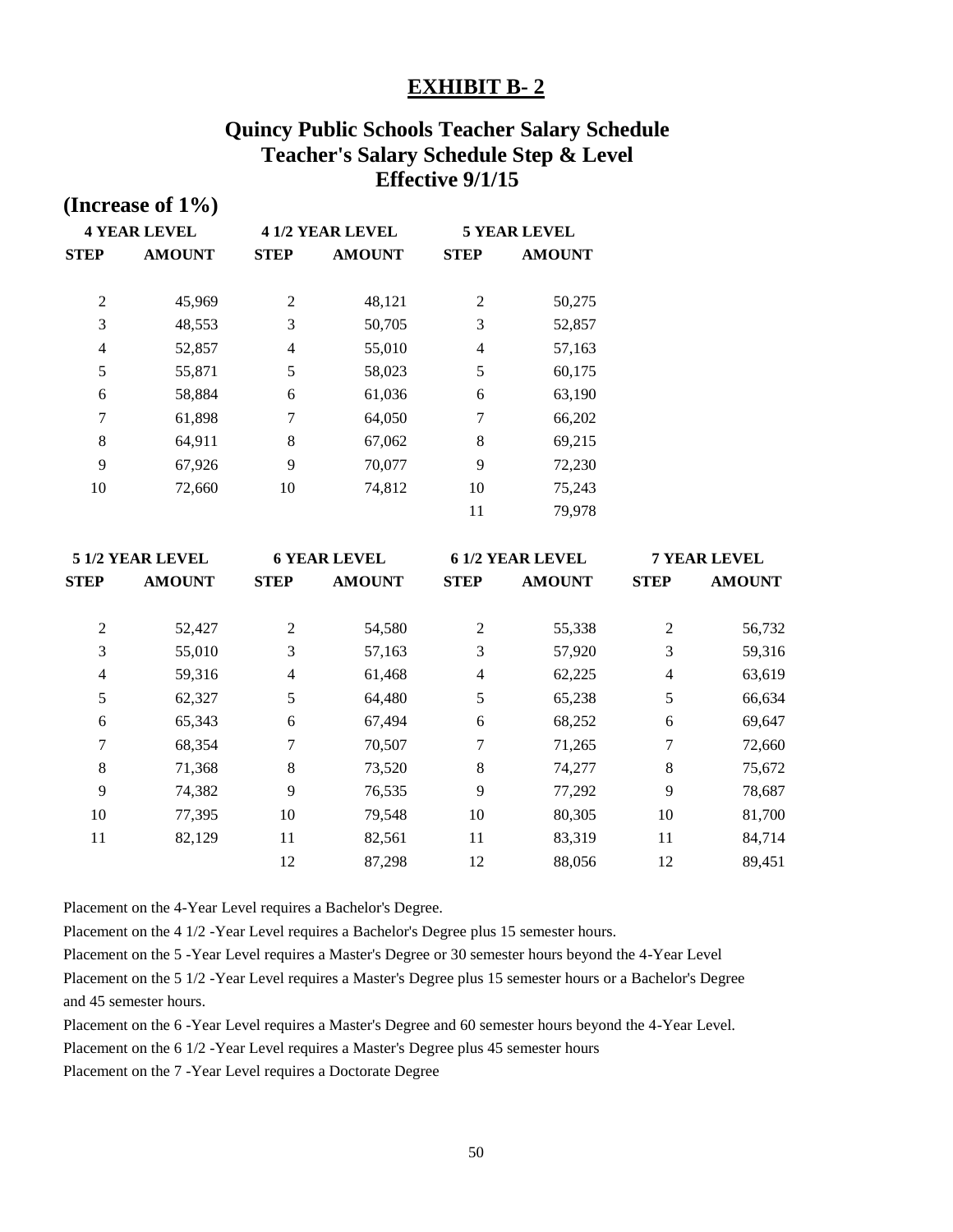# **Quincy Public Schools Teacher Salary Schedule**

# **Teacher's Salary Schedule Step & Level**

# **Effective 9/1/16**

|                     |               | (Increase of $2\%$ ) |                        |             |                     |  |
|---------------------|---------------|----------------------|------------------------|-------------|---------------------|--|
| <b>4 YEAR LEVEL</b> |               |                      | <b>41/2 YEAR LEVEL</b> |             | <b>5 YEAR LEVEL</b> |  |
| <b>STEP</b>         | <b>AMOUNT</b> | <b>STEP</b>          | <b>AMOUNT</b>          | <b>STEP</b> | <b>AMOUNT</b>       |  |
| $\overline{2}$      | 46,888        | $\overline{2}$       | 49,083                 | 2           | 51,281              |  |
| 3                   | 49,524        | 3                    | 51,719                 | 3           | 53,914              |  |
| 4                   | 53,914        | 4                    | 56,110                 | 4           | 58,306              |  |
| 5                   | 56,988        | 5                    | 59,183                 | 5           | 61,379              |  |
| 6                   | 60,062        | 6                    | 62,257                 | 6           | 64,454              |  |
| 7                   | 63,136        | 7                    | 65,331                 | 7           | 67,526              |  |
| 8                   | 66,209        | 8                    | 68,403                 | 8           | 70,599              |  |
| 9                   | 69,285        | 9                    | 71,479                 | 9           | 73,675              |  |
| 10                  | 74,113        | 10                   | 76,308                 | 10          | 76,748              |  |
|                     |               |                      |                        | 11          | 81,578              |  |

|                | <b>51/2 YEAR LEVEL</b> |                | <b>6 YEAR LEVEL</b> | <b>61/2 YEAR LEVEL</b> |               |                | <b>7 YEAR LEVEL</b> |
|----------------|------------------------|----------------|---------------------|------------------------|---------------|----------------|---------------------|
| <b>STEP</b>    | <b>AMOUNT</b>          | <b>STEP</b>    | <b>AMOUNT</b>       | <b>STEP</b>            | <b>AMOUNT</b> | <b>STEP</b>    | <b>AMOUNT</b>       |
| $\overline{2}$ | 53,476                 | $\overline{2}$ | 55,672              | $\overline{2}$         | 56,445        | 2              | 57,867              |
| 3              | 56,110                 | 3              | 58,306              | 3                      | 59,078        | 3              | 60,502              |
| 4              | 60,502                 | 4              | 62,697              | $\overline{4}$         | 63,470        | $\overline{4}$ | 64,891              |
| 5              | 63,574                 | 5              | 65,770              | 5                      | 66,543        | 5              | 67,967              |
| 6              | 66,650                 | 6              | 68,844              | 6                      | 69,617        | 6              | 71,040              |
| 7              | 69,721                 | 7              | 71,917              | 7                      | 72,690        | 7              | 74,113              |
| 8              | 72,795                 | 8              | 74,990              | 8                      | 75,763        | 8              | 77,185              |
| 9              | 75,870                 | 9              | 78,066              | 9                      | 78,838        | 9              | 80,261              |
| 10             | 78,943                 | 10             | 81,139              | 10                     | 81,911        | 10             | 83,334              |
| 11             | 83,772                 | 11             | 84,212              | 11                     | 84,985        | 11             | 86,408              |
|                |                        | 12             | 89,044              | 12                     | 89,817        | 12             | 91,240              |

Placement on the 4-Year Level requires a Bachelor's Degree.

Placement on the 4 1/2 -Year Level requires a Bachelor's Degree plus 15 semester hours.

Placement on the 5 -Year Level requires a Master's Degree or 30 semester hours beyond the 4-Year Level Placement on the 5 1/2 -Year Level requires a Master's Degree plus 15 semester hours or a Bachelor's Degree and 45 semester hours.

Placement on the 6 -Year Level requires a Master's Degree and 60 semester hours beyond the 4-Year Level. Placement on the 6 1/2 -Year Level requires a Master's Degree plus 45 semester hours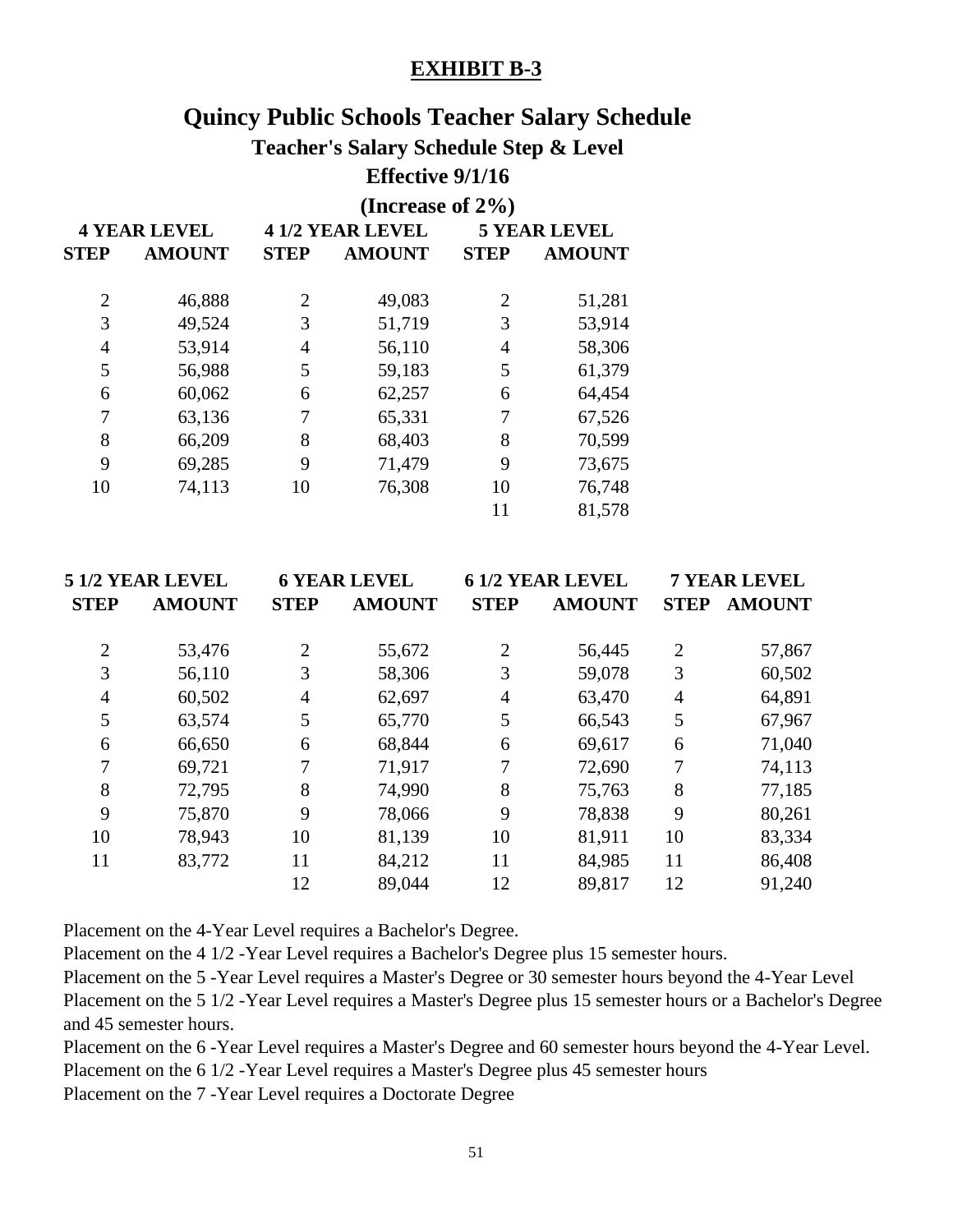# **Quincy Public Schools Teacher Salary Schedule Teacher's Salary Schedule Step & Level Effective 9/1/17 (Increase of 2%)**

| <b>4 YEAR LEVEL</b> |                              |    | <b>41/2 YEAR LEVEL</b> | <b>5 YEAR LEVEL</b> |               |  |
|---------------------|------------------------------|----|------------------------|---------------------|---------------|--|
| <b>STEP</b>         | <b>AMOUNT</b><br><b>STEP</b> |    | <b>AMOUNT</b>          | <b>STEP</b>         | <b>AMOUNT</b> |  |
|                     |                              |    |                        |                     |               |  |
| $\overline{2}$      | 47,826                       | 2  | 50,065                 | 2                   | 52,307        |  |
| 3                   | 50,514                       | 3  | 52,753                 | 3                   | 54,992        |  |
| 4                   | 54,992                       | 4  | 57,232                 | 4                   | 59,472        |  |
| 5                   | 58,128                       | 5  | 60,367                 | 5                   | 62,607        |  |
| 6                   | 61,263                       | 6  | 63,502                 | 6                   | 65,743        |  |
| 7                   | 64,399                       |    | 66,638                 | 7                   | 68,877        |  |
| 8                   | 67,533                       | 8  | 69,771                 | 8                   | 72,011        |  |
| 9                   | 70,671                       | 9  | 72,909                 | 9                   | 75,149        |  |
| 10                  | 75,595                       | 10 | 77,834                 | 10                  | 78,283        |  |
|                     |                              |    |                        | 11                  | 83,210        |  |

| 5 1/2 YEAR LEVEL |               | <b>6 YEAR LEVEL</b> |               | <b>61/2 YEAR LEVEL</b> |               | <b>7 YEAR LEVEL</b> |               |
|------------------|---------------|---------------------|---------------|------------------------|---------------|---------------------|---------------|
| <b>STEP</b>      | <b>AMOUNT</b> | <b>STEP</b>         | <b>AMOUNT</b> | <b>STEP</b>            | <b>AMOUNT</b> | <b>STEP</b>         | <b>AMOUNT</b> |
| $\overline{2}$   | 54,546        | $\overline{2}$      | 56,785        | $\overline{2}$         | 57,574        | $\overline{2}$      | 59,024        |
| 3                | 57,232        | 3                   | 59,472        | 3                      | 60,260        | 3                   | 61,712        |
| $\overline{4}$   | 61,712        | 4                   | 63,951        | $\overline{4}$         | 64,739        | 4                   | 66,189        |
| 5                | 64,845        | 5                   | 67,085        | 5                      | 67,874        | 5                   | 69,326        |
| 6                | 67,983        | 6                   | 70,221        | 6                      | 71,009        | 6                   | 72,461        |
| 7                | 71,115        | 7                   | 73,355        | 7                      | 74,144        | 7                   | 75,595        |
| 8                | 74,251        | 8                   | 76,490        | 8                      | 77,278        | 8                   | 78,729        |
| 9                | 77,387        | 9                   | 79,627        | 9                      | 80,415        | 9                   | 81,866        |
| 10               | 80,522        | 10                  | 82,762        | 10                     | 83,549        | 10                  | 85,001        |
| 11               | 85,447        | 11                  | 85,896        | 11                     | 86,685        | 11                  | 88,136        |
|                  |               | 12                  | 90,825        | 12                     | 91,613        | 12                  | 93,065        |

Placement on the 4-Year Level requires a Bachelor's Degree.

Placement on the 4 1/2 -Year Level requires a Bachelor's Degree plus 15 semester hours.

Placement on the 5 -Year Level requires a Master's Degree or 30 semester hours beyond the 4-Year Level Placement on the 5 1/2 -Year Level requires a Master's Degree plus 15 semester hours or a Bachelor's Degree and 45 semester hours.

Placement on the 6 -Year Level requires a Master's Degree and 60 semester hours beyond the 4-Year Level.

Placement on the 6 1/2 -Year Level requires a Master's Degree plus 45 semester hours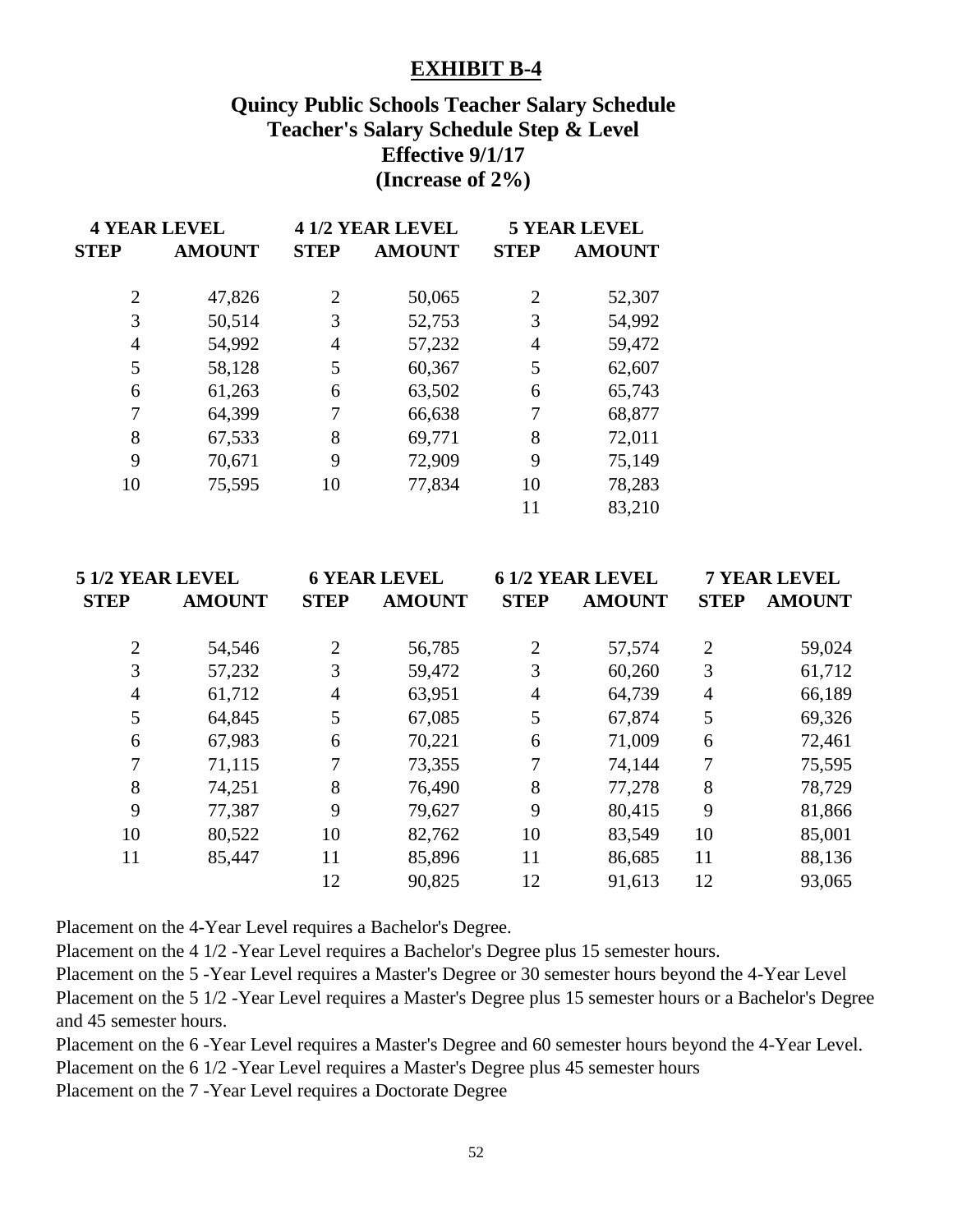# **Quincy Public Schools Teacher Salary Schedule**

# **Teacher's Salary Schedule Step & Level**

# **Effective 9/1/18**

|                | (Increase of $2\%$ )  |                  |
|----------------|-----------------------|------------------|
| 1 VE AD I EVEI | $4.1/2$ ve a d-i evel | $E$ ve ad i evel |

|                | 4 I LAR LEVEL |                | 4 1/4 I LAR LEVEL |                | J I LAK LEVEL |  |  |
|----------------|---------------|----------------|-------------------|----------------|---------------|--|--|
| <b>STEP</b>    | <b>AMOUNT</b> | <b>STEP</b>    | <b>AMOUNT</b>     | <b>STEP</b>    | <b>AMOUNT</b> |  |  |
| $\overline{2}$ | 48,783        | $\overline{2}$ | 51,066            | $\overline{2}$ | 53,353        |  |  |
| 3              | 51,524        | 3              | 53,808            | 3              | 56,092        |  |  |
| 4              | 56,092        | 4              | 58,377            | $\overline{4}$ | 60,661        |  |  |
| 5              | 59,291        | 5              | 61,574            | 5              | 63,859        |  |  |
| 6              | 62,488        | 6              | 64,772            | 6              | 67,058        |  |  |
| 7              | 65,687        |                | 67,971            |                | 70,255        |  |  |
| 8              | 68,884        | 8              | 71,166            | 8              | 73,451        |  |  |
| 9              | 72,084        | 9              | 74,367            | 9              | 76,652        |  |  |
| 10             | 77,107        | 10             | 79,391            | 10             | 79,849        |  |  |
|                |               |                |                   | 11             | 84,874        |  |  |

| <b>5 1/2 YEAR LEVEL</b> |                |               |             | <b>6 YEAR LEVEL</b> |                        |               | <b>7 YEAR LEVEL</b> |  |
|-------------------------|----------------|---------------|-------------|---------------------|------------------------|---------------|---------------------|--|
| <b>AMOUNT</b>           | <b>STEP</b>    | <b>AMOUNT</b> | <b>STEP</b> | <b>AMOUNT</b>       | <b>STEP</b>            | <b>AMOUNT</b> |                     |  |
| 55,637                  | $\overline{2}$ | 57,921        | 2           | 58,725              | $\overline{2}$         | 60,204        |                     |  |
| 58,377                  | 3              | 60,661        | 3           | 61,465              | 3                      | 62,946        |                     |  |
| 62,946                  | $\overline{4}$ | 65,230        | 4           | 66,034              | $\overline{4}$         | 67,513        |                     |  |
| 66,142                  | 5              | 68,427        | 5           | 69,231              | 5                      | 70,713        |                     |  |
| 69,343                  | 6              | 71,625        | 6           | 72,429              | 6                      | 73,910        |                     |  |
| 72,537                  | 7              | 74,822        |             | 75,627              | 7                      | 77,107        |                     |  |
| 75,736                  | 8              | 78,020        | 8           | 78,824              | 8                      | 80,304        |                     |  |
| 78,935                  | 9              | 81,220        | 9           | 82,023              | 9                      | 83,503        |                     |  |
| 82,132                  | 10             | 84,417        | 10          | 85,220              | 10                     | 86,701        |                     |  |
| 87,156                  | 11             | 87,614        | 11          | 88,419              | 11                     | 89,899        |                     |  |
|                         | 12             | 92,642        | 12          | 93,445              | 12                     | 94,926        |                     |  |
|                         |                |               |             |                     | <b>61/2 YEAR LEVEL</b> |               |                     |  |

Placement on the 4-Year Level requires a Bachelor's Degree.

Placement on the 4 1/2 -Year Level requires a Bachelor's Degree plus 15 semester hours.

Placement on the 5 -Year Level requires a Master's Degree or 30 semester hours beyond the 4-Year Level Placement on the 5 1/2 -Year Level requires a Master's Degree plus 15 semester hours or a Bachelor's Degree and 45 semester hours.

Placement on the 6 -Year Level requires a Master's Degree and 60 semester hours beyond the 4-Year Level. Placement on the 6 1/2 -Year Level requires a Master's Degree plus 45 semester hours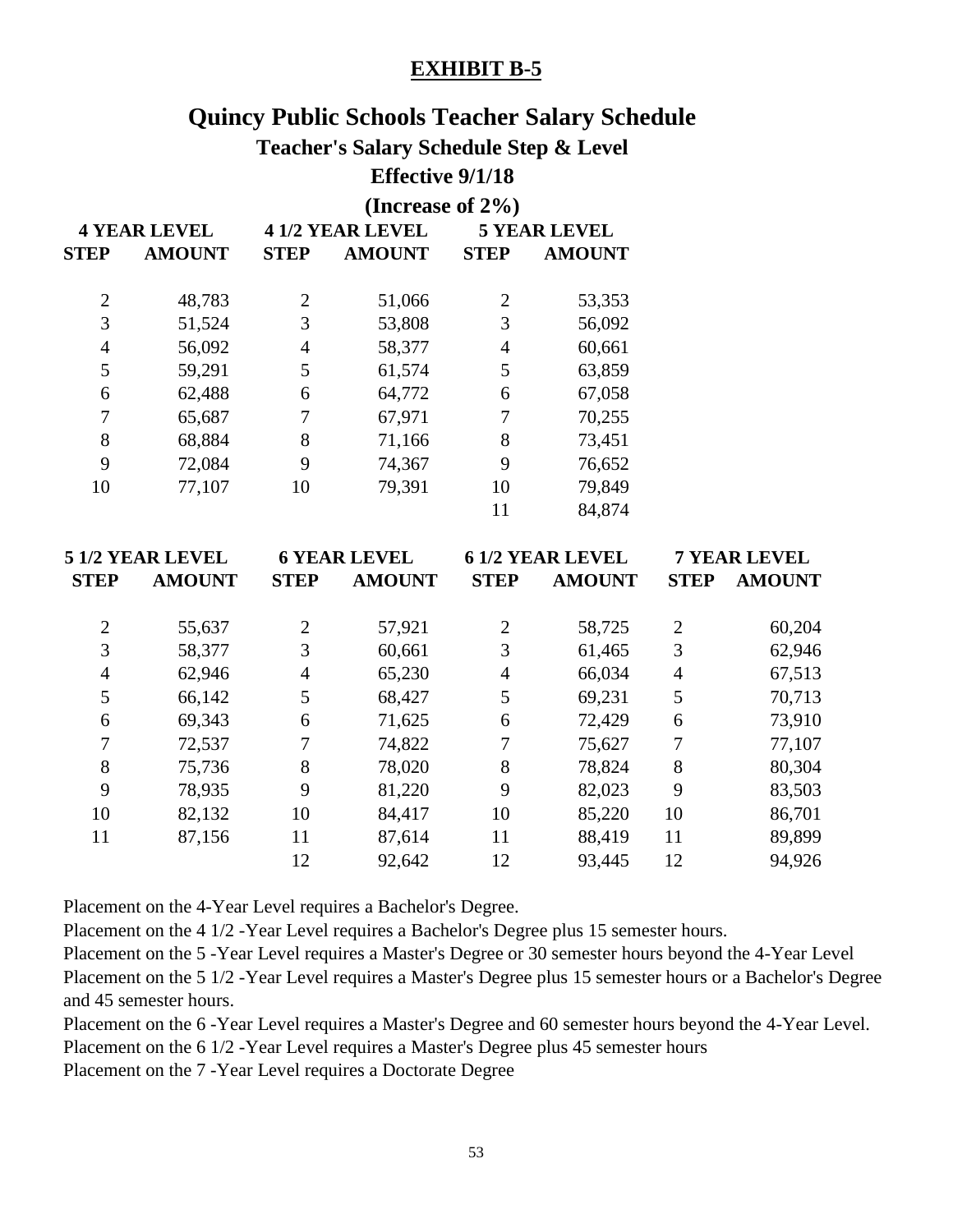# **Quincy Public Schools Teacher Salary Schedule Teacher's Salary Schedule Step & Level Effective 9/1/19 (Increase of 3%)**

|                | <b>4 YEAR LEVEL</b> |             | <b>41/2 YEAR LEVEL</b> |             | <b>5 YEAR LEVEL</b> |
|----------------|---------------------|-------------|------------------------|-------------|---------------------|
| <b>STEP</b>    | <b>AMOUNT</b>       | <b>STEP</b> | <b>AMOUNT</b>          | <b>STEP</b> | <b>AMOUNT</b>       |
| $\overline{2}$ | 50,246              | 2           | 52,598                 | 2           | 54,954              |
| 3              | 53,070              | 3           | 55,422                 | 3           | 57,775              |
| 4              | 57,775              | 4           | 60,128                 | 4           | 62,481              |
| 5              | 61,070              | 5           | 63,421                 | 5           | 65,775              |
| 6              | 64,363              | 6           | 66,715                 | 6           | 69,070              |
| 7              | 67,658              | 7           | 70,010                 | 7           | 72,363              |
| 8              | 70,951              | 8           | 73,301                 | 8           | 75,655              |
| 9              | 74,247              | 9           | 76,598                 | 9           | 78,952              |
| 10             | 79,420              | 10          | 81,773                 | 10          | 82,244              |
|                |                     |             |                        | 11          | 87,420              |

|                | 5 1/2 YEAR LEVEL<br><b>6 YEAR LEVEL</b> |                |               | <b>61/2 YEAR LEVEL</b> | <b>7 YEAR LEVEL</b> |                |               |
|----------------|-----------------------------------------|----------------|---------------|------------------------|---------------------|----------------|---------------|
| <b>STEP</b>    | <b>AMOUNT</b>                           | <b>STEP</b>    | <b>AMOUNT</b> | <b>STEP</b>            | <b>AMOUNT</b>       | <b>STEP</b>    | <b>AMOUNT</b> |
| $\overline{2}$ | 57,306                                  | $\overline{2}$ | 59,659        | $\overline{2}$         | 60,487              | 2              | 62,010        |
| 3              | 60,128                                  | 3              | 62,481        | 3                      | 63,309              | 3              | 64,834        |
| $\overline{4}$ | 64,834                                  | 4              | 67,187        | 4                      | 68,015              | $\overline{4}$ | 69,538        |
| 5              | 68,126                                  | 5              | 70,480        | 5                      | 71,308              | 5              | 72,834        |
| 6              | 71,423                                  | 6              | 73,774        | 6                      | 74,602              | 6              | 76,127        |
| 7              | 74,713                                  | 7              | 77,067        | 7                      | 77,896              | 7              | 79,420        |
| 8              | 78,008                                  | 8              | 80,361        | 8                      | 81,189              | 8              | 82,713        |
| 9              | 81,303                                  | 9              | 83,657        | 9                      | 84,484              | 9              | 86,008        |
| 10             | 84,596                                  | 10             | 86,950        | 10                     | 87,777              | 10             | 89,302        |
| 11             | 89,771                                  | 11             | 90,242        | 11                     | 91,072              | 11             | 92,596        |
|                |                                         | 12             | 95,421        | 12                     | 96,248              | 12             | 97,774        |

Placement on the 4-Year Level requires a Bachelor's Degree.

Placement on the 4 1/2 -Year Level requires a Bachelor's Degree plus 15 semester hours.

Placement on the 5 -Year Level requires a Master's Degree or 30 semester hours beyond the 4-Year Level Placement on the 5 1/2 -Year Level requires a Master's Degree plus 15 semester hours or a Bachelor's Degree and 45 semester hours.

Placement on the 6 -Year Level requires a Master's Degree and 60 semester hours beyond the 4-Year Level. Placement on the 6 1/2 -Year Level requires a Master's Degree plus 45 semester hours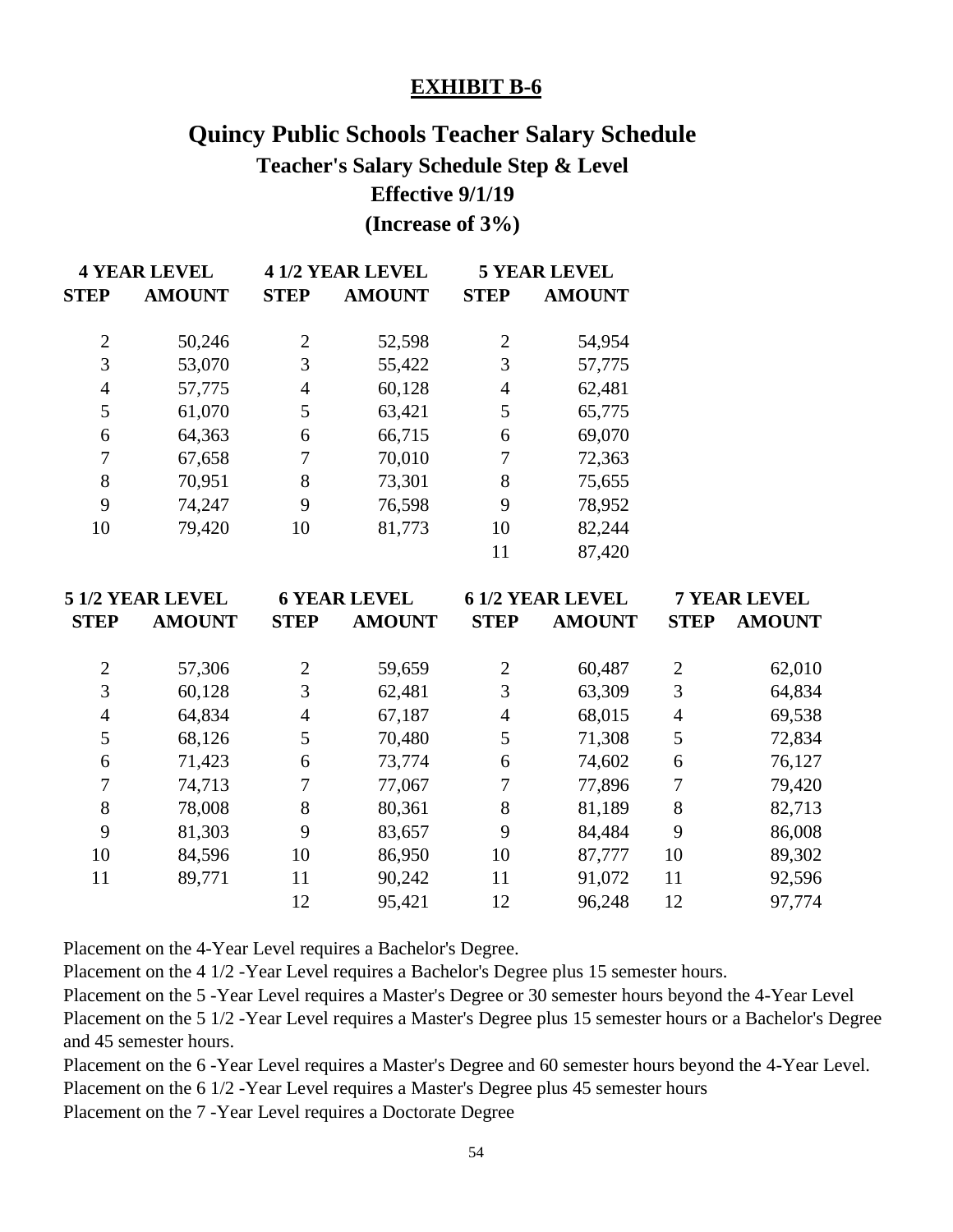# **EXHIBIT C**

# **CH. 258, S.9 INDEMNIFICATION OF PUBLIC EMPLOYEES**

Public employers may indemnify public employees from personal financial loss and expenses, including legal fees and costs, if any, in an amount not to exceed one million dollars (\$1,000,000.) arising out of any claim. Action, award, compromise, settlement or judgment by reason of an intentional tort, or by reason of any act or omission which constitutes a violation of the civil rights of any person under any federal or state law; if such employee or official at the time of such intentional tort or such act or omission was acting within the scope of his official duties or employment. No such employee or official shall be indemnified under this section for violation of such civil rights if he acted in a grossly negligent, willful or malicious manner.

For purposes of this section persons employed by a joint health district, regional health district or regional board of health, as defined by sections twenty-seven A (27A) and twenty-seven B (27B) or chapter one hundred and eleven (C.111), shall be considered employees of the city or town in which said incident, claim, suit, or judgment is brought pursuant to the provisions of this chapter. Added by St. 1978, c.512, s.15; amended by St. 1980, c.315, s.2.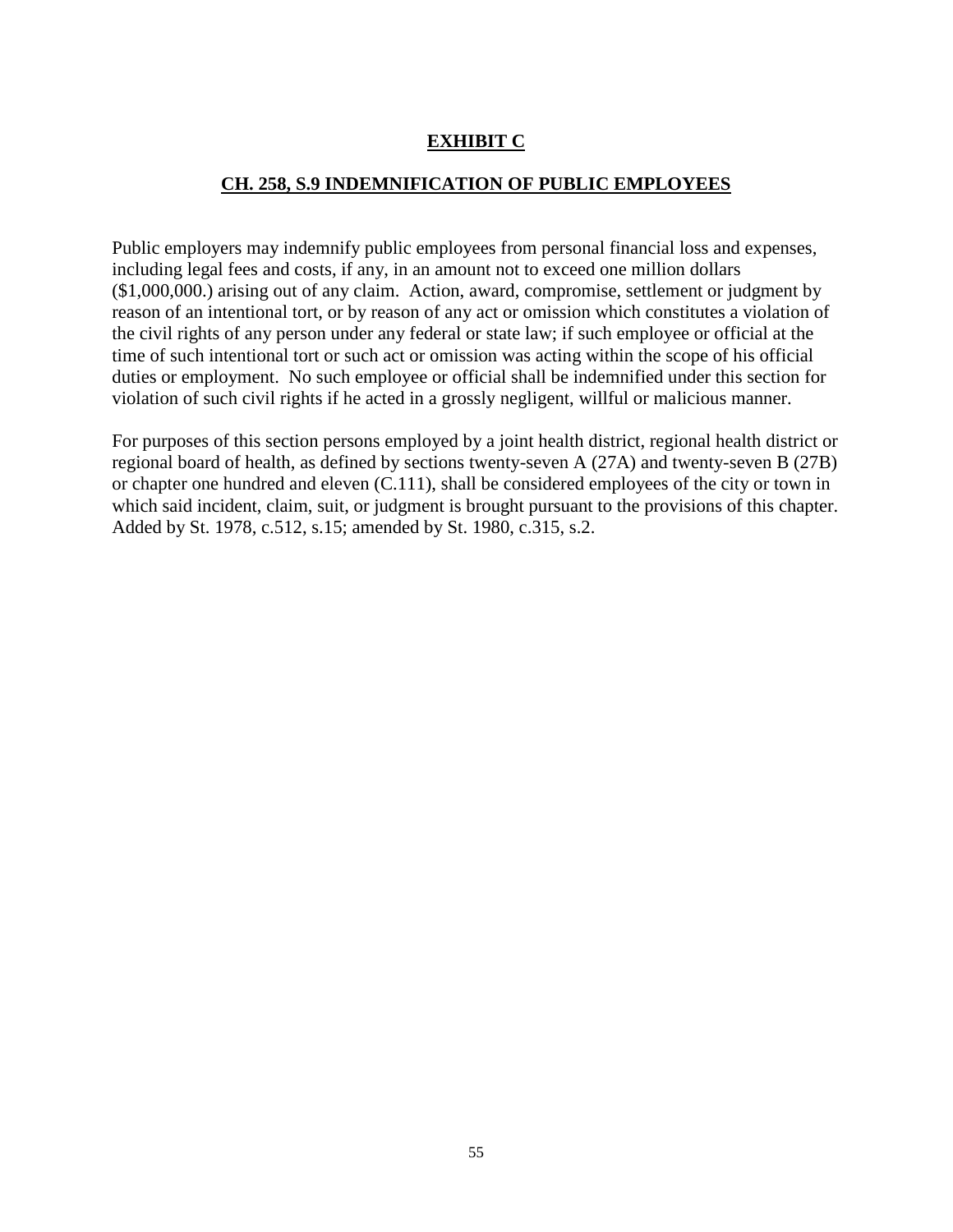# **EXHIBIT D SCHEDULE OF DIFFERENTIALS AND STIPENDS**

| <b>Date</b> | 09/01/15 | 09/01/16 | 09/01/17 | 09/01/18 | 09/01/19 |
|-------------|----------|----------|----------|----------|----------|
| Rate        | $1.00\%$ | $2.00\%$ | $2.00\%$ | $2.00\%$ | $3.00\%$ |

 A member of the Professional Staff being compensated under the following categories, I, II, IV through VII will be limited to holding two (2) such positions during the regular school year unless there is no qualified applicant available - effective September 1, 1973, and thereafter

# **CATEGORY I:**

| Head Guidance Counselor Middle School                  | 2,163.00 | 2,206.00 | 2,250.00 | 2,295.00 | 2,364.00 |
|--------------------------------------------------------|----------|----------|----------|----------|----------|
| <b>High School Department Heads</b>                    |          |          |          |          |          |
| Supervising 8 teachers or more                         | 4,278.00 | 4,364.00 | 4,451.00 | 4,540.00 | 4,676.00 |
| Supervising 7 teachers of less                         | 3,007.00 | 3,067.00 | 3,128.00 | 3,191.00 | 3,287.00 |
| Teachers of Physically Handicapped and Special Classes |          |          |          |          |          |
| Deans                                                  |          |          |          |          |          |
| Deans                                                  | 4,498.00 | 4,588.00 | 4,680.00 | 4,774.00 | 4,917.00 |
| <b>Adjustment Service Workers and Psychometrists</b>   | 1,935.00 | 1,974.00 | 2,013.00 | 2,053.00 | 2,115.00 |
| <b>CATEGORY II:</b>                                    |          |          |          |          |          |
| Evening Program Director of Div. of Practical Arts     | 6,405.00 | 6,533.00 | 6,664.00 | 6,797.00 | 7,001.00 |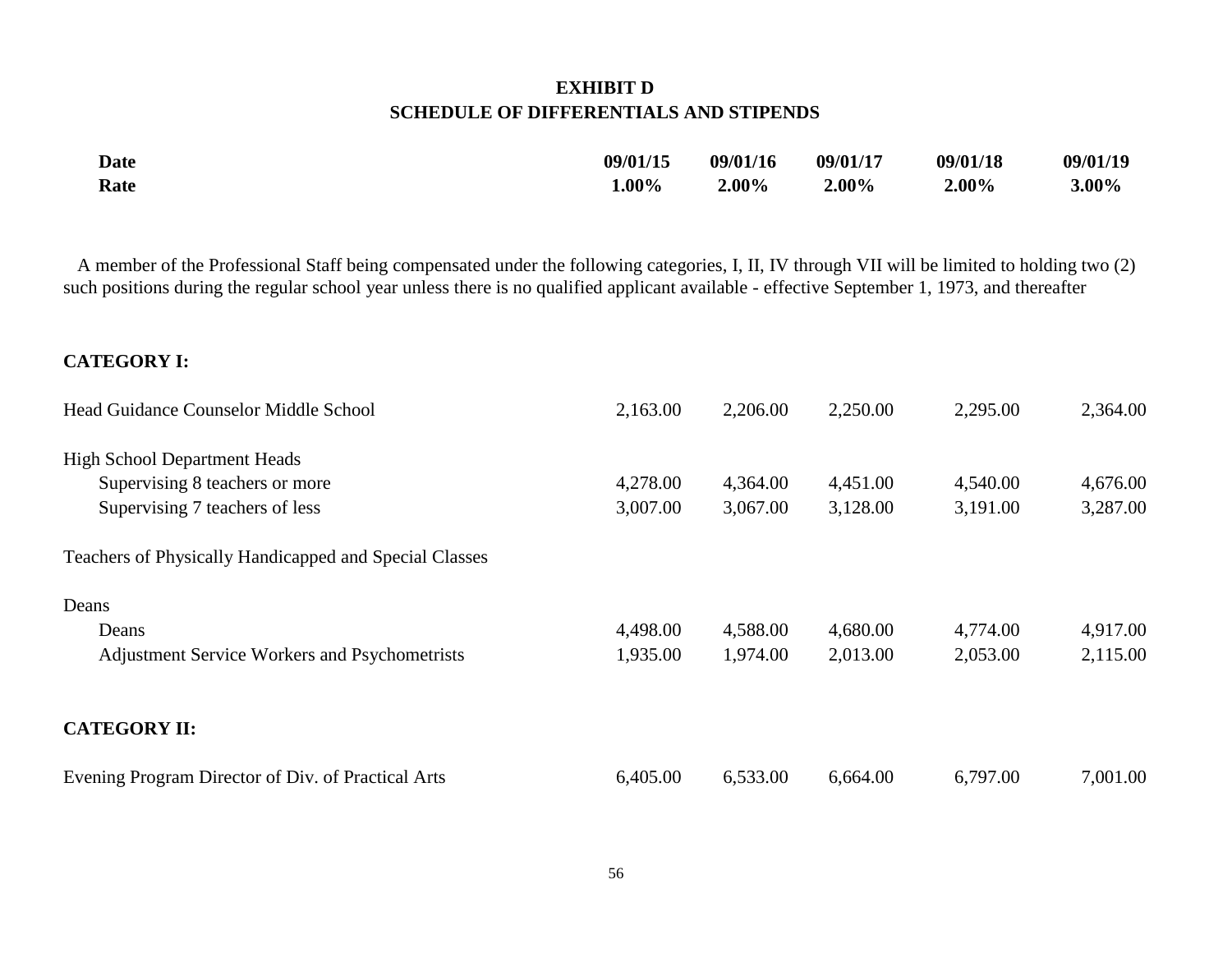# **CATEGORY III:**

| <b>Summer Program Director</b>               | 4,473.00  | 4,562.00  | 4,653.00  | 4,746.00  | 4,888.00  |
|----------------------------------------------|-----------|-----------|-----------|-----------|-----------|
| Director of Extension Programs - Summer      | 5,546.00  | 5,657.00  | 5,770.00  | 5,885.00  | 6,062.00  |
| Director of Extension Programs - School Year | 13,862.00 | 14,139.00 | 14,422.00 | 14,710.00 | 15,151.00 |
|                                              |           |           |           |           |           |
|                                              |           |           |           |           |           |
| <b>HOURLY RATE</b>                           | 35.57     | 36.28     | 37.01     | 37.75     | 38.88     |
|                                              |           |           |           |           |           |

# **HOURLY RATE FOR CATEGORIES I THROUGH V:**

# **CATEGORY I:**

Home Teachers of Physically Handicapped Children

# **CATEGORY II:**

Director of Div. Adult Civic Education Classroom Teachers (Business and Academic H.S. Level) Classroom Teachers (Practical Arts and Adult Civic Education)

# **CATEGORY III:**

Classroom Teachers

# **CATEGORY IV:**

Programs receiving financial support from the Federal Government Project Directors or Coordinators\*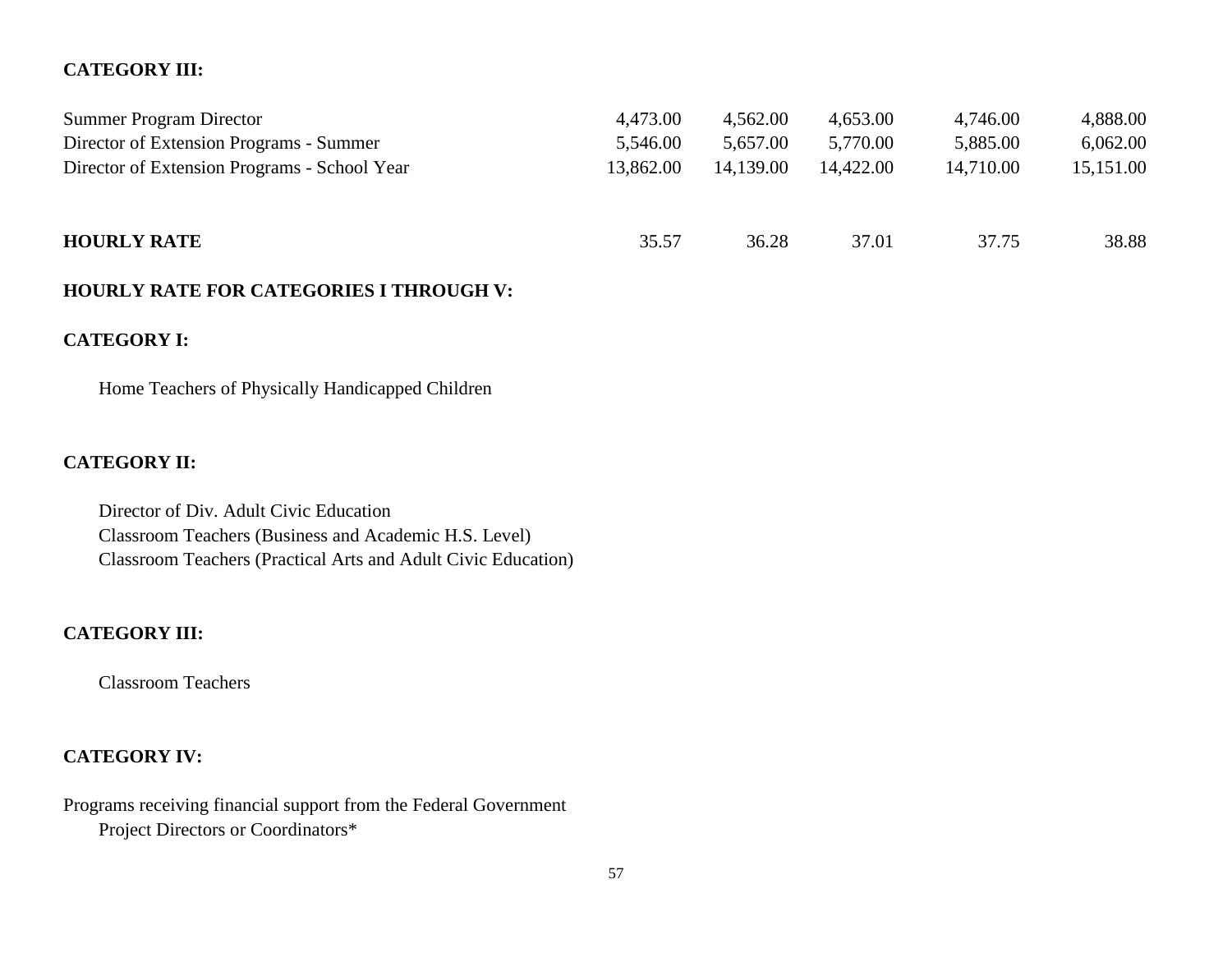Classroom teachers working in a program requiring out-side preparation Classroom teachers and others (Guidance Counselors) working on a program not requiring outside preparation

- \* If any exception to this stipend is desired, it is to be negotiated with the Association before Project Proposal is submitted to the Federal Government.
- \*\* For those members who are appointed to these posts prior to 9/1/72

# **CATEGORY V:**

Scheduling Duties in Data Processing Center

# **CATEGORY VI:**

#### Extra-Curricular Activities

The faculty sponsor of any extra curricular activity (exclusive of activities or programs cited elsewhere on Exhibit D) which meets more than thirty (30) hours in one (1) school year will be compensated as follows:

| Extra curricular activity in excess of thirty hours | 681.00 | 695.00 | 709.00 | 723.00 | 745.00 |
|-----------------------------------------------------|--------|--------|--------|--------|--------|
|-----------------------------------------------------|--------|--------|--------|--------|--------|

Athletic Intermural programs are excluded (See Category VII).

Activities for which a fixed stipend in excess of \$200 is provided for faculty supervisor:

| 4,523.00 |
|----------|
| 960.00   |
| 1,532.00 |
| 1,583.00 |
| 1,190.00 |
|          |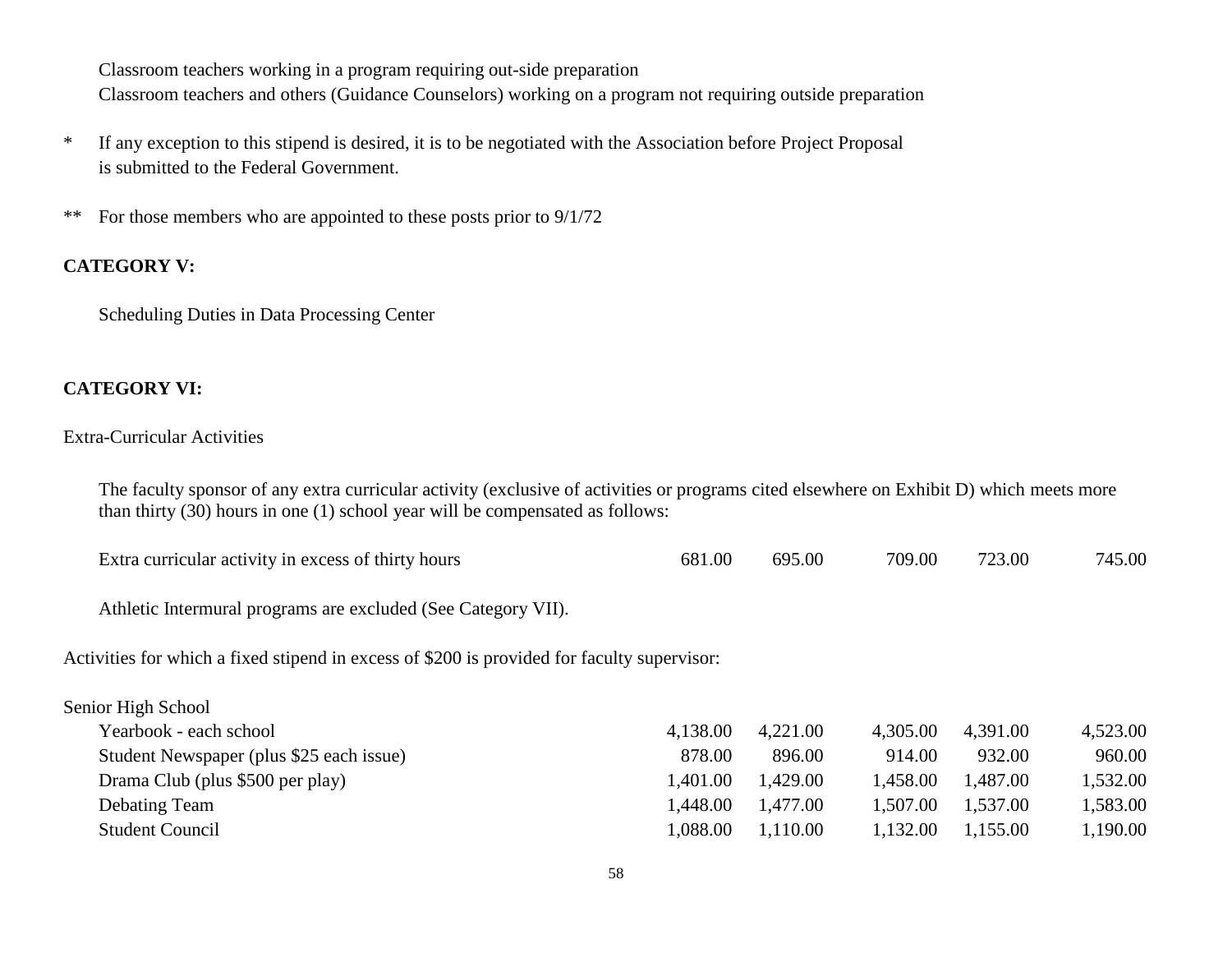| Senior Class Advisor                        | 912.00   | 930.00   | 949.00   | 968.00   | 997.00   |
|---------------------------------------------|----------|----------|----------|----------|----------|
| Junior Class Advisor                        | 912.00   | 930.00   | 949.00   | 968.00   | 997.00   |
| Supply and Book Rooms                       | 1,258.00 | 1,283.00 | 1,309.00 | 1,335.00 | 1,375.00 |
| <b>Band Director (Marching)</b>             | 7,028.00 | 7,169.00 | 7,312.00 | 7,458.00 | 7,682.00 |
| <b>Band Director (No Marching)</b>          | 3,512.00 | 3,582.00 | 3,654.00 | 3,727.00 | 3,839.00 |
| <b>Cheer Leader Advisor (All Seasons)</b>   | 3,066.00 | 3,127.00 | 3,190.00 | 3,254.00 | 3,352.00 |
| <b>Student Union Advisor</b>                | 1,006.00 | 1,026.00 | 1,047.00 | 1,068.00 | 1,100.00 |
| Choral Director, North Quincy High School   | 7,028.00 | 7,169.00 | 7,312.00 | 7,458.00 | 7,682.00 |
| <b>Community Service Learning Stipends</b>  |          |          |          |          |          |
| <b>Community Service Coordinator</b>        | 3,677.00 | 3,751.00 | 3,826.00 | 3,903.00 | 4,020.00 |
| Senior Class Advisor - Community Service    | 398.00   | 406.00   | 414.00   | 422.00   | 435.00   |
| Junior Class Advisor - Community Service    | 398.00   | 406.00   | 414.00   | 422.00   | 435.00   |
| Sophomore Class Advisor - Community Service | 1,309.00 | 1,335.00 | 1,362.00 | 1,389.00 | 1,431.00 |
| Freshmen Class Advisor - Community Service  | 1,309.00 | 1,335.00 | 1,362.00 | 1,389.00 | 1,431.00 |

# **CATEGORY VII:**

Physical Education Intermural Programs

Members who are appointed to conduct intermural programs at the Middle School level shall be compensated at the following hourly rates:

| Middle.<br>programs<br>, hourly rate<br>. School intermural a | $\overline{a}$<br>. | ിറ<br>$\overline{1}$<br>$\sim$ | $^{\prime}.0^{\cdot}$ |  | າດ ດດ<br>0.00 |
|---------------------------------------------------------------|---------------------|--------------------------------|-----------------------|--|---------------|
|---------------------------------------------------------------|---------------------|--------------------------------|-----------------------|--|---------------|

# **CATEGORY VIII:**

Coaches and Other Athletic Positions

The following categories are established for head coaches and assistant coaches:

## A: Football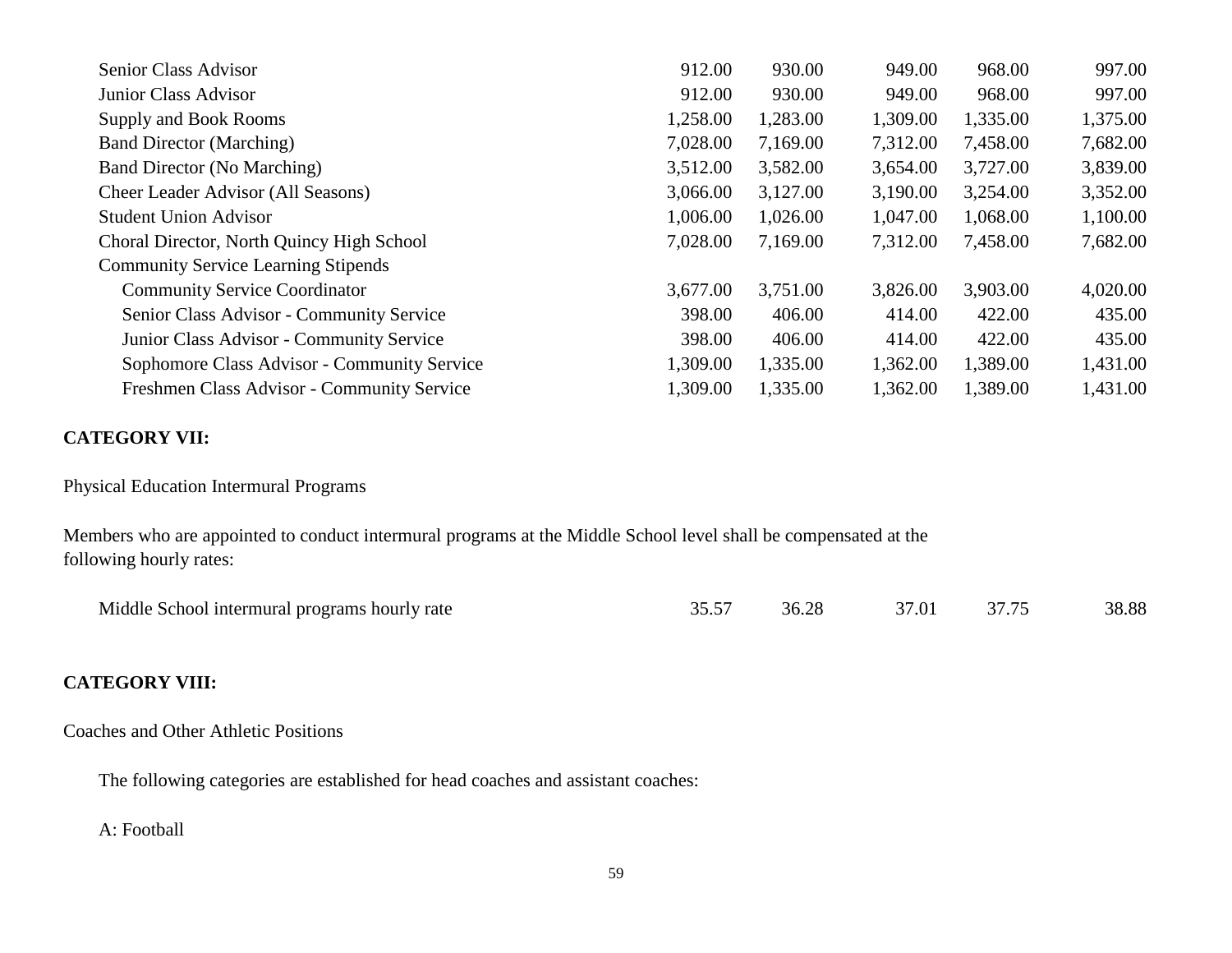B: Basketball (boys & girls), Baseball, Hockey, Softball, Soccer (boys & girls), Volleyball, Swimming (boys & girls) Spring Track (boys & girls) Wrestling, Indoor Track 9boys & girls) C: Tennis (boys & girls), Gymnastics (boys & girls), Golf, Cross Country (boys & girls)

D: Faculty Manager High School & Middle School, Rifle, Intra-mural Director

E: All Middle School Sports 9six week program)

# CATEGORY A

| Football |
|----------|
|----------|

| High Schools - 2 head coaches      | 10,694.00 | 10,908.00 | 11,126.00 | 11,349.00 | 11,689.00 |
|------------------------------------|-----------|-----------|-----------|-----------|-----------|
| High Schools - 8 assistant coaches | 4,982.00  | 5,082.00  | 5,184.00  | 5,288.00  | 5,447.00  |
| Freshmen - 2 coaches               | 3,159.00  | 3,222.00  | 3,286.00  | 3,352.00  | 3,453.00  |
| <b>CATEGORY B</b>                  |           |           |           |           |           |
| <b>Basketball (Girls or Boys)</b>  |           |           |           |           |           |
| High Schools - 2 head coaches      | 6,354.00  | 6,481.00  | 6,611.00  | 6,743.00  | 6,945.00  |
| High Schools - 2 assistant coaches | 3,533.00  | 3,604.00  | 3,676.00  | 3,750.00  | 3,863.00  |
| Freshmen - 2 coaches               | 2,804.00  | 2,860.00  | 2,917.00  | 2,975.00  | 3,064.00  |
| Hockey (Boys)                      |           |           |           |           |           |
| High Schools - 2 head coaches      | 6,090.00  | 6,212.00  | 6,336.00  | 6,463.00  | 6,657.00  |
| High Schools - 2 assistant coaches | 3,300.00  | 3,366.00  | 3,433.00  | 3,502.00  | 3,607.00  |
| Freshmen - 2 coaches               | 2,479.00  | 2,529.00  | 2,580.00  | 2,632.00  | 2,711.00  |
| <b>Baseball and Softball</b>       |           |           |           |           |           |
| High Schools - 2 head coaches      | 5,575.00  | 5,687.00  | 5,801.00  | 5,917.00  | 6,095.00  |
| High Schools - 2 assistant coaches | 3,332.00  | 3,399.00  | 3,467.00  | 3,536.00  | 3,642.00  |
| Freshmen - 2 coaches               | 2,479.00  | 2,529.00  | 2,580.00  | 2,632.00  | 2,711.00  |
| Wrestling                          |           |           |           |           |           |
| High Schools - 2 head coaches      | 5,380.00  | 5,488.00  | 5,598.00  | 5,710.00  | 5,881.00  |
| High Schools - 2 assistant coaches | 3,143.00  | 3,206.00  | 3,270.00  | 3,335.00  | 3,435.00  |
| Soccer (Girls or Boys)             |           |           |           |           |           |
| High Schools - 2 head coaches      | 5,380.00  | 5,488.00  | 5,598.00  | 5,710.00  | 5,881.00  |
| High Schools - 2 assistant coaches | 3,226.00  | 3,291.00  | 3,357.00  | 3,424.00  | 3,527.00  |
| Freshmen - 2 coaches               | 2,302.00  | 2,348.00  | 2,395.00  | 2,443.00  | 2,516.00  |
|                                    |           |           |           |           |           |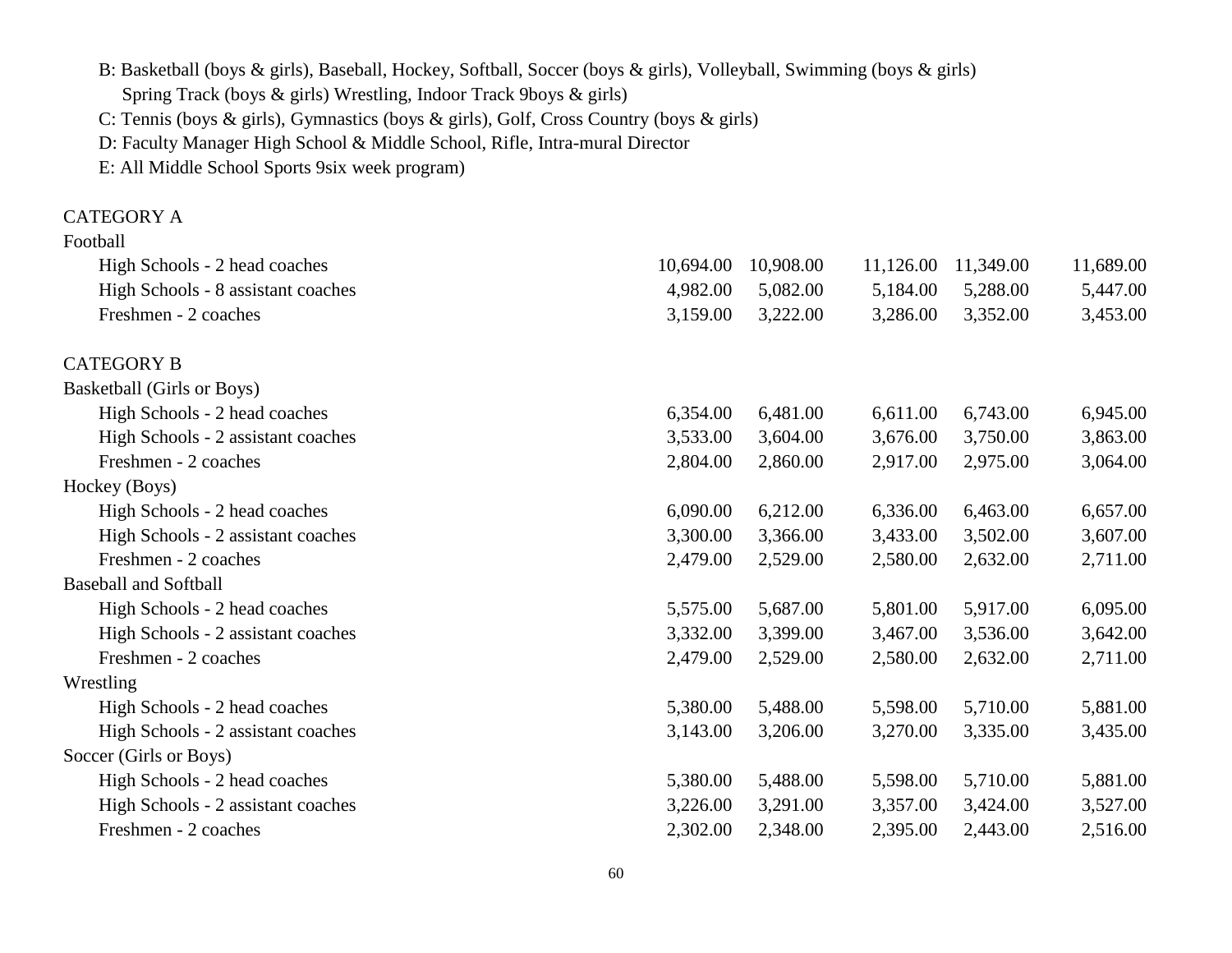| Spring Track (Girls or Boys)       |          |          |          |          |          |
|------------------------------------|----------|----------|----------|----------|----------|
| High Schools - 2 head coaches      | 5,380.00 | 5,488.00 | 5,598.00 | 5,710.00 | 5,881.00 |
| High Schools - 2 assistant coaches | 3,143.00 | 3,206.00 | 3,270.00 | 3,335.00 | 3,435.00 |
| Swimming (Girls or Boys)           |          |          |          |          |          |
| High Schools - 2 head coaches      | 5,380.00 | 5,488.00 | 5,598.00 | 5,710.00 | 5,881.00 |
| High Schools - 2 assistant coaches | 3,143.00 | 3,206.00 | 3,270.00 | 3,335.00 | 3,435.00 |
| Indoor Track (Girls or Boys)       |          |          |          |          |          |
| High Schools - 2 head coaches      | 5,380.00 | 5,488.00 | 5,598.00 | 5,710.00 | 5,881.00 |
| High Schools - 2 assistant coaches | 3,143.00 | 3,206.00 | 3,270.00 | 3,335.00 | 3,435.00 |
| <b>Volleyball (Girls or Boys)</b>  |          |          |          |          |          |
| High Schools - 2 head coaches      | 5,380.00 | 5,488.00 | 5,598.00 | 5,710.00 | 5,881.00 |
| High Schools - 2 assistant coaches | 3,143.00 | 3,206.00 | 3,270.00 | 3,335.00 | 3,435.00 |
| Freshmen - 2 coaches               | 2,302.00 | 2,348.00 | 2,395.00 | 2,443.00 | 2,516.00 |
| <b>CATEGORY C</b>                  |          |          |          |          |          |
| Gymnastics (Girls or Boys)         |          |          |          |          |          |
| High Schools - 2 head coaches      | 3,721.00 | 3,795.00 | 3,871.00 | 3,948.00 | 4,066.00 |
| High Schools - 2 assistant coaches | 2,412.00 | 2,460.00 | 2,509.00 | 2,559.00 | 2,636.00 |
| Cross Country (Girls or Boys)      |          |          |          |          |          |
| High Schools - 2 head coaches      | 3,635.00 | 3,708.00 | 3,782.00 | 3,858.00 | 3,974.00 |
| Tennis (Girls or Boys)             |          |          |          |          |          |
| High Schools - 2 head coaches      | 3,477.00 | 3,547.00 | 3,618.00 | 3,690.00 | 3,801.00 |
| Golf (Girls or Boys)               |          |          |          |          |          |
| High Schools - 2 head coaches      | 3,296.00 | 3,362.00 | 3,429.00 | 3,498.00 | 3,603.00 |
| <b>CATEGORY D</b>                  |          |          |          |          |          |
| <b>Facility Managers</b>           |          |          |          |          |          |
| High Schools - 2                   | 6,255.00 | 6,380.00 | 6,508.00 | 6,638.00 | 6,837.00 |
| Middle Schools -1                  | 3,606.00 | 3,678.00 | 3,752.00 | 3,827.00 | 3,942.00 |
| Rifle                              |          |          |          |          |          |
| High Schools - 2 head coaches      | 2,055.00 | 2,096.00 | 2,138.00 | 2,181.00 | 2,246.00 |
| <b>Intermural Director</b>         | 3,062.00 | 3,123.00 | 3,185.00 | 3,249.00 | 3,346.00 |
|                                    |          |          |          |          |          |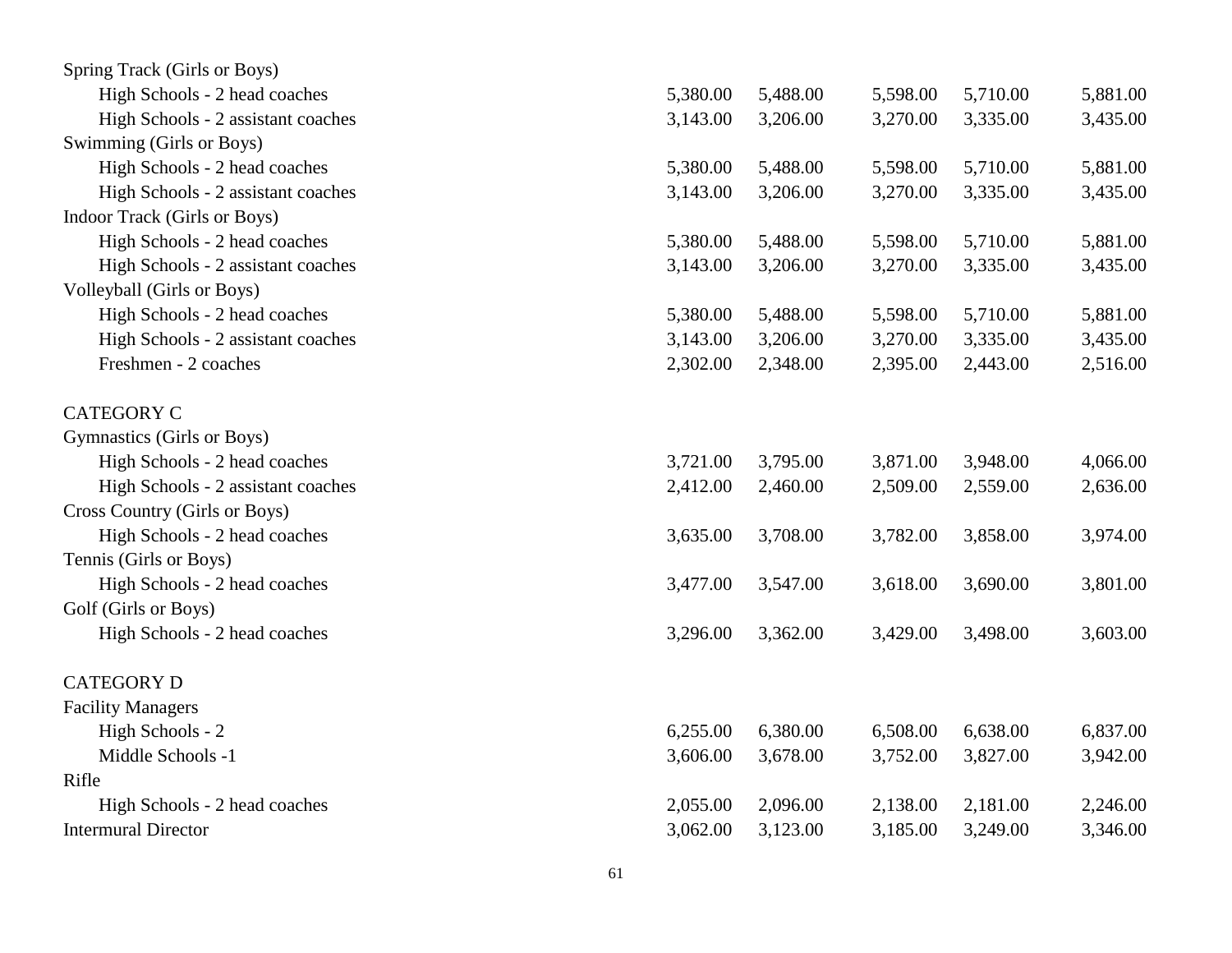| <b>CATEGORY E</b>                                                                                                             |          |          |          |          |          |
|-------------------------------------------------------------------------------------------------------------------------------|----------|----------|----------|----------|----------|
| All Middle School Sports                                                                                                      |          |          |          |          |          |
| Six week programs                                                                                                             | 2.055.00 | 2,096.00 | 2,138.00 | 2,181.00 | 2,246.00 |
| The following annual stipend will be paid per sport based upon the number of years of coaching in Quincy is a given position. |          |          |          |          |          |
| (Time does not cross sport or level)                                                                                          |          |          |          |          |          |

| Step $1 - 1 - 3$ years   | $0.00\,$ | $0.00\,$ | 0.00   | 0.00   | $0.00\,$ |
|--------------------------|----------|----------|--------|--------|----------|
| Step $2 - 4 - 6$ years   | 134.00   | 137.00   | 140.00 | 143.00 | 147.00   |
| Step 3 - 7 years or more | 174.00   | 177.00   | 181.00 | 185.00 | 191.00   |

# **CATEGORY IX**

### Substitutes

Substitutes are paid at the rate of \$50.00 per day to a maximum of twenty (20) days in the same substitute assignment. After the twentieth (20th) consecutive day, the substitute shall be paid the rate of \$75.00 per day. Said rates of pay for substitutes shall not decrease but may be increased by the committee after consultation with the association.

# **CATEGORY X**

| Work Study Coordinators (3) 48 weeks                                                                   | 10,897.00 11,115.00 | 11,337.00 11,564.00 | 11,911.00 |
|--------------------------------------------------------------------------------------------------------|---------------------|---------------------|-----------|
| System-wide Department Heads<br>Appropriate Category I stipend plus one week's pay at their daily rate |                     |                     |           |
| Data Processing (3) 48 weeks                                                                           | 10,897.00 11,115.00 | 11,337.00 11,564.00 | 11,911.00 |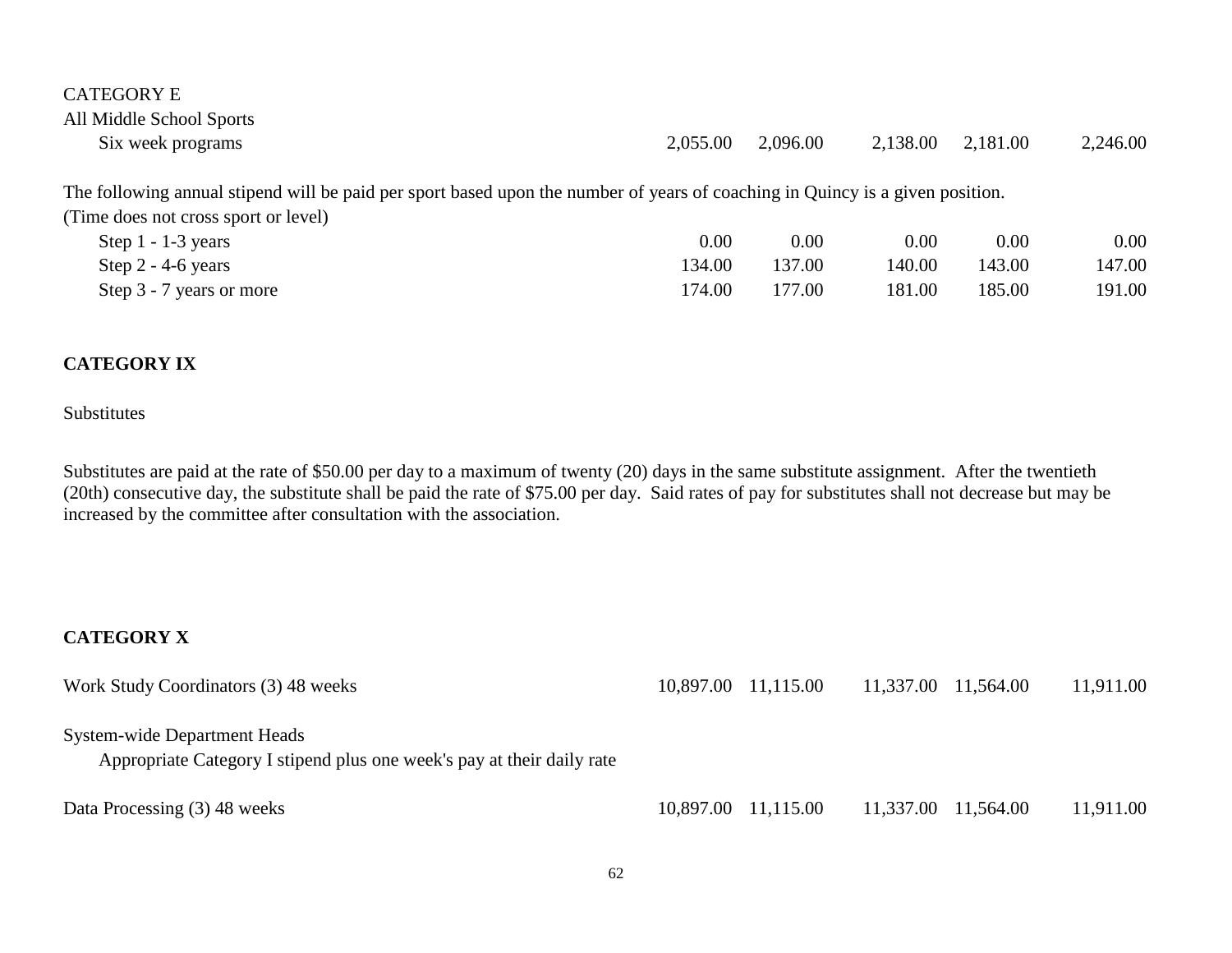# **CATEGORY XI:**

| <b>Special Program Coordinators</b>                                          | 2,726.00 | 2,781.00 | 2,837.00 | 2,894.00 | 2,981.00 |
|------------------------------------------------------------------------------|----------|----------|----------|----------|----------|
| (Alternative Learning Program, Quincy Teen Mothers Program and PASS Program) |          |          |          |          |          |
|                                                                              |          |          |          |          |          |
|                                                                              |          |          |          |          |          |
| <b>CATEGORY XII:</b>                                                         |          |          |          |          |          |
|                                                                              |          |          |          |          |          |
| Travel - per mile                                                            | 0.46     | 0.47     | 0.48     | 0.49     | 0.50     |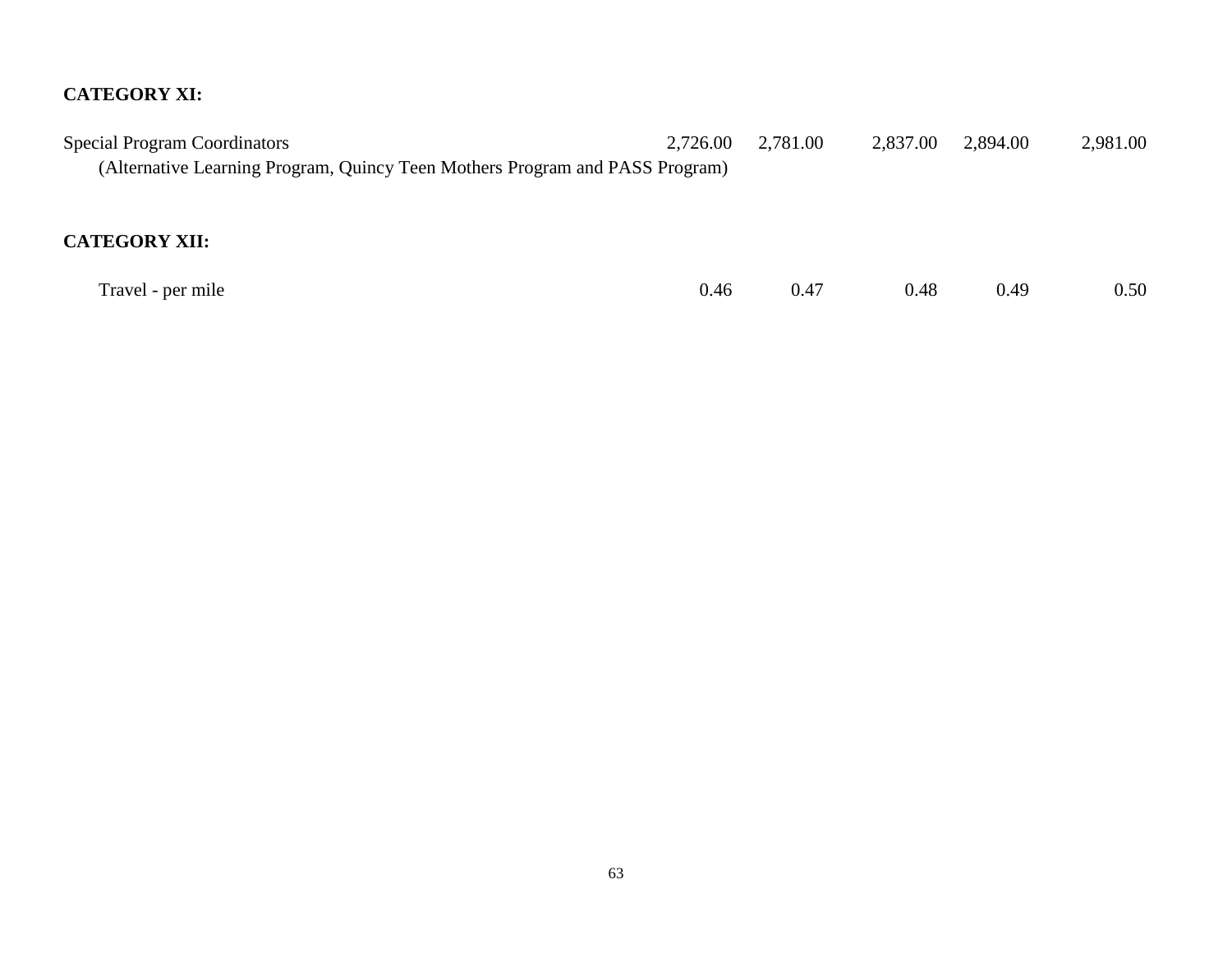# **EXHIBIT E**

# **SIDE LETTER OF AGREEMENT BETWEEN THE QUINCY SCHOOL COMMITTEE AND THE QUINCY EDUCATION ASSOCIATION**

This SIDE LETTER OF AGREEMENT is entered into by and between the Quincy School Committee (hereinafter the "Committee") and the Quincy Education Association (hereinafter the "Association").

The Committee and the Association agree that effective September 1, 1995, the Committee shall establish a Professional Development Fund (hereinafter the "Fund") for the professional development of members. The Fund shall operate as follows:

- 1. The Fund shall contain \$150,000 to be used during the period July 1, 1995 through and including June 30, 1996. Any unencumbered portion of the Fund shall be returned to the City of Quincy.
- 2. The Association and the Committee shall establish a joint Professional Development Committee (hereinafter the "PD Committee") consisting of three (3) members selected by the Association and three (3) members selected by the Committee. Said PD Committee shall:
	- a. Establish its own rules and regulations including internal rules of operation, pre- and post-approval procedures, processing procedures, etc.
	- b. Approve the expenditure of all Fund monies for professional development including amounts to be reimbursed, for what and to whom.
- 3. The Fund shall be used to provide members with monies to attend or teach conferences, workshops, course or the like; to provide substitute teachers for such activities, where necessary and to pay additional administrative costs as determined by the PD Committee. While the PD Committee is authorized to exercise its own judgment regarding approval decisions, the parties agree that there should be an overall emphasis on technology.
- 4. The decision of the PD Committee shall be final and binding on all parties to the extent that they comply with the provisions of this Section.
- 5. Members shall not be eligible for payments under both Article IX, paragraph 3 of the Agreement between the Association and the Committee (1995-1998) and this SIDE LETTER OF AGREEMENT for the same professional development activity.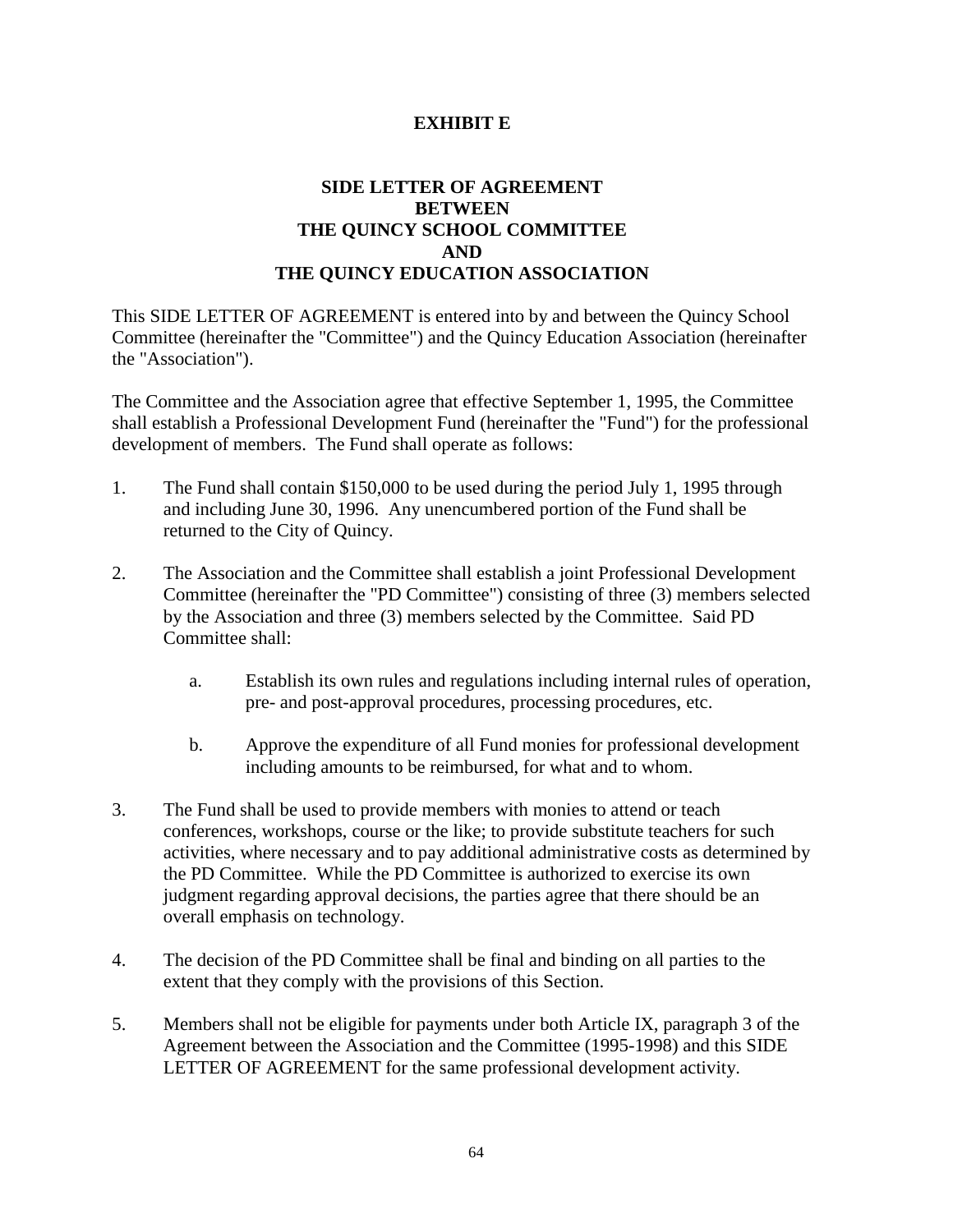- 6. For purposes of this SIDE LETTER OF AGREEMENT, only professional development activities taken outside of the regular work day may be used for increment credit on the salary schedule.
- 7. The provisions of Article XXIV, S. 10 of the Agreement between the Association and the Committee (1995-1998) shall not apply between July 1, 1995 and June 30, 1996.
- 8. In the event the Committee provides Fund money in subsequent year(s) of the Agreement between the Association and the Committee (1995-1998), the provisions of this SIDE LETTER OF AGREEMENT shall remain in effect for approval and disbursement of such funds.

WHEREFORE, the Committee and the Association have caused this SIDE LETTER OF AGREEMENT to be executed by their duly-authorized representatives this Fifteenth day of December, 1995.

\_\_\_\_\_\_\_\_\_\_\_\_\_\_\_\_\_\_\_\_\_\_\_\_\_\_\_\_\_ \_\_\_\_\_\_\_\_\_\_\_\_\_\_\_\_\_\_\_\_\_\_\_\_\_\_\_\_\_\_\_

Quincy School Committee Quincy Education Association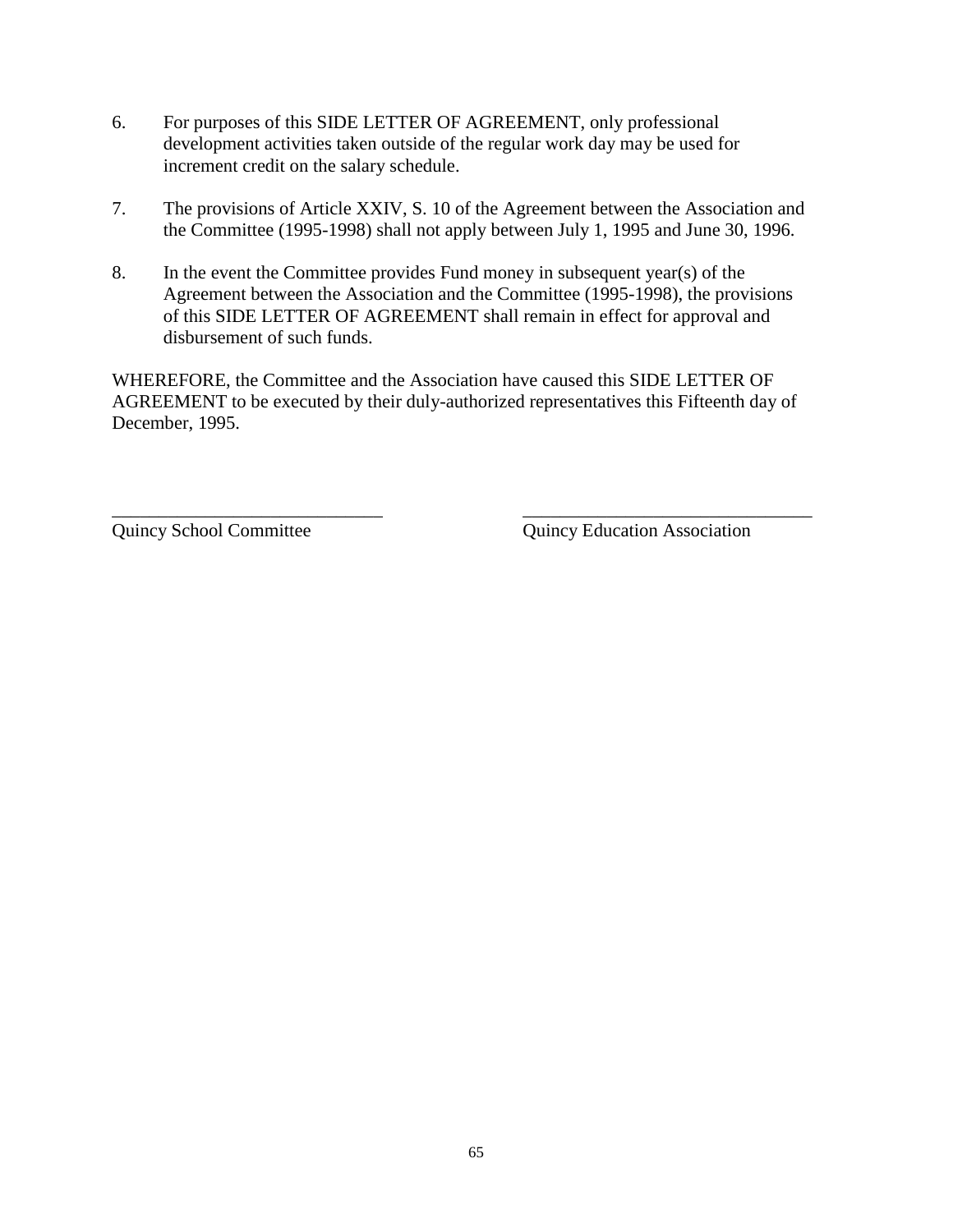#### **EXHIBIT F**

# QUINCY PUBLIC SCHOOLS

#### PROFESSIONAL DISCRETIONARY REIMBURSEMENT FORM

|    | Name:                                                                                                        |                                                                                                            |                     | Employee Vendor#:          |        |  |  |  |
|----|--------------------------------------------------------------------------------------------------------------|------------------------------------------------------------------------------------------------------------|---------------------|----------------------------|--------|--|--|--|
|    | School:                                                                                                      |                                                                                                            |                     | Total Reimb. Requested: \$ |        |  |  |  |
|    |                                                                                                              |                                                                                                            | <b>Budget Code:</b> | 05011407                   | 559160 |  |  |  |
|    |                                                                                                              | The Professional Discretionary Fund (PDF) established in Article XXXII of the Q.E.A.                       |                     |                            |        |  |  |  |
|    |                                                                                                              | Unit A Contract, "may be used at the discretion of the unit member for the following purposes:             |                     |                            |        |  |  |  |
|    | 1                                                                                                            | Recertification costs;                                                                                     |                     |                            |        |  |  |  |
|    | 2                                                                                                            | Course reimbursement;                                                                                      |                     |                            |        |  |  |  |
|    | 3                                                                                                            | Educational supplies, materials, or equipment for individual professional use; or equipment for individual |                     |                            |        |  |  |  |
|    |                                                                                                              | professional use;                                                                                          |                     |                            |        |  |  |  |
|    | $\overline{4}$                                                                                               | Other professional development                                                                             |                     |                            |        |  |  |  |
|    |                                                                                                              |                                                                                                            | <b>INSTRUCTIONS</b> |                            |        |  |  |  |
| 1. |                                                                                                              | ORIGINAL RECEIPT AND PROOF OF PURCHASE REQUIRED FOR REIMBURSEMENT.                                         |                     |                            |        |  |  |  |
|    |                                                                                                              |                                                                                                            |                     |                            |        |  |  |  |
| 2. | Submit two (2) identical sets of documents, the original and a copy, to James Mullaney, QPS Business Office. |                                                                                                            |                     |                            |        |  |  |  |
|    |                                                                                                              |                                                                                                            |                     |                            |        |  |  |  |
| 3. | All documents must be legible.                                                                               |                                                                                                            |                     |                            |        |  |  |  |
|    |                                                                                                              |                                                                                                            |                     |                            |        |  |  |  |
| 4. |                                                                                                              | Reimbursements can be made for current school year's expenditures only (July 1 to May 15th).               |                     |                            |        |  |  |  |
|    |                                                                                                              |                                                                                                            |                     |                            |        |  |  |  |

- 5. Only goods and services purchased, delivered and paid for between July 1 to May 15th of the current year are acceptable.
- 6. Submission deadlines of this form are due on or before 4:00 pm on:
	- September 30th for October reimbursement
	- Last school day before December vacation for January reimbursement
	- May 15th for June reimbursement
- 7. Acceptable documentation shows proof of purchase and payment. This includes: original cash receipts or original invoices showing credit card, debit card, check, and amount paid.
- 8. Circle date of purchase and amount of reimbursement. Cash register receipts must be attached to an 8 ½x11 sheet of paper. Do not place tape over any writing on the receipt.
- 9. Complete lines on page 2: date of purchase, vendor name, amount of expenditure in proper category.
- 10. City of Quincy Sales Tax Exemption # is 046-001-409 and may be used when purchases are made. Sales tax cannot be reimbursed.
- 11. Reimbursement received after May 15th cannot be processed. Funds are not available to be held over into the next fiscal year. Only current year's expenditures may be reimbursed.
- 12. If this is a joint reimbursement, please complete the information on page 2. Payment will be made to the person submitting the form. Group expenditures are for a large purchase, not individual supplies.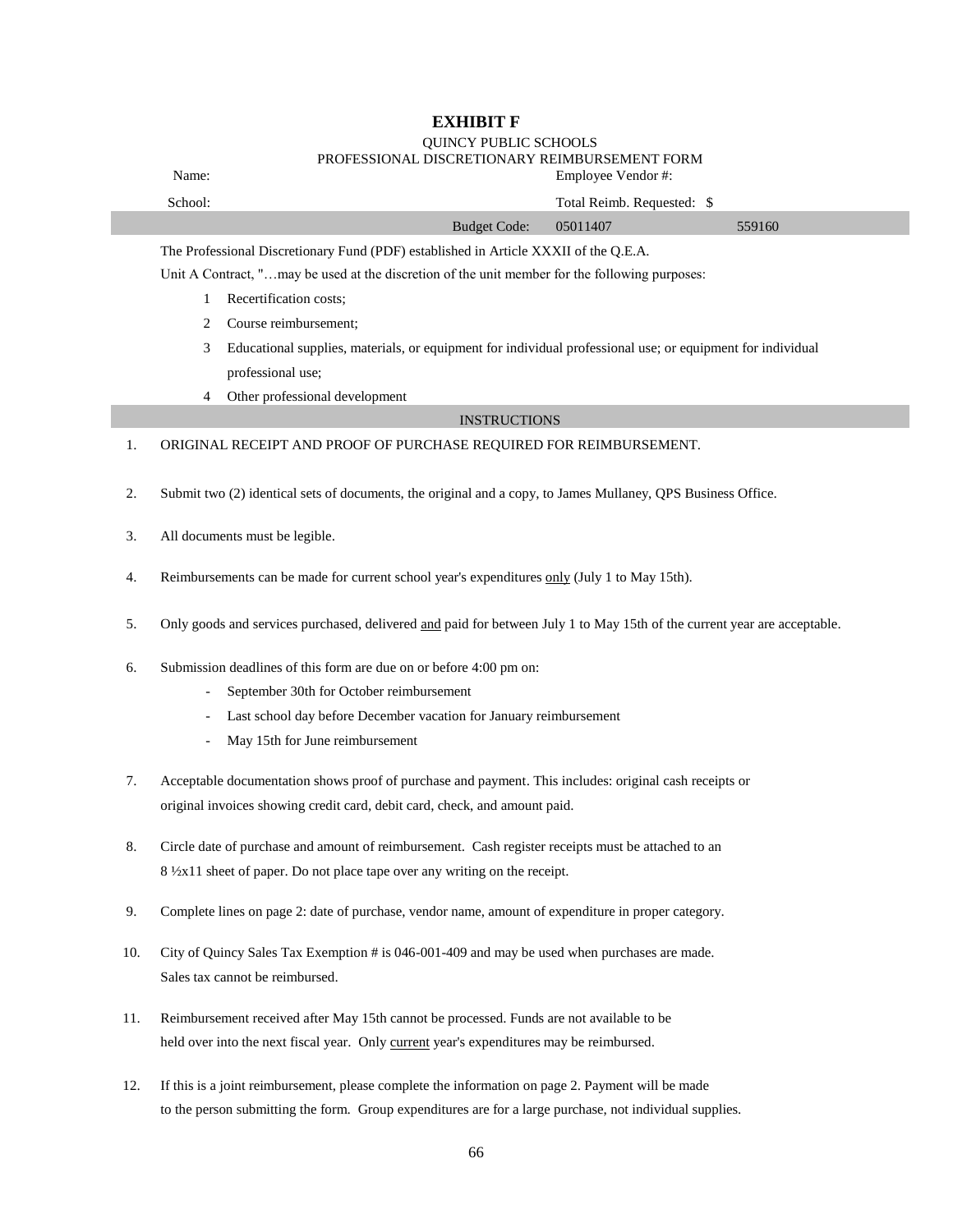| <b>QUINCY PUBLIC SCHOOLS</b> |                                           |                                                                                                       |                                                   |                                                   |                                          |                                               |              |  |
|------------------------------|-------------------------------------------|-------------------------------------------------------------------------------------------------------|---------------------------------------------------|---------------------------------------------------|------------------------------------------|-----------------------------------------------|--------------|--|
|                              |                                           | PROFESSIONAL DISCRETIONARY REIMBURSEMENT FORM - Page 2                                                |                                                   |                                                   |                                          |                                               |              |  |
| Name:                        |                                           |                                                                                                       |                                                   |                                                   | <b>Employee</b><br>Vendor#:              |                                               |              |  |
| School:                      |                                           |                                                                                                       |                                                   |                                                   | <b>Total Reimb.</b><br>Requested: \$     |                                               |              |  |
|                              |                                           |                                                                                                       |                                                   | <b>Budget</b><br>Code:                            |                                          | 05011407                                      | 559160       |  |
|                              |                                           | <b>REIMBURSEMENT</b><br><b>DETAIL</b>                                                                 |                                                   |                                                   |                                          |                                               |              |  |
| <b>Date</b>                  | Vendor                                    | <b>Supplies Materials</b>                                                                             | <b>Textbooks</b>                                  | <b>Software</b>                                   | <b>Instructional</b><br><b>Equipment</b> | Conference,<br>Courses,<br><b>Memberships</b> | <b>Other</b> |  |
|                              |                                           |                                                                                                       |                                                   |                                                   |                                          |                                               |              |  |
|                              |                                           |                                                                                                       |                                                   |                                                   |                                          |                                               |              |  |
|                              |                                           |                                                                                                       |                                                   |                                                   |                                          |                                               |              |  |
|                              |                                           |                                                                                                       |                                                   |                                                   |                                          |                                               |              |  |
|                              |                                           |                                                                                                       |                                                   |                                                   |                                          |                                               |              |  |
|                              |                                           | <b>Total amount for</b><br>each column:                                                               |                                                   |                                                   |                                          |                                               |              |  |
|                              |                                           |                                                                                                       |                                                   |                                                   |                                          |                                               |              |  |
|                              |                                           |                                                                                                       |                                                   |                                                   |                                          |                                               |              |  |
|                              |                                           | If this is a group reimbursement, please indicate the name, the school and the allocation per person. |                                                   |                                                   |                                          |                                               |              |  |
|                              | Group                                     |                                                                                                       |                                                   |                                                   |                                          |                                               |              |  |
|                              | <b>Reimbursement</b><br><b>Allocation</b> |                                                                                                       |                                                   |                                                   |                                          |                                               |              |  |
| <b>Names</b>                 |                                           |                                                                                                       | <b>School or</b><br><b>Work</b><br><b>Station</b> |                                                   |                                          | <b>Allocation</b>                             |              |  |
|                              |                                           |                                                                                                       |                                                   |                                                   |                                          |                                               |              |  |
|                              |                                           |                                                                                                       |                                                   |                                                   |                                          |                                               |              |  |
|                              |                                           |                                                                                                       |                                                   |                                                   |                                          |                                               |              |  |
|                              |                                           |                                                                                                       |                                                   |                                                   |                                          |                                               |              |  |
|                              |                                           |                                                                                                       |                                                   |                                                   |                                          |                                               |              |  |
|                              |                                           |                                                                                                       |                                                   |                                                   |                                          |                                               |              |  |
| Signature:                   |                                           | <b>Date Submitted:</b>                                                                                |                                                   | Amt<br><b>Requested</b><br>(max \$350<br>/person) |                                          |                                               |              |  |
|                              |                                           |                                                                                                       |                                                   | <b>Prior</b><br><b>Amount</b><br>Submitted:       |                                          |                                               |              |  |
|                              |                                           | I affirm that all items fall under acceptable use for professional discretionary reimbursement        |                                                   |                                                   |                                          |                                               |              |  |
|                              |                                           |                                                                                                       |                                                   |                                                   |                                          |                                               |              |  |